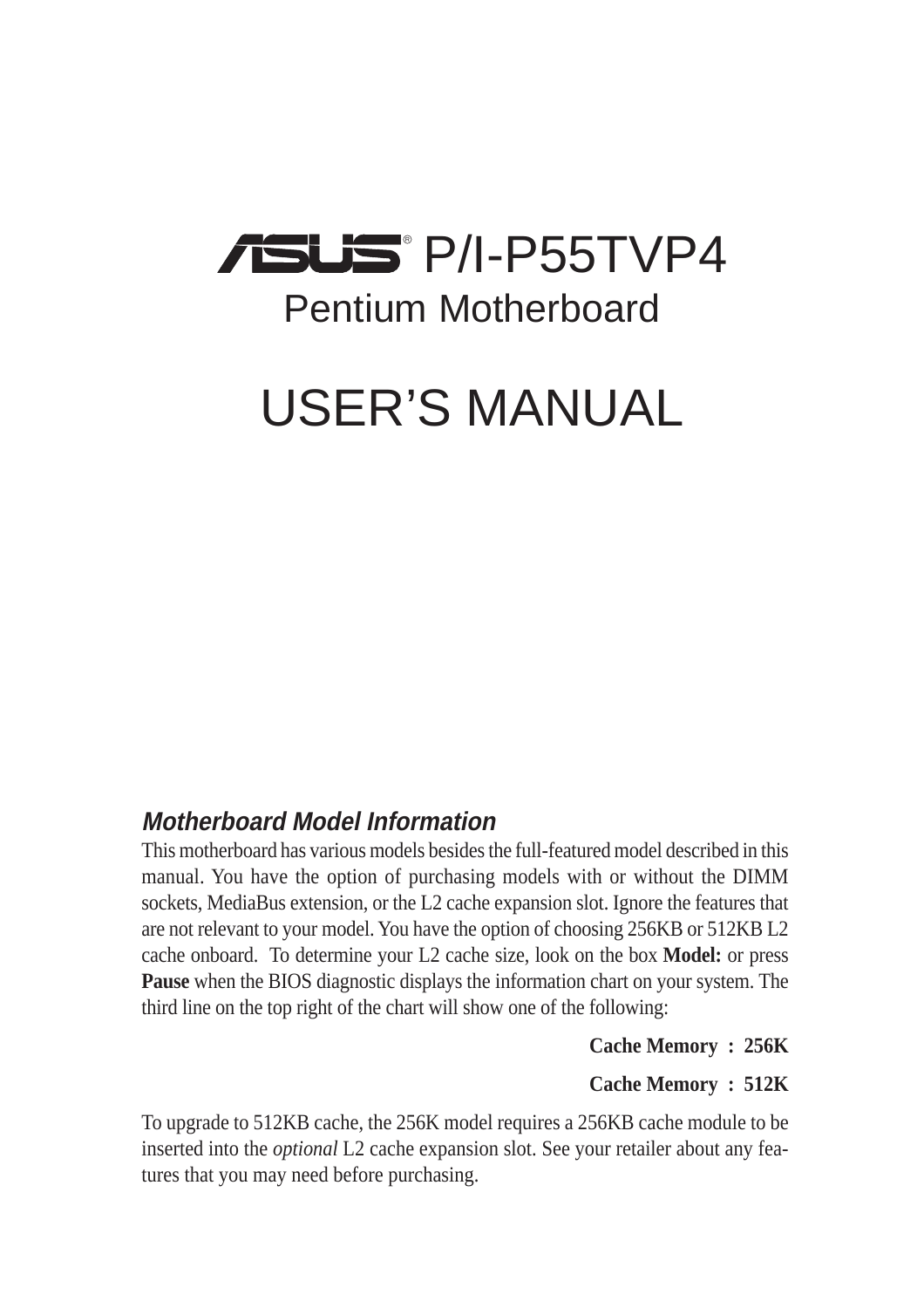No part of this manual, including the products and software described in it, may be reproduced, transmitted, transcribed, stored in a retrieval system, or translated into any language in any form or by any means, except documentation kept by the purchaser for backup purposes, without the express written permission of ASUSTeK COMPUTER INC. ("ASUS").

ASUS PROVIDES THIS MANUAL "AS IS" WITHOUT WARRANTY OF ANY KIND, EITHER EXPRESS OR IMPLIED, INCLUDING BUT NOT LIMITED TO THE IMPLIED WARRANTIES OR CONDITIONS OF MERCHANTABILITY OR FITNESS FOR A PAR-TICULAR PURPOSE. IN NO EVENT SHALL ASUS, ITS DIRECTORS, OFFICERS, EMPLOYEES OR AGENTS BE LIABLE FOR ANY INDIRECT, SPECIAL, INCIDEN-TAL, OR CONSEQUENTIAL DAMAGES (INCLUDING DAMAGES FOR LOSS OF PROFITS, LOSS OF BUSINESS, LOSS OF USE OR DATA, INTERRUPTION OF BUSI-NESS AND THE LIKE), EVEN IF ASUS HAS BEEN ADVISED OF THE POSSIBILITY OF SUCH DAMAGES ARISING FROM ANY DEFECT OR ERROR IN THIS MANUAL OR PRODUCT.

Product warranty or service will not be extended if: (1) the product is repaired, modified or altered, unless such repair, modification of alteration is authorized in writing by ASUS; or (2) the serial number of the product is defaced or missing.

Products and corporate names appearing in this manual may or may not be registered trademarks or copyrights of their respective companies, and are used only for identification or explanation and to the owners' benefit, without intent to infringe.

- Intel, LANDesk, and Pentium are registered trademarks of Intel Corporation.
- IBM and OS/2 are registered trademarks of International Business Machines.
- Symbios is a registered trademark of Symbios Logic Corporation.
- Windows and MS-DOS are registered trademarks of Microsoft Corporation.
- Sound Blaster AWE32 and SB16 are trademarks of Creative Technology Ltd.
- Adobe and Acrobat are registered trademarks of Adobe Systems Incorporated.

The product name and revision number are both printed on the product itself. Manual revisions are released for each product design represented by the digit before and after the period of the manual revision number. Manual updates are represented by the third digit in the manual revision number.

For previous or updated manuals, BIOS, drivers, or product release information, contact ASUS at http://www.asus.com.tw or through any of the means indicated on the following page.

SPECIFICATIONS AND INFORMATION CONTAINED IN THIS MANUAL ARE FUR-NISHED FOR INFORMATIONAL USE ONLY, AND ARE SUBJECT TO CHANGE AT ANY TIME WITHOUT NOTICE, AND SHOULD NOT BE CONSTRUED AS A COM-MITMENT BY ASUS. ASUS ASSUMES NO RESPONSIBILITY OR LIABILITY FOR ANY ERRORS OR INACCURACIES THAT MAY APPEAR IN THIS MANUAL, INCLUD-ING THE PRODUCTS AND SOFTWARE DESCRIBED IN IT.

**Copyright © 1997 ASUSTeK COMPUTER INC. All Rights Reserved.**

| Product Name:           | <b>ASUS P/I-P55TVP4</b> |
|-------------------------|-------------------------|
| <b>Manual Revision:</b> | 2.33                    |
| Release Date:           | November 1997           |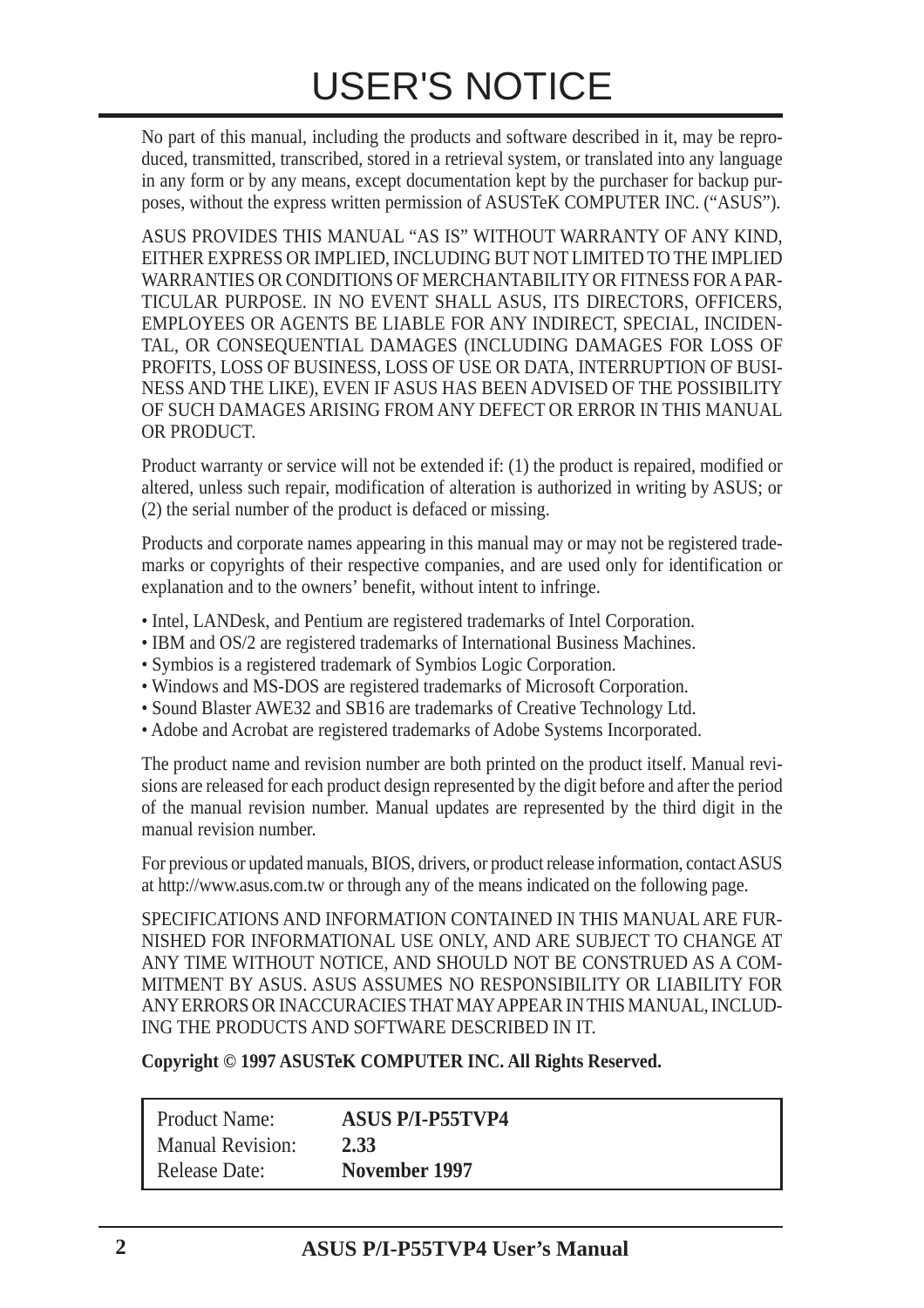# ASUS CONTACT INFORMATION

### ASUSTeK COMPUTER INC.

### Marketing Info

Address: 150 Li-Te Road, Peitou, Taipei, Taiwan 112, ROC Telephone: +886-2-894-3447 Fax:  $+886-2-894-3449$ Email: info@asus.com.tw

### Technical Support

| Fax:    | $+886 - 2 - 895 - 9254$  |
|---------|--------------------------|
| BBS:    | $+886 - 2 - 896 - 4667$  |
| Email:  | tsd@asus.com.tw          |
| WWW:    | www.asus.com.tw          |
| Gopher: | gopher.asus.com.tw       |
| FTP:    | ftp.asus.com.tw/pub/ASUS |

# ASUS COMPUTER INTERNATIONAL

### Marketing Info

| Address:   | 721 Charcot Avenue, San Jose, CA 95131, USA |
|------------|---------------------------------------------|
| Telephone: | $+1-408-474-0567$                           |
| Fax:       | $+1 - 408 - 474 - 0568$                     |
| Email:     | info-usa@asus.com.tw                        |

#### Technical Support

| BBS:   | $+1-408-474-0569$      |
|--------|------------------------|
| Email: | $tsd-usa@assus.com.tw$ |
| WWW:   | www.asus.com           |

## ASUS COMPUTER GmbH

#### Marketing Info

| Address:   | Harkort Str. 25, 40880 Ratingen, BRD, Germany |
|------------|-----------------------------------------------|
| Telephone: | 49-2102-445011                                |
| Fax:       | 49-2102-442066                                |
| Email:     | info-ger@asus.com.tw                          |

#### Technical Support

| Hotline: | 49-2102-499712             |
|----------|----------------------------|
| BBS:     | 49-2102-448690             |
| Email:   | $tsd-ger@assus.com.tw$     |
| WWW:     | www.asuscom.de             |
| FTP:     | ftp.asuscom.de/pub/ASUSCOM |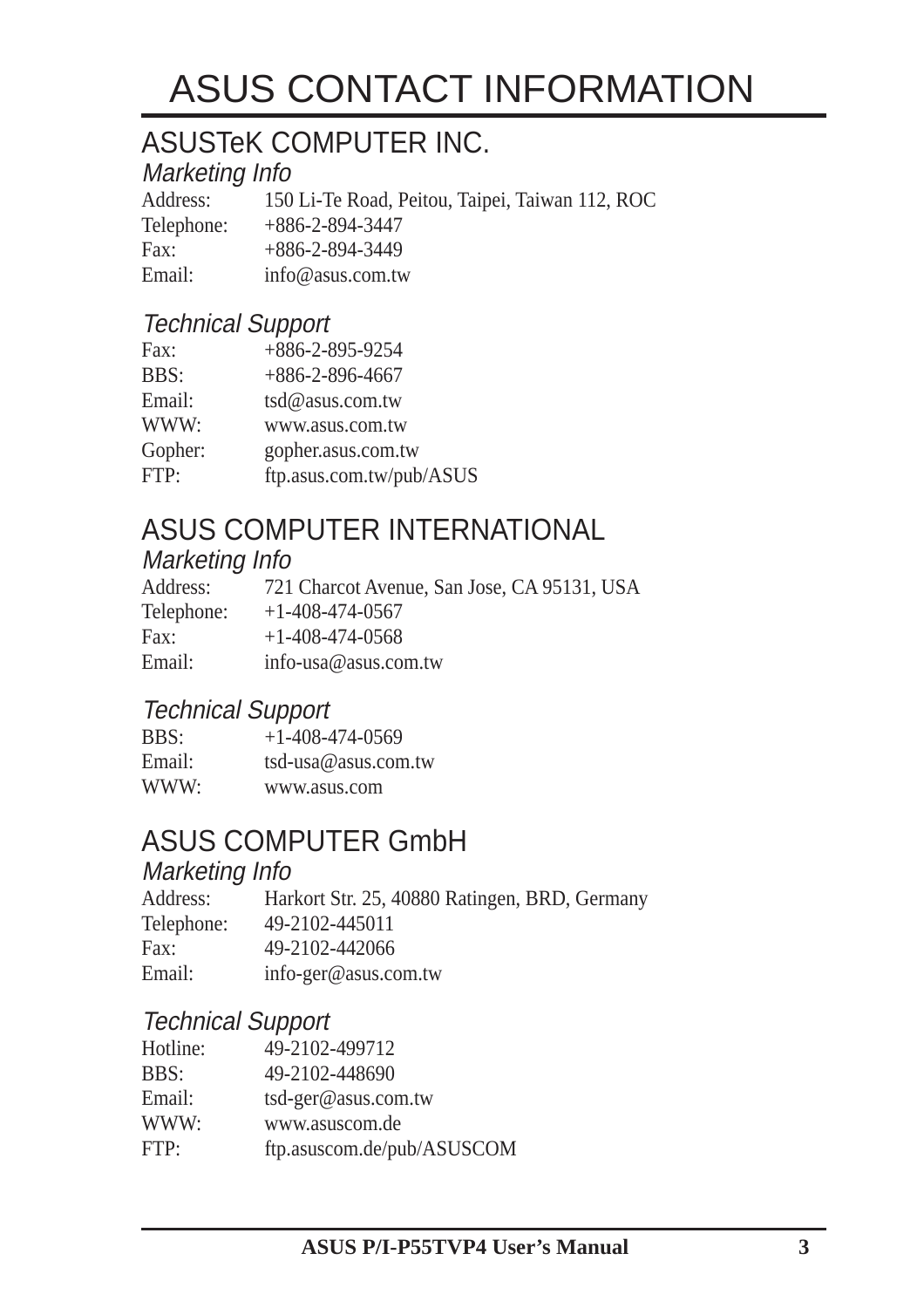# **CONTENTS**

| Compatible Cyrix CPU Identification  15          |
|--------------------------------------------------|
|                                                  |
| DRAM Memory Installation Procedures:  18         |
| SDRAM Memory Installation Procedures:  19        |
|                                                  |
| Compatible Cache Modules for this Motherboard 20 |
|                                                  |
|                                                  |
|                                                  |
|                                                  |
|                                                  |
|                                                  |
| Power Connection Procedures<br>31                |
|                                                  |
|                                                  |
|                                                  |
|                                                  |
|                                                  |
|                                                  |
|                                                  |
|                                                  |
|                                                  |
|                                                  |
|                                                  |
|                                                  |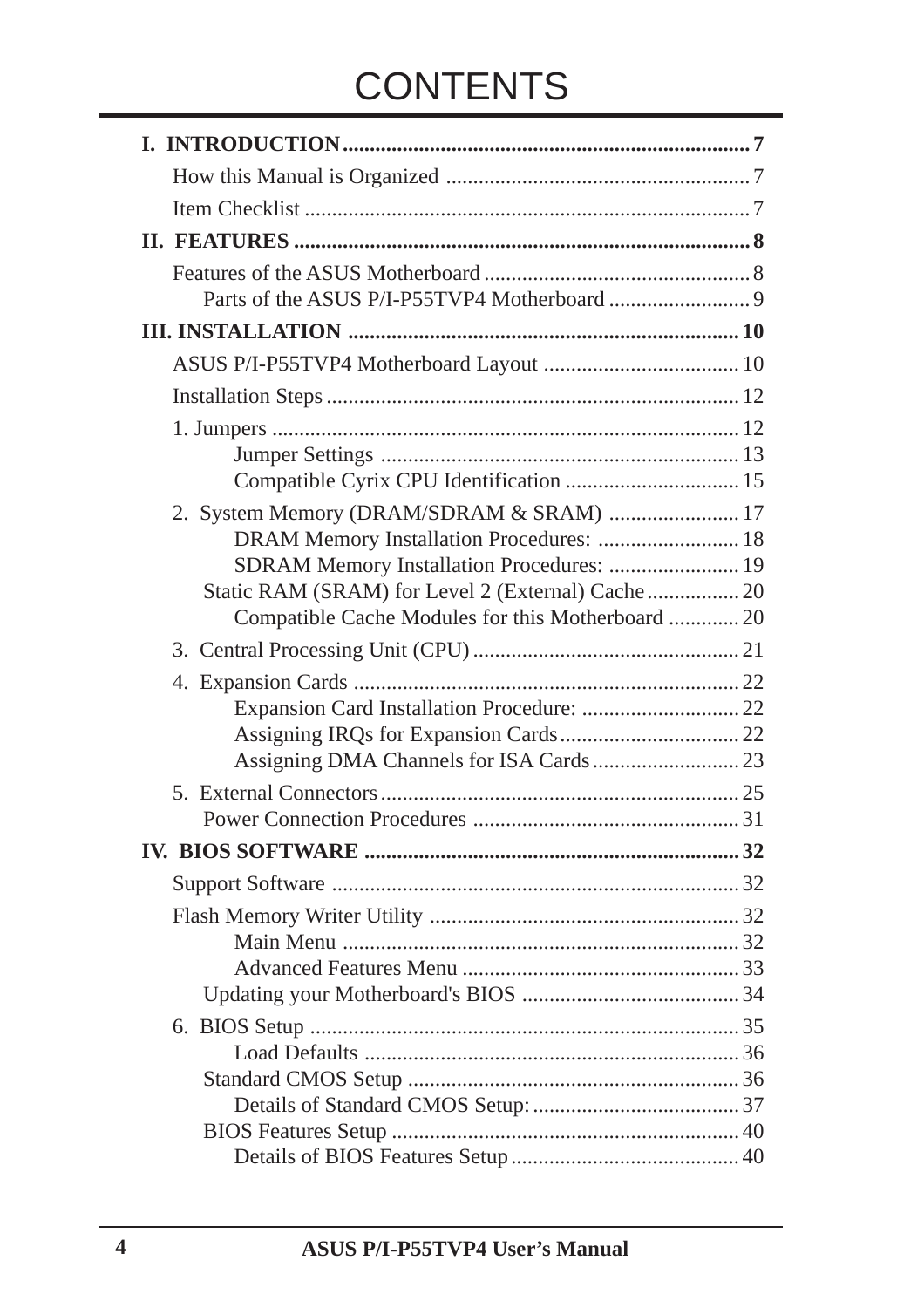# **CONTENTS**

| Introducing the ASUS DMI Configuration Utility 55     |  |
|-------------------------------------------------------|--|
|                                                       |  |
|                                                       |  |
|                                                       |  |
|                                                       |  |
|                                                       |  |
|                                                       |  |
| Setting the INT Assignment for the ASUS PCI-SC200  60 |  |
|                                                       |  |
|                                                       |  |
|                                                       |  |
|                                                       |  |
|                                                       |  |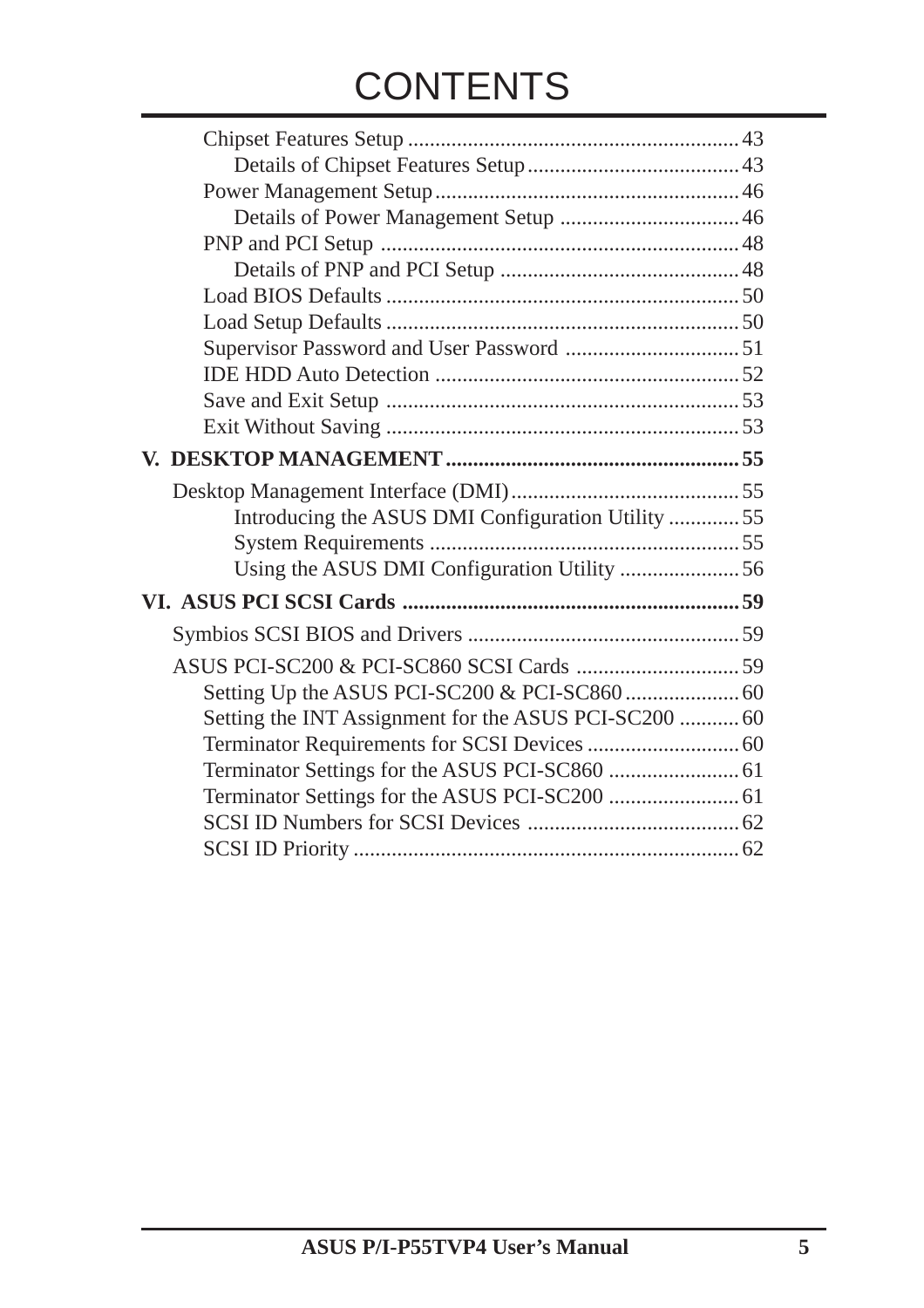### **Federal Communications Commission Statement**

This device complies with FCC Rules Part 15. Operation is subject to the following two conditions:

- This device may not cause harmful interference, and
- This device must accept any interference received, including interference that may cause undesired operation.

This equipment has been tested and found to comply with the limits for a Class B digital device, pursuant to Part 15 of the FCC Rules. These limits are designed to provide reasonable protection against harmful interference in a residential installation. This equipment generates, uses and can radiate radio frequency energy and, if not installed and used in accordance with manufacturer's instructions, may cause harmful interference to radio communications. However, there is no guarantee that interference will not occur in a particular installation. If this equipment does cause harmful interference to radio or television reception, which can be determined by turning the equipment off and on, the user is encouraged to try to correct the interference by one or more of the following measures:

- Reorient or relocate the receiving antenna.
- Increase the separation between the equipment and receiver.
- Connect the equipment to an outlet on a circuit different from that to which the receiver is connected.
- Consult the dealer or an experienced radio/TV technician for help.

**WARNING!** The use of shielded cables for connection of the monitor to the graphics card is required to assure compliance with FCC regulations. Changes or modifications to this unit not expressly approved by the party responsible for compliance could void the user's authority to operate this equipment.

### **Canadian Department of Communications Statement**

This digital apparatus does not exceed the Class B limits for radio noise emissions from digital apparatus set out in the Radio Interference Regulations of the Canadian Department of Communications.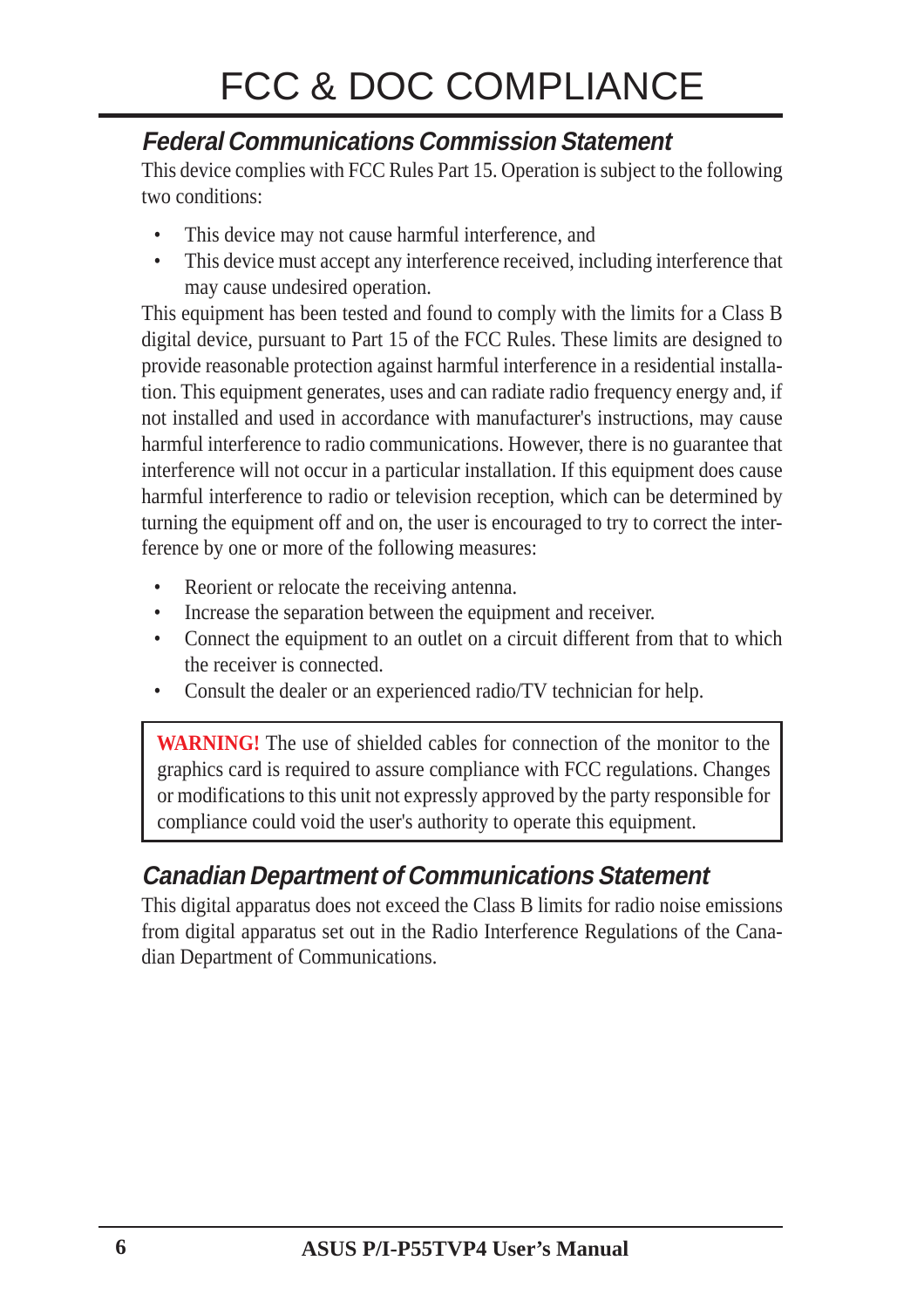## How this Manual is Organized

This manual is divided into the following sections:

- **I. Introduction:** Manual information and checklist
- **II. Features:** Information and specifications concerning this product.
- **III. Installation:** Instructions on setting up the motherboard.
- **IV. BIOS Setup:** Information on setting up the BIOS software.
- **V. Support Software:** Information on the included support software.
- **VI. ASUS SCSI Cards:** Installation of optional ASUS SCSI cards.

## Item Checklist

Check that your package is complete. If you discover damaged or missing items, contact your retailer.

- (1) ASUS motherboard ☑
- (1) 9pin male serial + 25pin male serial external connector set ल
- (1) 25pin female parallel + 6pin female PS/2 mouse external connector set ल
- (1) IDE ribbon cable for master and slave drives ज
- (1) floppy ribbon cable for (1) 5.25inch floppy and (2) 3.5inch floppies ल
- $\Box$  (1) bag of spare jumpers
- $\Box$  (1) disk or CD disc with support drivers and utilities:
	- Flash Memory Writer utility to update the onboard programmable BIOS
	- Desktop Management Interface (DMI) utility
	- Bus Master IDE Drivers for various operating systems
	- Readme files for descriptions and use of the files
	- Technical Support Form
- (1) User's manual न
- ASUS PCI-SC200 Fast-SCSI or PCI-SC860 Ultra-Fast SCSI card  $\Box$
- PS/2 mouse, Infrared, USB1, and USB2 external connector module (optional) П
- ASUS pipelined burst cache module (optional)  $\Box$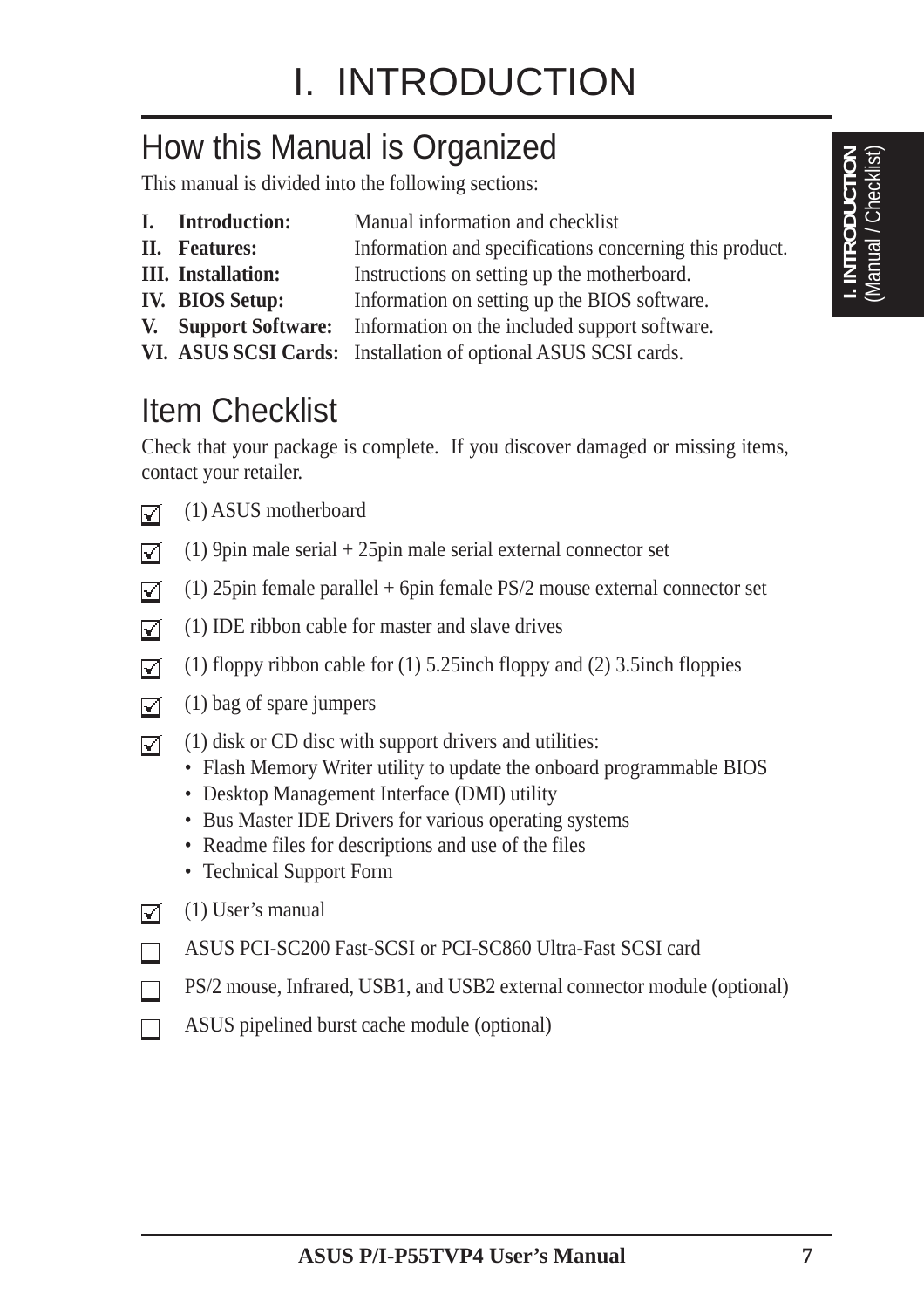## Features of the ASUS Motherboard

The ASUS P/I-P55TVP4 is carefully designed for the demanding PC user who wants a great many features in a small package. This motherboard:

- **Easy Installation:** Equipped with BIOS that supports autodetection of hard drives, PS/2 mouse, and Plug and Play devices to make set up of hard drives, expansion cards, and other devices virtually automatic.
- **Versatile Processor Support:** Intel Pentium® 75-233MHz (P55C-MMX™, P54C/ P54CS), IBM®/Cyrix® 6x86-PR166+ (Rev 2.7 or later), IBM®/Cyrix® 6x86MX™ (PR166 & faster), AMD-K5™ (PR75-PR133), AMD-K6™ (PR166 & faster).
- **Intel Chipset:** Features Intel's 430VX PCIset with I/O subsystems.
- **Desktop Management Interface (DMI):** Supports DMI through BIOS which allows hardware to communicate within a standard protocol creating a higher level of compatibility. (Requires DMI-enabled components.) (See section V)
- **L2 Cache:** Comes in 0KB, 256KB, or 512KB Pipelined Burst SRAM version, each version is upgradeable to 256KB or 512KB. Upgrades are made through a **Synchronous** SRAM cache module. **(See page 14 for compatible modules.)**
- **Versatile DRAM Memory Support:** Supports 72-pin SIMMs of 4MB, 8MB, 16MB, or 32MB to form a memory size between 8MB to 128MB. Supports both Fast Page Mode (FPM) and Extended Data Output (EDO) SIMMs. Has two 168-pin DIMMs to support (8, 16, 32MB) SDRAM modules.
- **ISA and PCI Expansion Slots:** Provides three 16-bit ISA slots, three 32-bit PCI slots, and one PCI/MediaBus, which allows the use of either a standard PCI card or the ASUS MediaBus Card.
- **ASUS MediaBus:** Features an expansion slot extension shared with PCI Slot 4 for an optional high-performance expansion card, which includes two functions in one easy-to-install card.
- **Super Multi-I/O:** Provides two high-speed UART compatible serial ports and one parallel port with EPP and ECP capabilities. UART2 can also be directed from COM2 to the Infrared Module for wireless connections.
- **PCI Bus Master IDE Controller:** Comes with an onboard PCI Bus Master IDE controller with two connectors that supports four IDE devices in two channels, provides faster data transfer rates, and supports Enhanced IDE devices, such as Tape Backup and CD-ROM drives. Supports two drives of either 5.25 inch (360KB or 1.2MB) or 3.5-inch (720KB, 1.44MB or 2.88MB) disk drives. Supports Japanese "Floppy 3 mode" (3.5-inch disk drive: 1.2MB) and LS-120 floppy disk drives (3.5-inch disk drive: 120MB, 1.44MB, 720KB). BIOS supports IDE CD-ROM or SCSI device bootup.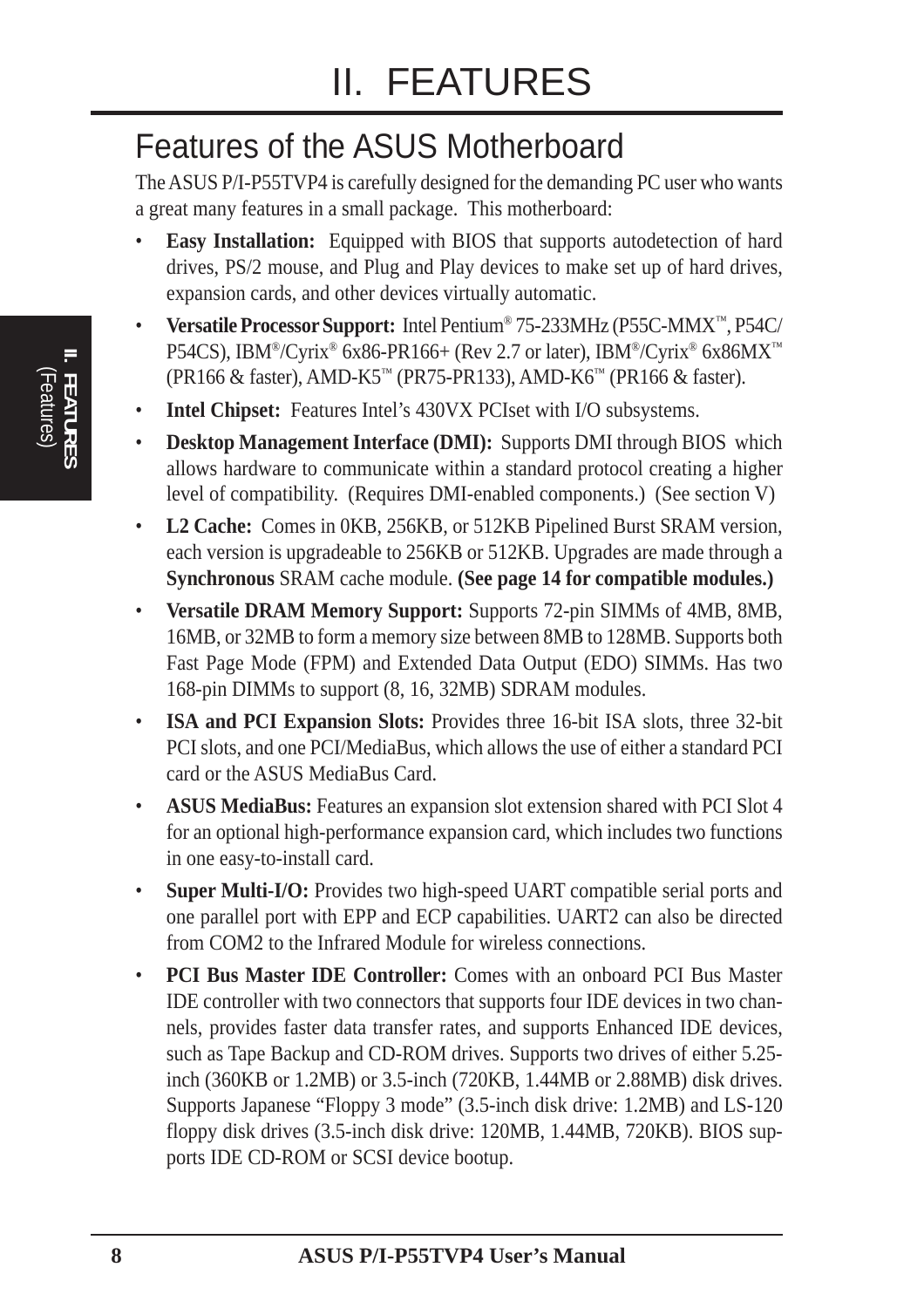- **Optional PS/2 Mouse, USB, IrDA Connector:** Supports an optional cable and bracket set to mount the connectors to an unused expansion slot. A second IrDA connector is available for a standard individual infrared cable set.
- **Symbios SCSI BIOS:** Supports the optional ASUS SCSI controller cards through onboard firmware.

## Parts of the ASUS P/I-P55TVP4 Motherboard Intel's 430VX PCIset . CPU ZIF Socket 7 (4) 72-pin SIMM **Sockets** L2 Upgrade Cache 2 DIMM Sockets 3 PCI Slots 3 ISA Slots Programmable<br>Flash ROM Super Multi-I/O PCI 4 or ASUS MediaBus Slot Serial/Parallel Ports IDE/Floppy

Onboard 256KB/ 512KB Pipelined Burst L2 Cache

Expansion Slot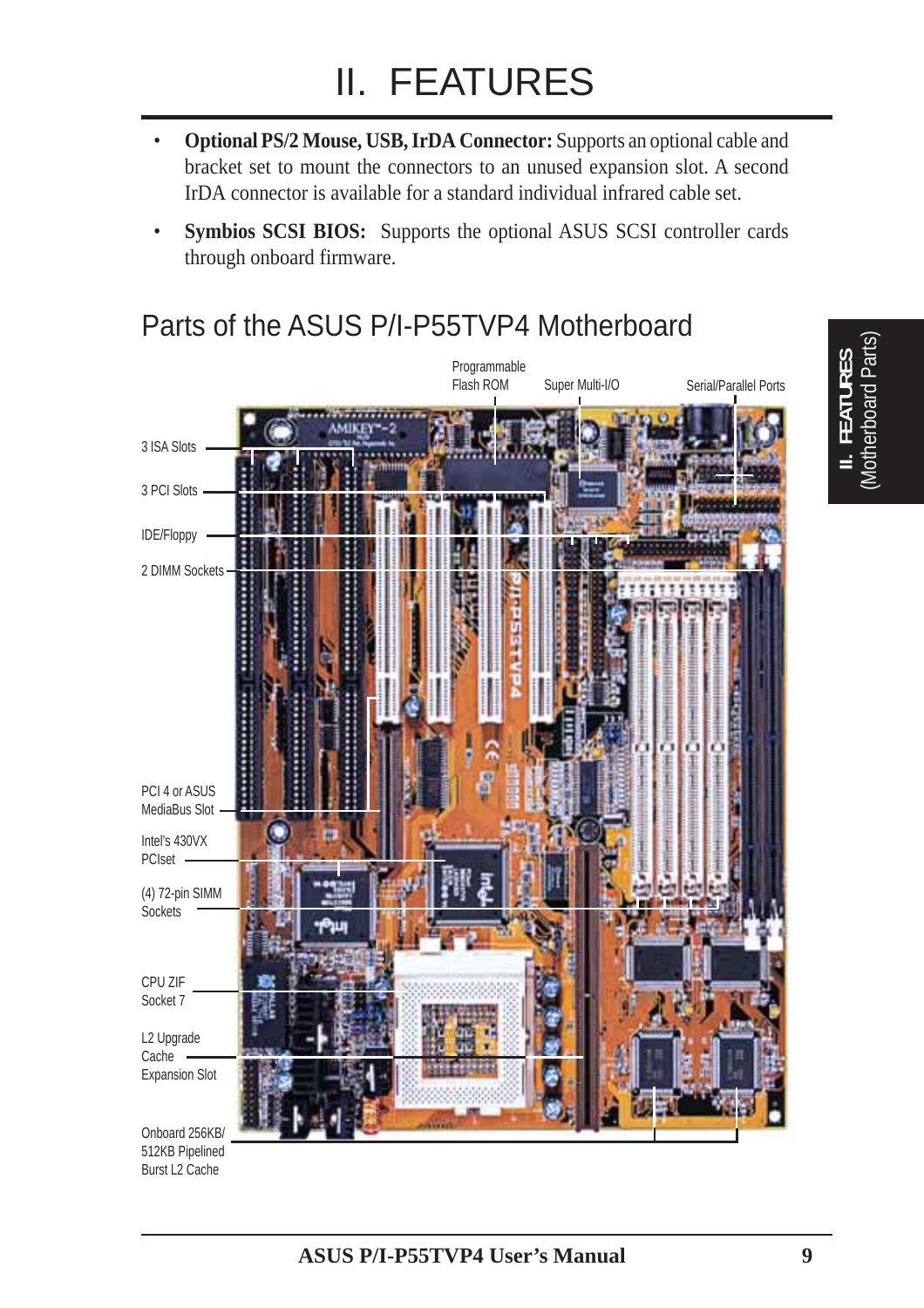# III. INSTALLATION

## ASUS P/I-P55TVP4 Motherboard Layout



(Motherboard Layout ) **III. INSTALLATION**

(Motherboard Layout) **I. INSTALLATION**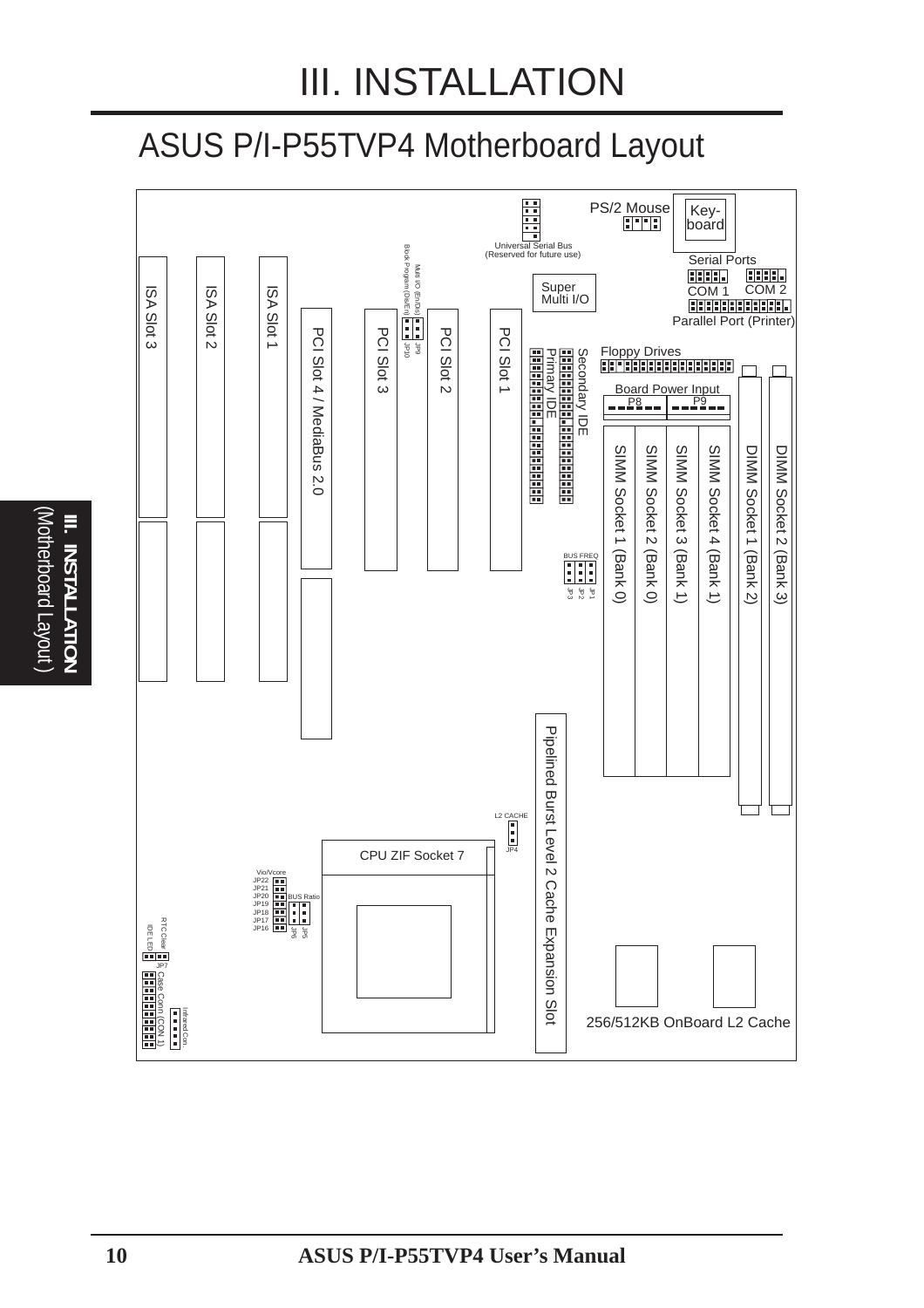# III. INSTALLATION

#### **Jumpers**

- 
- 
- 
- 
- 
- 

#### **Expansion Slots**

- 
- 
- 
- 
- 
- 

#### **Connectors**

- 
- 
- 
- 
- 
- 
- 
- 
- 
- 
- 
- 
- 
- 
- 
- 1) JP9 p. 7 Multi-I/O Selection (Enable/Disable)
- 2) JP10 p. 7 Flash ROM Boot Block Program (Disable/Enable)
- 3) JP4 p. 8 Total Level 2 Cache Size Setting
- 4) JP7 p. 8 Real Time Clock RAM (Operation/Clear Data)
- 5) JP16-22 p. 9 CPU Voltage Selection
- 6) JP1, 2, 3 p. 10 CPU External Clock (BUS) Frequency Selection
- 7) JP5, JP6 p. 10 CPU:BUS Frequency Ratio
- 1) SIMM Sockets p. 11 72-Pin DRAM Memory Expansion Sockets
- 2) DIMM Sockets p. 13 168-Pin SDRAM Memory Expansion Sockets
- 3) Cache Expansion p. 14 Pipelined Burst SRAM Cache Module Socket
- 4) ZIF Socket 7 p. 15 Central Processing Unit (CPU) Socket
- 5) ISA Slots 1,2,3 p. 16 16-bit ISA Bus Expansion Slots
- 6) PCI Slots 1,2,3 p. 16 32-bit PCI Bus Expansion Slots
- 1) KBCON p. 19 Keyboard Connector (5-pin female)
- 2) PS2MOUSE p. 19 PS/2 Mouse Connector (6-pin block)
- 3) PRINTER p. 20 Parallel (Printer) Port Connector (26-1 pin block)
- 4) COM1, COM2 p. 20 Serial Port COM1 & COM2 (10-1 pin blocks)
- 5) FLOPPY p. 21 Floppy Disk Drive Connector (34-pin block)
- 6) POWER p. 21 Motherboard Power Connector (12-pin block)
- 7) Primary / Second IDE p. 22 Primary / Secondary IDE Connector (40-1 pin blocks)
- 8) IDELED p. 22 IDE LED Activity Light (2 pins)
- 9) TB LED (CON1) p. 23 Turbo LED/Power LED (2 pins)
- 10) SMI (CON1) p. 23 SMI Switch Lead (2 pins)
- 11) RESET (CON1) p. 23 Reset Switch Lead (2 pins)
- 12) KEYLOCK (CON1) p. 23 Keyboard Lock Switch Lead (5 pins)
- 13) SPEAKER (CON1) p. 23 Speaker Output Connector (4-pins)
- 14) IR p. 24 Infrared Port Module Connector
- 15) USB p. 24 Universal Serial Bus Connector (10-pin block) (Reserved)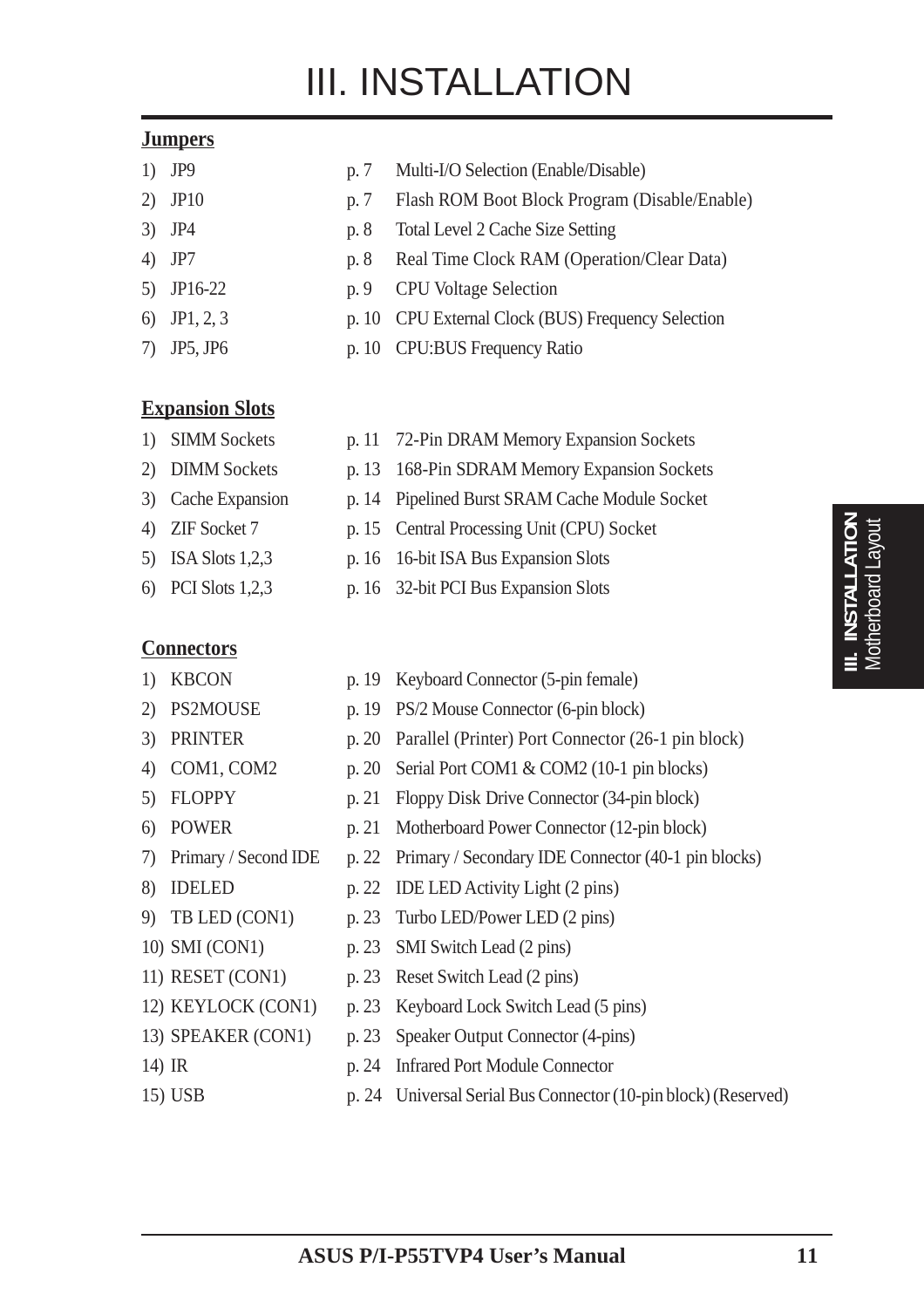## Installation Steps

Before using your computer, you must complete the following steps:

- **1. Set Jumpers on the Motherboard**
- **2. Install DRAM Modules**
- **3. Install the Central Processing Unit (CPU)**
- **4. Install Expansion Cards**
- **5. Connect Ribbon Cables, Cabinet Wires, and Power Supply**
- **6. Setup the BIOS Software**

## 1. Jumpers

Several hardware settings are made through the use of jumper caps to connect jumper pins (JP) on the motherboard. See motherboard layout locations of jumpers. The jumper settings will be described numerically such as [----], [1-2], [2-3] for no connection, connect pins 1&2, and connect pins 2&3 respectively. Pin 1 for our motherboards is always on top  $\int_{0}^{\frac{p_{n+1}-n}{n}}$  or on the left  $\int_{0}^{\frac{p_{n+1}-n}{n}}$  when holding the motherboard with the keyboard connector away from yourself. A "1" is written besides pin 1 on jumpers with three pins. The jumpers will also be shown graphically such as  $\bullet \bullet$  to connect pins  $1&2$  and  $\boxed{2}$  to connect pins  $2&3$ . Jumpers with two pins will be shown as **for Short (On) and**  $\boxed{\blacksquare}$  for Open (Off). For manufacturing simplicity, the jumpers may be sharing pins from other groups. Use the diagrams in this manual instead of following the pin layout on the board. Settings with two jumper numbers require that both jumpers be moved together. To connect the pins, simply place a plastic jumper cap over the two pins as diagramed.

**WARNING!** Computer motherboards and expansion cards contain very delicate Integrated Circuit (IC) chips. To protect them against damage from static electricity, you should follow some precautions whenever you work on your computer.

- 1. Unplug your computer when working on the inside.
- 2. Use a grounded wrist strap before handling computer components. If you do not have one, touch both of your hands to a safely grounded object or to a metal object, such as the power supply case.
- 3. Hold components by the edges and try not to touch the IC chips, leads or connectors, or other components.
- 4. Place components on a grounded antistatic pad or on the bag that came with the component whenever the components are separated from the system.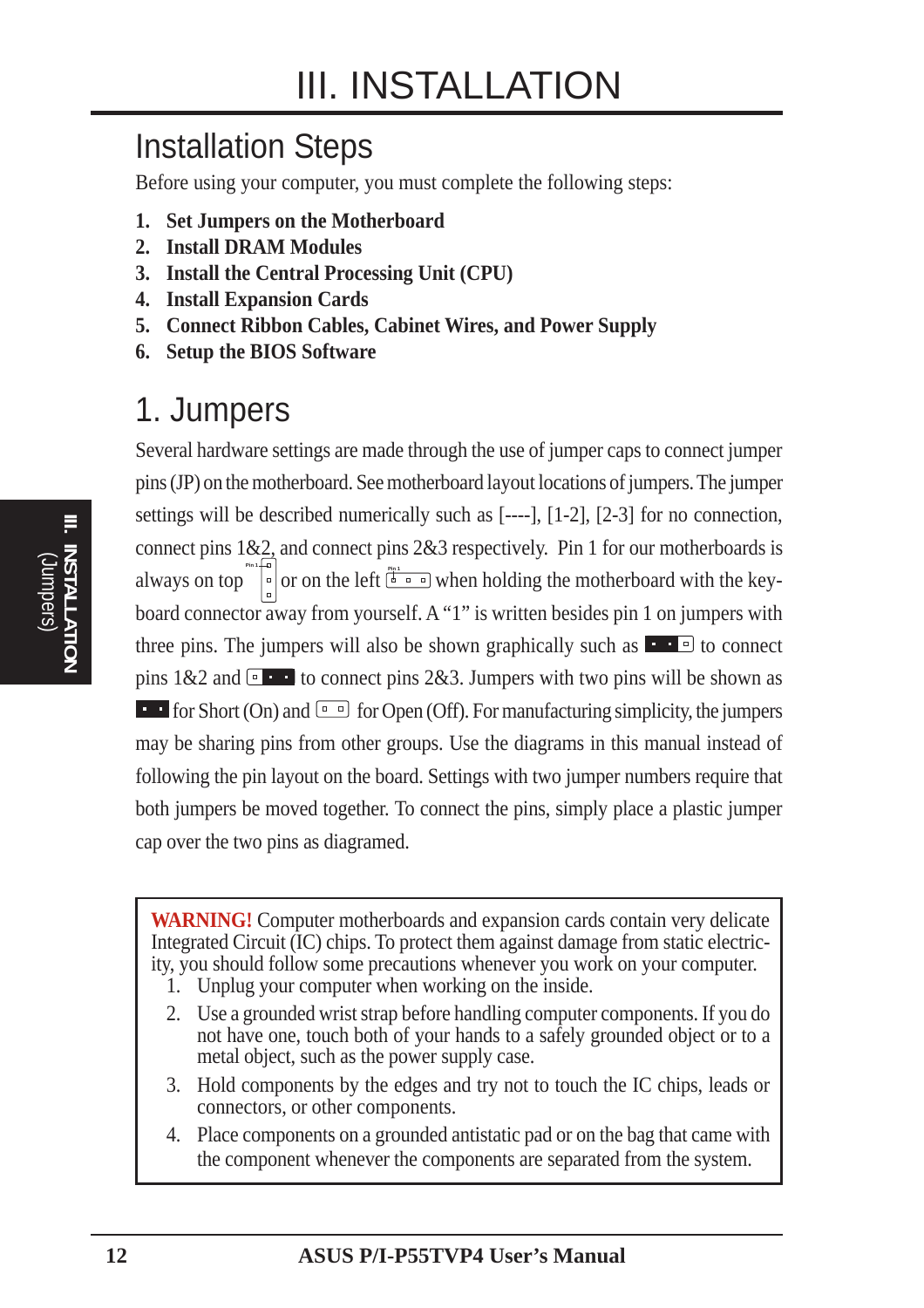### Jumper Settings

#### **1. Onboard Multi-I/O Selection (JP9)**

You can selectively disable each onboard Multi-I/O item (floppy, serial, parallel, and IrDA) through **Chipset Features Setup** of BIOS SOFTWARE *or* disable all Multi-I/O items at once with the following jumper to use your own Multi-I/O card.

#### **Multi-I/O JP9**

Enable [1-2] (Default) Disable [2-3]



**Multi I/O Setting (Enable/Disable)**

#### **2. Flash ROM Boot Block Programming (JP10)**

This sets the operation mode of the boot block area of the Programmable Flash ROM to allow programming in the *Enabled* position. This is required only if prompted by the **Flash Memory Writer Utility** as shown in BIOS SOFTWARE.

#### **Programming JP10**





**Boot Block Programming (Disable/Enable)**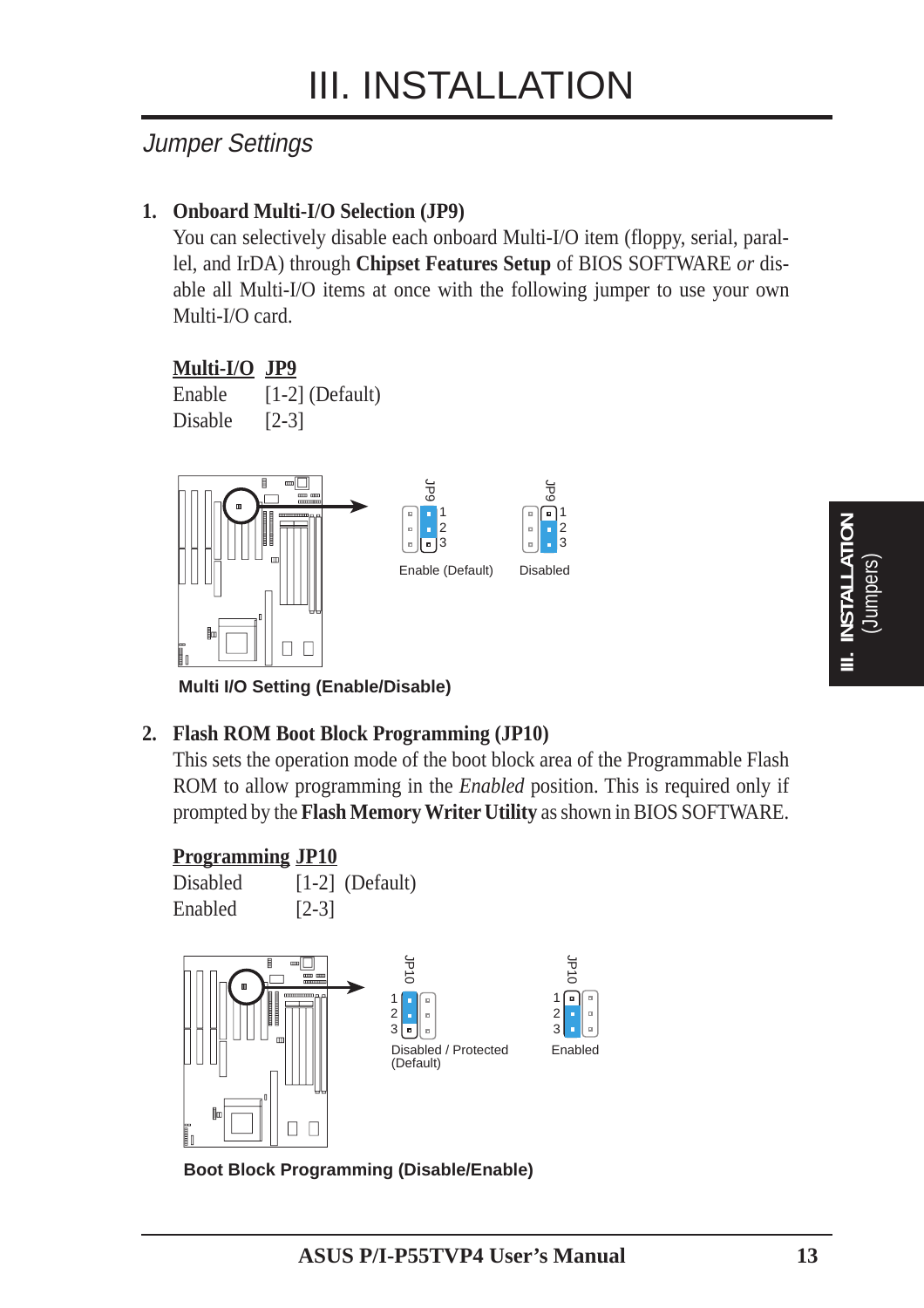#### **3. Total Level 2 Cache Size Setting (JP4)**

This jumper sets the total amount of L2 cache that is present. If you have two cache chips onboard (see motherboard layout for locations), then you have 256KB. A cache module can be used to upgrade the 256KB version to 512KB. If there is no onboard cache, you may install a cache module of either 256KB or 512KB. **IMPORTANT:** See **External Cache** for installation procedures**.** Regardless of your cache combination, set the following jumpers according to the **total** amount of L2 cache that is present onboard and installed as a module.

**L2 Cache Size JP4** 256KB [2-3] (default) 512KB [1-2]



**Total L2 Cache Size Setting (256KB/512KB)**

#### **4. Real Time Clock (RTC) RAM (JP7)**

This clears the user-entered information stored in the CMOS RAM of the Real Time Clock such as hard disk information and passwords. To clear the RTC data: (1) Turn off the PC, (2) Short this jumper, (3) Power on the PC, (4) Turn off the PC, (5) Remove this jumper, (6) Power on the PC, (7) Hold down <Delete> during bootup and enter BIOS setup to re-enter user preferences.



**RTC RAM (Operation/Clear Data)**

(Jumpers) **III. INSTALLATION**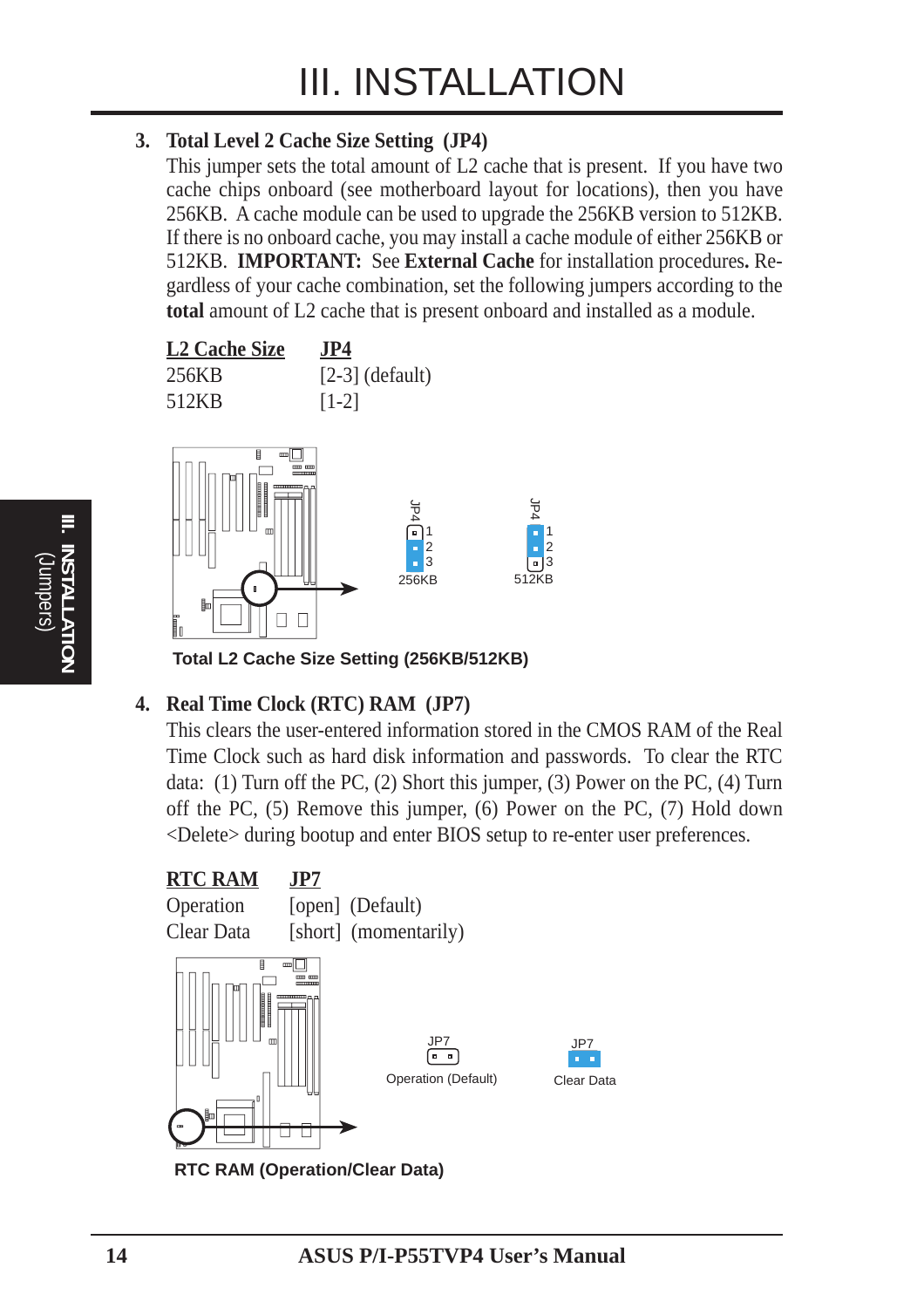#### **5. Voltage Regulator Output Selection (JP16-JP22)**

These jumpers set the voltage supplied to the CPU. Determine whether your CPU has a **Single Power Plane** or **Dual Power Planes** and then the voltage that it uses. Current Intel CPU's marked "Pentium" has only a single power plane and uses the standard 3.38 volts (STD) or 3.5 volts (VRE). Currently Intel's new Pentium P55C MMX 200MHz is supported at 2.8Volts. When a single power plane CPU is installed, the dual power plane selections will be automatically disabled. When a dual power plane CPU is installed, the single power plane selections will be automatically disabled. You may have one jumper on the **Single Power Plane** and another on the **Dual Power Planes** at the same time.



**Voltage Regulator Output Selection**

 $\Box$  $\Box$ 

### Compatible Cyrix CPU Identification

The only Cyrix CPU that is supported on this motherboard is labeled Cyrix 6x86 PR166+ but must be Revision 2.7 or later. Look on the underside of the CPU for the serial number. The number should read G8DC6620A or later.



(Jumpers) **III. INSTALLATION**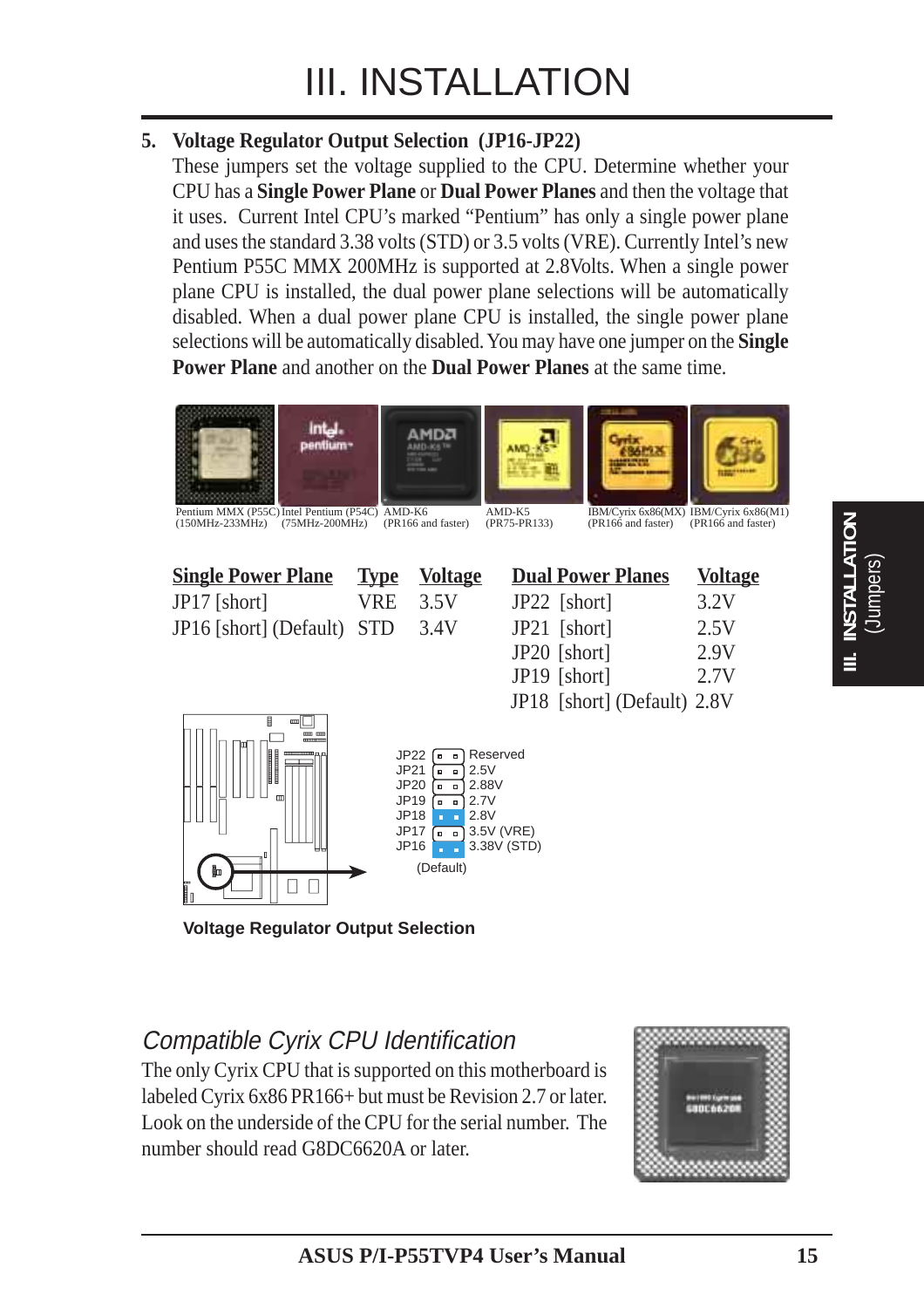#### **6. CPU External (BUS) Frequency Selection (JP1, JP2, JP3)**

These jumpers tell the clock generator what frequency to send to the CPU. These allow the selection of the CPU's *External* frequency (or *BUS Clock*). The BUS Clock times the BUS Ratio equals the CPU's *Internal* frequency (the advertised CPU speed).

#### **7. CPU to BUS Frequency Ratio (JP5, JP6)**

These jumpers set the frequency ratio between the *Internal* frequency of the CPU and the *External* frequency (called the *BUS Clock*) within the CPU. These must be set together with the above jumpers *CPU External (BUS) Frequency Selection.*



#### *Set the jumpers by the Internal speed of the Intel, AMD, or Cyrix CPU as follows:*

|                        |        |              |                  | -(BUS Freq.) |         |         |            | (Freq. Ratio) |
|------------------------|--------|--------------|------------------|--------------|---------|---------|------------|---------------|
| <b>CPU Model</b>       | Freq.  | <b>Ratio</b> | <b>BUS'Freq.</b> | JP3<br>JP2   |         | JP1     | <u>JP6</u> | JP5           |
| <b>Intel Pentium</b>   | 233MHz | 3.5x         | 66MHz            | $[2-3]$      | $[1-2]$ | $[2-3]$ | $[1-2]$    | $[1-2]$       |
| <b>Intel Pentium</b>   | 200MHz | 3.0x         | 66MHz            | $[2-3]$      | $[1-2]$ | $[2-3]$ | $[1-2]$    | $[2-3]$       |
| <b>Intel Pentium</b>   | 166MHz | 2.5x         | 66MHz            | $[2-3]$      | $[1-2]$ | $[2-3]$ | $[2-3]$    | $[2-3]$       |
| <b>Intel Pentium</b>   | 150MHz | 2.5x         | 60MHz            | $[2-3]$      | $[2-3]$ | $[1-2]$ | $[2-3]$    | $[2-3]$       |
| <b>Intel Pentium</b>   | 133MHz | 2.0x         | 66MHz            | $[2-3]$      | $[1-2]$ | $[2-3]$ | $[2-3]$    | $[1-2]$       |
| <b>Intel Pentium</b>   | 120MHz | 2.0x         | 60MHz            | $[2-3]$      | $[2-3]$ | $[1-2]$ | $[2-3]$    | $[1-2]$       |
| Intel Pentium          | 100MHz | 1.5x         | 66MHz            | $[2-3]$      | $[1-2]$ | $[2-3]$ | $[1-2]$    | $[1-2]$       |
| Intel Pentium          | 90MHz  | 1.5x         | 60MHz            | $[2-3]$      | $[2-3]$ | $[1-2]$ | $[1-2]$    | $[1-2]$       |
| <b>Intel Pentium</b>   | 75MHz  | 1.5x         | 50MHz            | $[2-3]$      | $[2-3]$ | $[2-3]$ | $[1-2]$    | $[1-2]$       |
| AMD-K6-PR233           | 233MHz | 3.5x         | 66MHz            | $[2-3]$      | $[1-2]$ | $[2-3]$ | $[1-2]$    | $[1-2]$       |
| AMD-K6-PR200           | 200MHz | 3.0x         | 66MHz            | $[2-3]$      | $[1-2]$ | $[2-3]$ | $[1-2]$    | $[2-3]$       |
| AMD-K6-PR166           | 166MHz | 2.5x         | 66MHz            | $[2-3]$      | $[1-2]$ | $[2-3]$ | $[2-3]$    | $[2-3]$       |
| AMD-K5-PR133/100       | 100MHz | 1.5x         | 66MHz            | $[2-3]$      | $[1-2]$ | $[2-3]$ | $[1-2]$    | $[1-2]$       |
| AMD-K5-PR120/90        | 90MHz  | 1.5x         | 60MHz            | $[2-3]$      | $[2-3]$ | $[1-2]$ | $[1-2]$    | $[1-2]$       |
| AMD-K5-PR75            | 75MHz  | 1.5x         | 50MHz            | $[2-3]$      | $[2-3]$ | $[2-3]$ | $[1-2]$    | $[1-2]$       |
| IBM/Cyrix 6x86MX-PR233 | 200MHz | 3.0x         | 66MHz            | $[2-3]$      | $[1-2]$ | $[2-3]$ | $[1-2]$    | $[2-3]$       |
| IBM/Cyrix 6x86MX-PR200 | 166MHz | 2.5x         | 66MHz            | $[2-3]$      | $[1-2]$ | $[2-3]$ | $[2-3]$    | $[2-3]$       |
| IBM/Cyrix 6x86MX-PR166 | 150MHz | 2.5x         | 60MHz            | $[2-3]$      | $[2-3]$ | $[1-2]$ | $[2-3]$    | $[2-3]$       |
| *IBM/Cyrix -PR166+     | 133MHz | 2.0x         | 66MHz            | $[2-3]$      | $[1-2]$ | $[2-3]$ | $[2-3]$    | $[1-2]$       |
|                        |        |              |                  |              |         |         |            |               |

**\*NOTE:** The only IBM/Cyrix 6x86(L) (or M1) that is supported on this motherboard is rev 2.7 or later.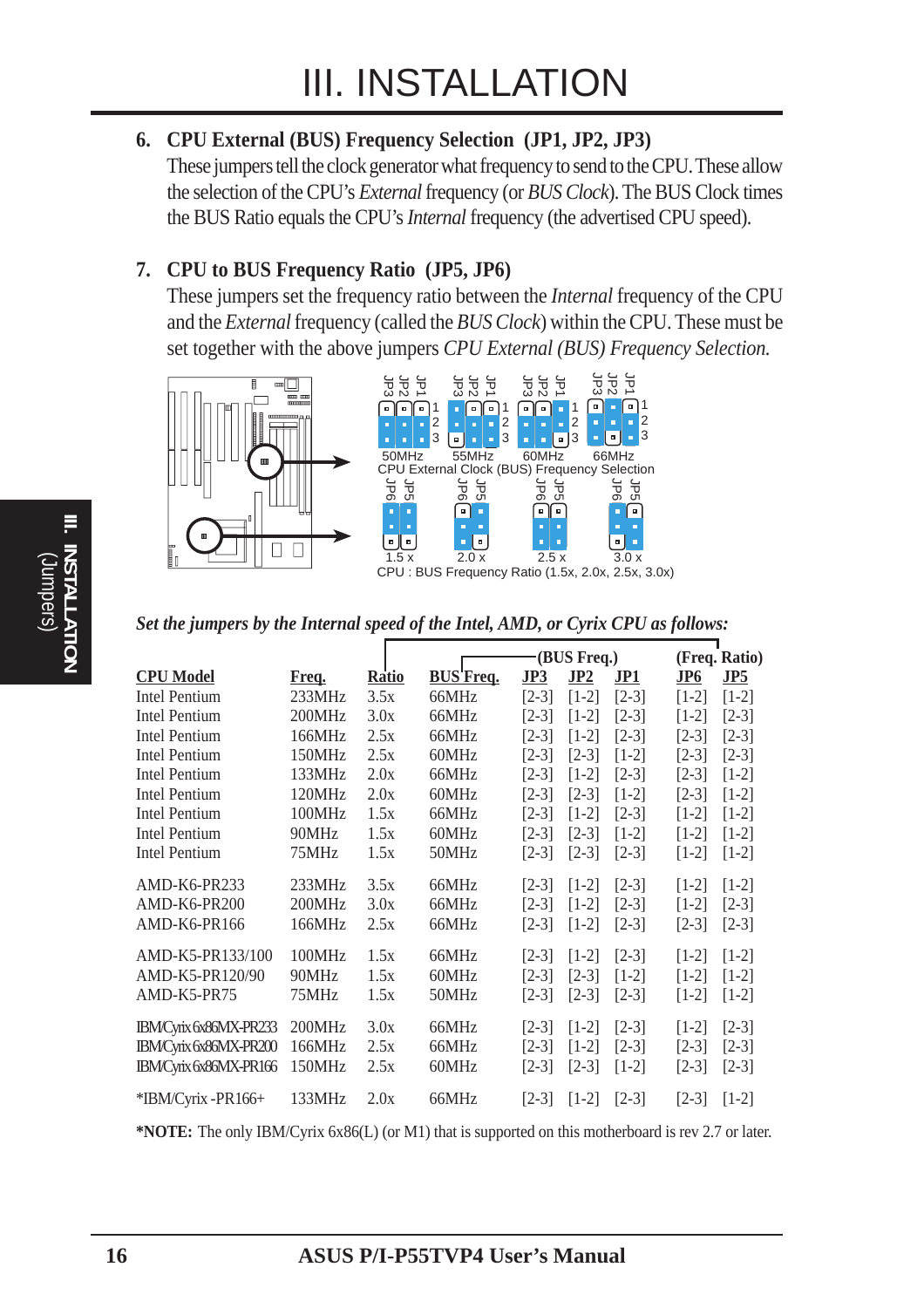## 2. System Memory (DRAM/SDRAM & SRAM)

This motherboard supports four 72-pin SIMMs (Single Inline Memory Modules) of 4MB, 8MB, 16MB, or 32MB to form a memory size between 8MB to 128MB. The DRAM can be either 60ns or 70ns Fast Page Mode (FPM) (Asymmetric or Symmetric) or Enhanced Data Output (EDO). SIMMs must be installed in pairs so that each bank contains two of the same size memory modules. A new feature is the support of Dual Inline Memory Modules (DIMM's) when the SIMM sockets are not used. Two slots are available for **3.3Volt** (power level) Unbuffered Synchronous DRAMs (SDRAM) of either 8, 16, or 32MB. Maximum memory of SIMMs or DIMMs must be 128MB or less.

**IMPORTANT: Memory speed setup is required through "Auto Configuration" in BIOS Chipset Setup of the BIOS SOFTWARE.**

| <b>Bank</b>                                | <b>Memory Module</b>                                                                |                | <b>Total Memory</b> |
|--------------------------------------------|-------------------------------------------------------------------------------------|----------------|---------------------|
| <b>Bank 0</b><br><b>SIMM Slots 1&amp;2</b> | 4MB, 8MB, 16MB, 32MB<br>72-pin FPM or EDO SIMM<br>(Bank 2 & 3 must be empty)        | x2             |                     |
| <b>Bank 1</b><br><b>SIMM Slots 3&amp;4</b> | 4MB, 8MB, 16MB, 32MB<br>72-pin FPM or EDO SIMM<br>(Bank 2 $\&$ 3 must be empty)     | x2             |                     |
| <b>Bank 2</b><br><b>DIMM Slot 1</b>        | 8MB, 16MB, 32MB, 64MB<br>168-pin EDO or SDRAM DIMM<br>(Bank $0 \& 1$ must be empty) | x1             |                     |
| <b>Bank 3</b><br><b>DIMM Slot 2</b>        | 8MB, 16MB, 32MB, 64MB<br>168-pin EDO or SDRAM DIMM<br>(Bank $0 \& 1$ must be empty) | $\mathbf{x}$ 1 |                     |
|                                            | <b>Total System Memory (Max 128MB)</b>                                              |                |                     |

*Install memory in Banks 0&1 or Banks 2&3 in combinations as follows:*

**WARNING: Do not install both SIMMs and DIMMs at the same time or else you will burn your memory. Previous motherboards supported both SIMMs and DIMMs to be used together because there were 5 volt signal tolerant DIMMs, but these memory modules are no longer produced.**

**IMPORTANT: Banks 0 & 1 must have the same size memory installed in pairs. Do not use memory modules with more than 24 chips per module. Modules with more than 24 chips exceed the design specifications of the memory subsystem and will be unstable.**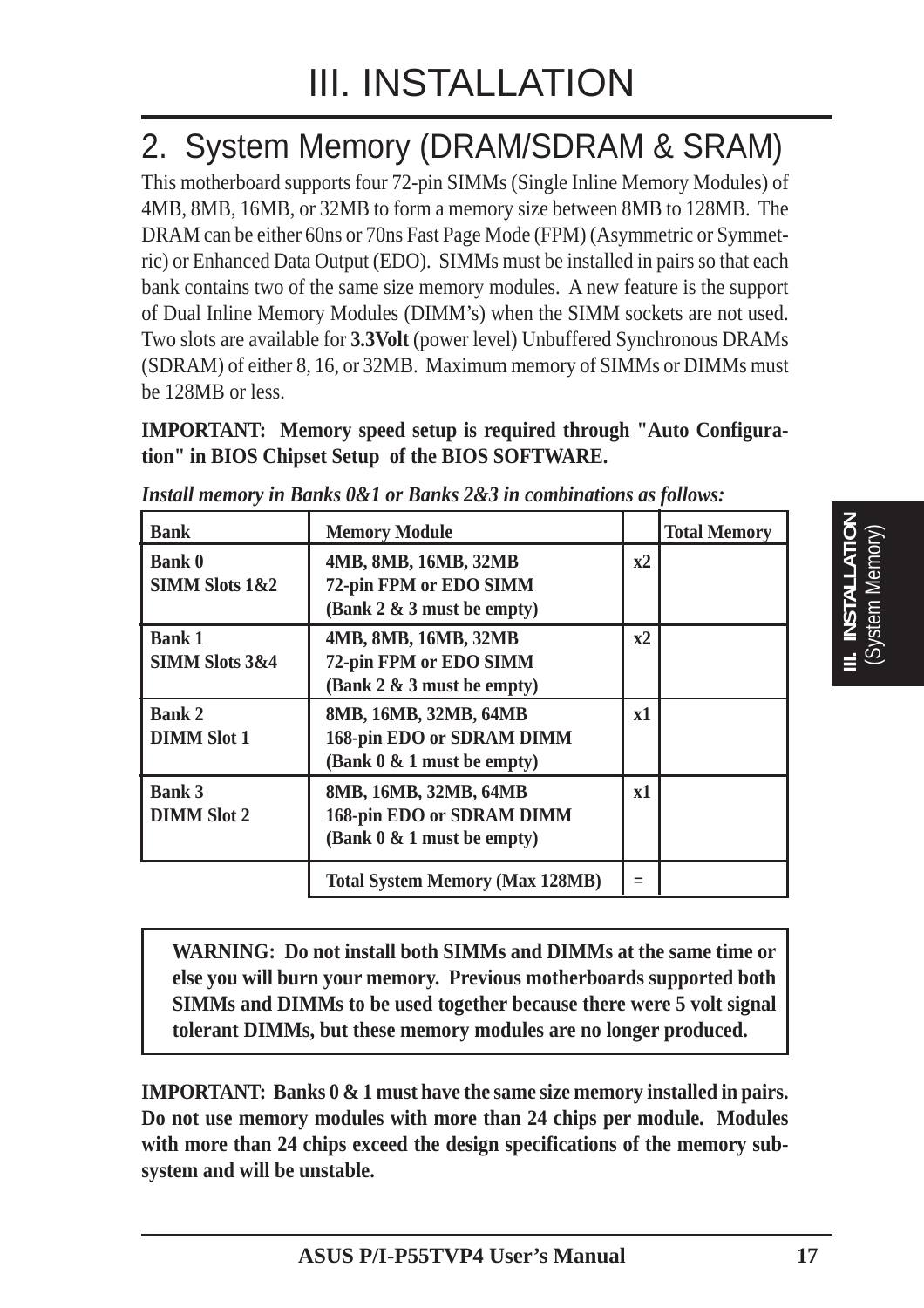### DRAM Memory Installation Procedures:

1. The SIMM memory modules will only fit in one orientation as shown because of a "Plastic Safety Tab" on one end of the SIMM slots which requires the "Notched End" of the SIMM memory modules.



2. Press the memory module firmly into place starting from a 45 degree angle making sure that all the contacts are aligned with the socket.

3. With your finger tips, rock the memory module into a vertical position so that it clicks into place.



- 4. The plastic guides should go through the two "Mounting Holes" on the sides and the "Metal Clips" should snap on the other side.
- 5. To release the memory module, squeeze both "Metal Clips" outwards and rock the module out of the "Metal Clips".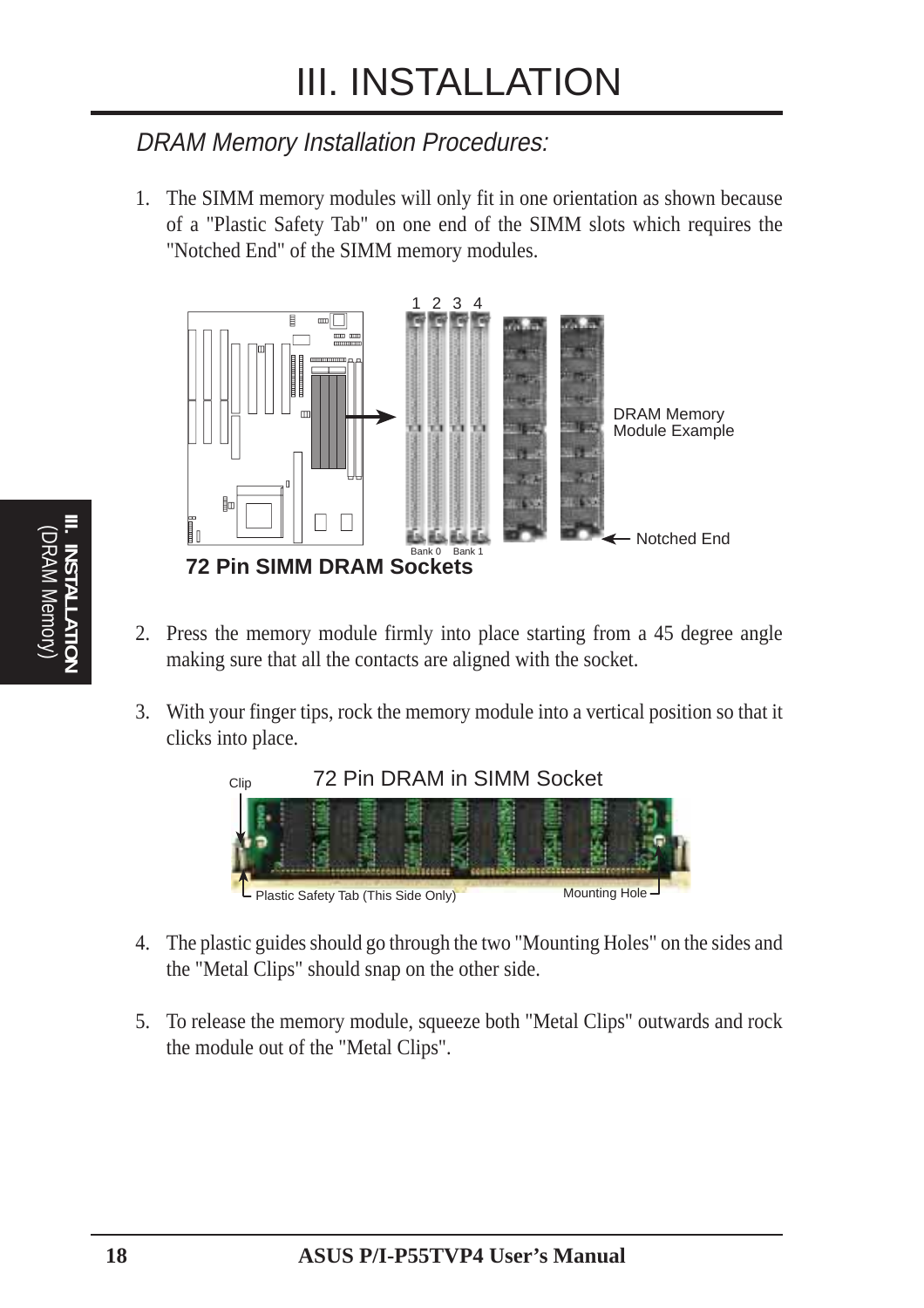### SDRAM Memory Installation Procedures:

Insert the module as shown. Because the number of pins are different on either side of the breaks, the module will only fit in the orientation as shown. DRAM SIMM modules have the same pin contact on both sides. SDRAM DIMM modules have different pint contact on each side and therefore have a higher pin density.



The Dual Inline Memory Module (DIMM) memory module must be 3.3Volt Unbuffered Synchronous DRAM (SDRAM) of either 8, 16, or 32. You can identify the type of DIMM module by the illustration below:



The notch on the DIMM module will shift between left, center, or right to identify the type and also to prevent the wrong type to be inserted into the DIMM slot on the motherboard. You must ask your retailer for the specifications before purchasing. 4 clock signals are supported on this motherboard.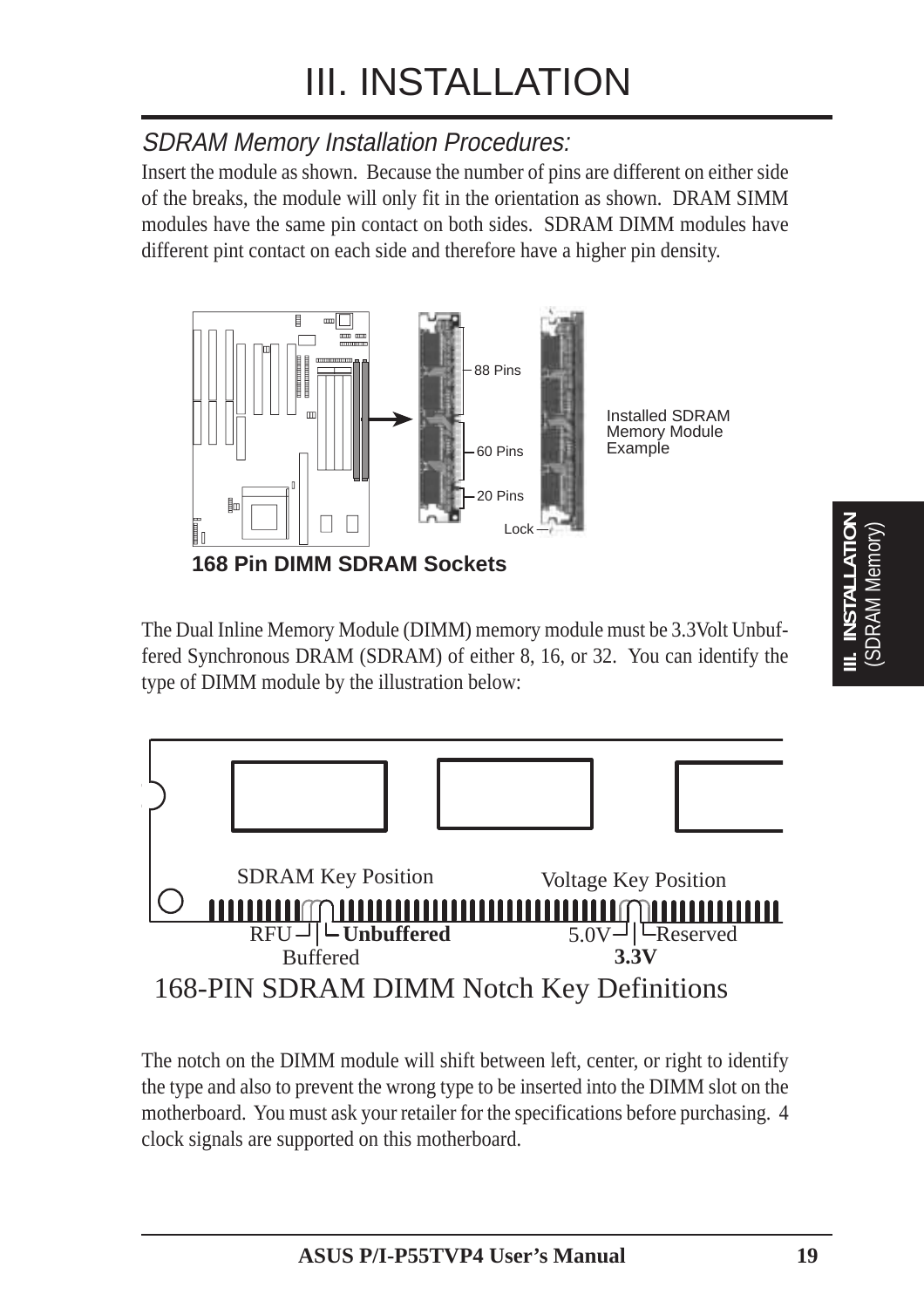### Static RAM (SRAM) for Level 2 (External) Cache

The motherboard you purchase may have either 0KB, 256KB, or 512KB onboard. If you have both onboard cache chips (see "Map of Motherboard" for locations) and a Cache Expansion Slot, then you have 256KB. If you only have onboard cache chips, then you have 512KB. An "ASUS" or "COAST" cache module can be used to upgrade the 256KB version to 512KB. If there is no onboard cache, you may install a cache module of either 256KB or 512KB.

**IMPORTANT: You must set "Total Level 2 Cache Size Setting" jumper on when changes are made to your cache size.**



Insert the module as shown. Because the number of pins are different on either side of the break, the module will only fit in the orientation as shown.

| <b>SIMM Cache Module</b> | 256KB to 512KB | 0KB to 256/512KB |
|--------------------------|----------------|------------------|
| ASUS CM1 Rev 1.0         |                |                  |
| ASUS CM1 Rev 1.3         |                |                  |
| ASUS CM4 Rev 1.5         | ----           | ----             |
| ASUS CM1 Rev 1.6         | <b>Yes</b>     |                  |
| ASUS CM1 Rev $3.0*$      | Yes            | Yes              |
| COAST <sub>1.1</sub>     |                |                  |
| COAST <sub>1.2</sub>     |                |                  |
| COAST <sub>1.3</sub>     | ----           | ----             |
| COAST <sub>2.0</sub>     | <b>Yes</b>     | <b>Yes</b>       |
| COAST <sub>2.1</sub>     | <b>Yes</b>     | <b>Yes</b>       |
| COAST <sub>3.0</sub>     | <b>Yes</b>     | <b>Yes</b>       |
| COAST <sub>3.1</sub>     | <b>Yes</b>     | Yes              |

**<sup>\*</sup> NOTE:** ASUS CM1 Rev 3.0 has two TAG SRAM's to comply with COAST 3.0 specifications. This extra TAG SRAM will not conflict with the onboard TAG SRAM.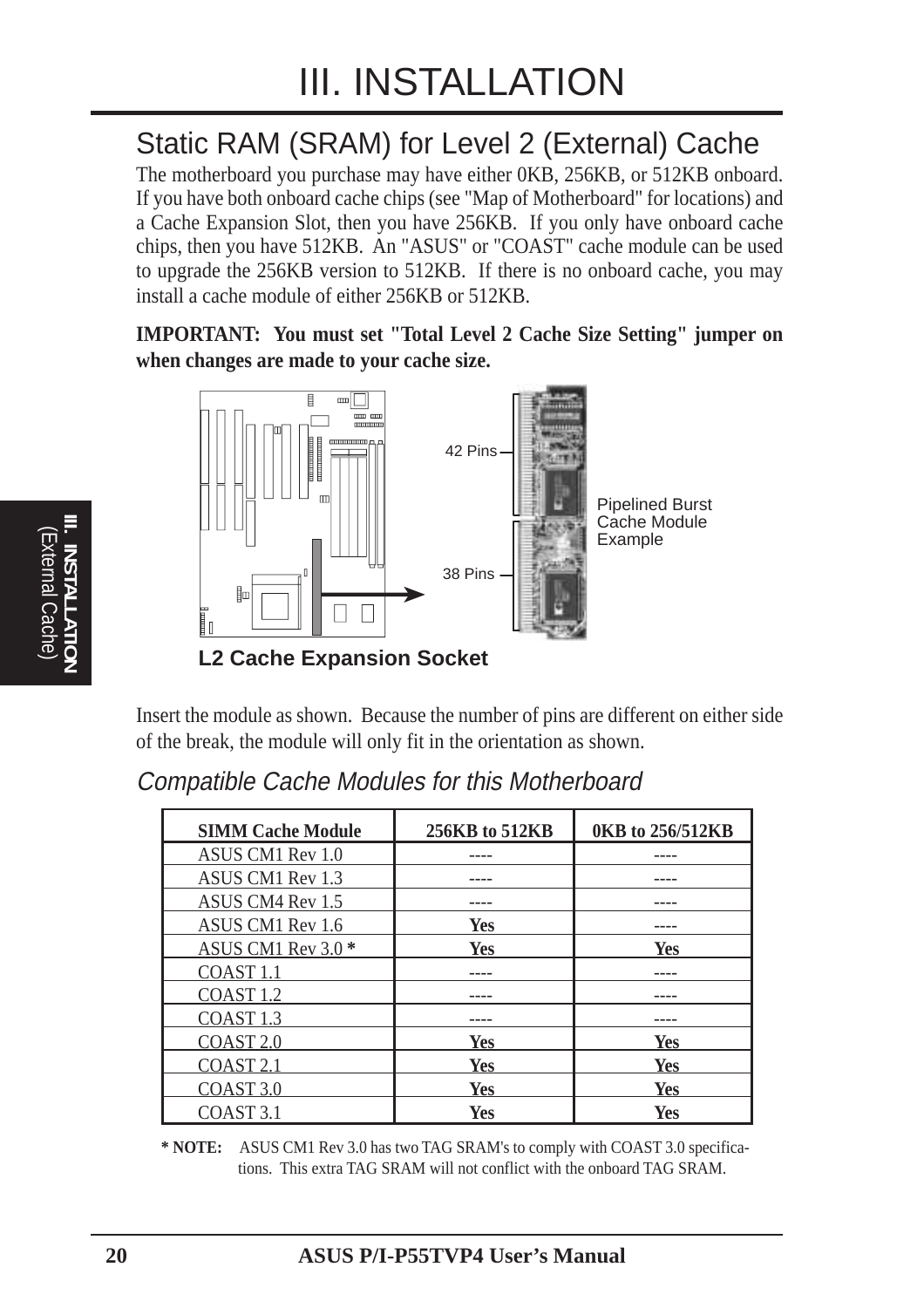## 3. Central Processing Unit (CPU)

The motherboard provides a 321-pin ZIF Socket 7 that is backwards compatible with ZIF Socket 5 processors. The CPU that came with the motherboard should have a fan attached to it to prevent overheating. If this is not the case then purchase a fan before you turn on your system. Apply thermal jelly to the CPU top and then install the fan onto the CPU.

**WARNING:** Without a fan circulating air on the CPU and heat sinks, the CPU and/or heat sinks can overheat and cause damage to both the CPU and the motherboard. (See "CPU Cooling Fan Connector" at the end of this section.)

To install a CPU, first turn off your system and remove its cover. Locate the ZIF socket and open it by first pulling the lever sideways away from the socket then upwards to a 90-degree right angle. Insert the CPU with the correct orientation as shown. Use the notched corner of the CPU with the white dot as your guide. The white dot should point towards the end the of the lever. Notice that there is a blank area where one hole is missing from that corner of the square array of pin holes and a "1" printed on the motherboard next to that corner. Because the CPU has a corner pin for three of the four corners, the CPU will only fit in the one orientation as shown. The picture is for reference only; you should have a CPU fan that will cover the face of the CPU. With the added weight of the CPU fan, no force is required to insert the CPU. Once completely inserted, hold down on the fan and close the socket's lever.

#### **IMPORTANT: You must set jumpers for "CPU to BUS Frequency Ratio" and jumpers for "BUS Frequency Selection" depending on the CPU that you install.**



**ZIF Socket 7 with Pentium Processor**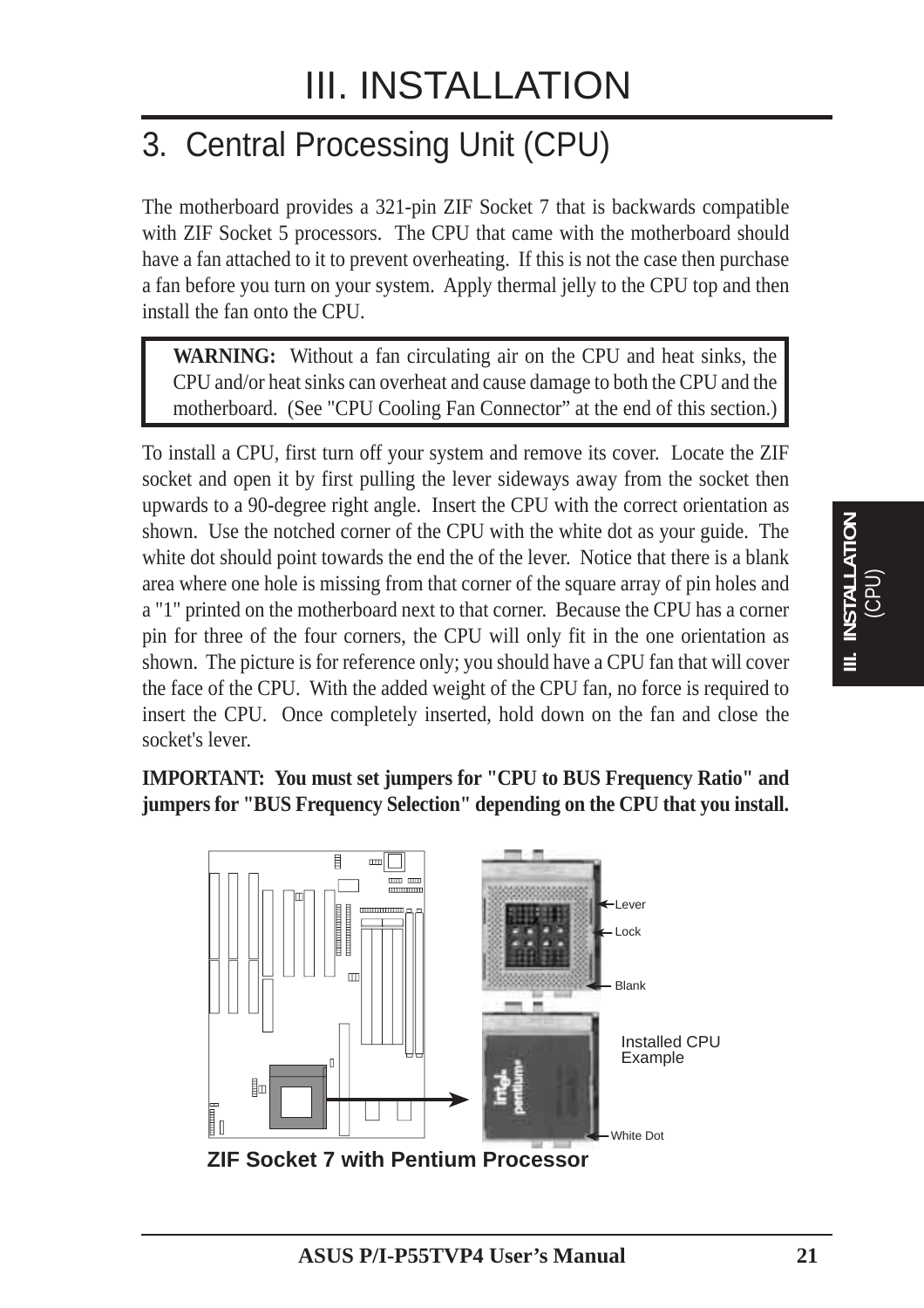## 4. Expansion Cards

**WARNING:** Make sure that you unplug your power supply when adding or removing expansion cards or other system components. Failure to do so may cause severe damage to both your motherboard and expansion cards.

First read your expansion card documentation on any hardware and software settings that may be required to setup your specific card.

**NOTE:** PCI Slot 4 has a MediaBus extension 2.0 which allows the installation of a PCI card or a MediaBus card (optional multifunctional card) but not both.

### Expansion Card Installation Procedure:

- 1. Read the documentation for your expansion card.
- 2. Set any necessary jumpers on your expansion card.
- 3. Remove your computer system's cover.
- 4. Remove the bracket on the slot you intend to use. Keep the bracket for possible future use.
- 5. Carefully align the card's connectors and press firmly.
- 6. Secure the card on the slot with the screw you removed in step 4.
- 7. Replace the computer system's cover.
- 8. Setup the BIOS if necessary (such as "IRQ xx Used By ISA: Yes" in PNP AND PCI SETUP)
- 9. Install the necessary software drivers for your expansion card.

#### Assigning IRQs for Expansion Cards

Some expansion cards need to use an IRQ to operate. Generally an IRQ must be exclusively assigned to one use. In an standard design there are 16 IRQs available but most of them are already in use by parts of the system which leaves 6 free for expansion cards.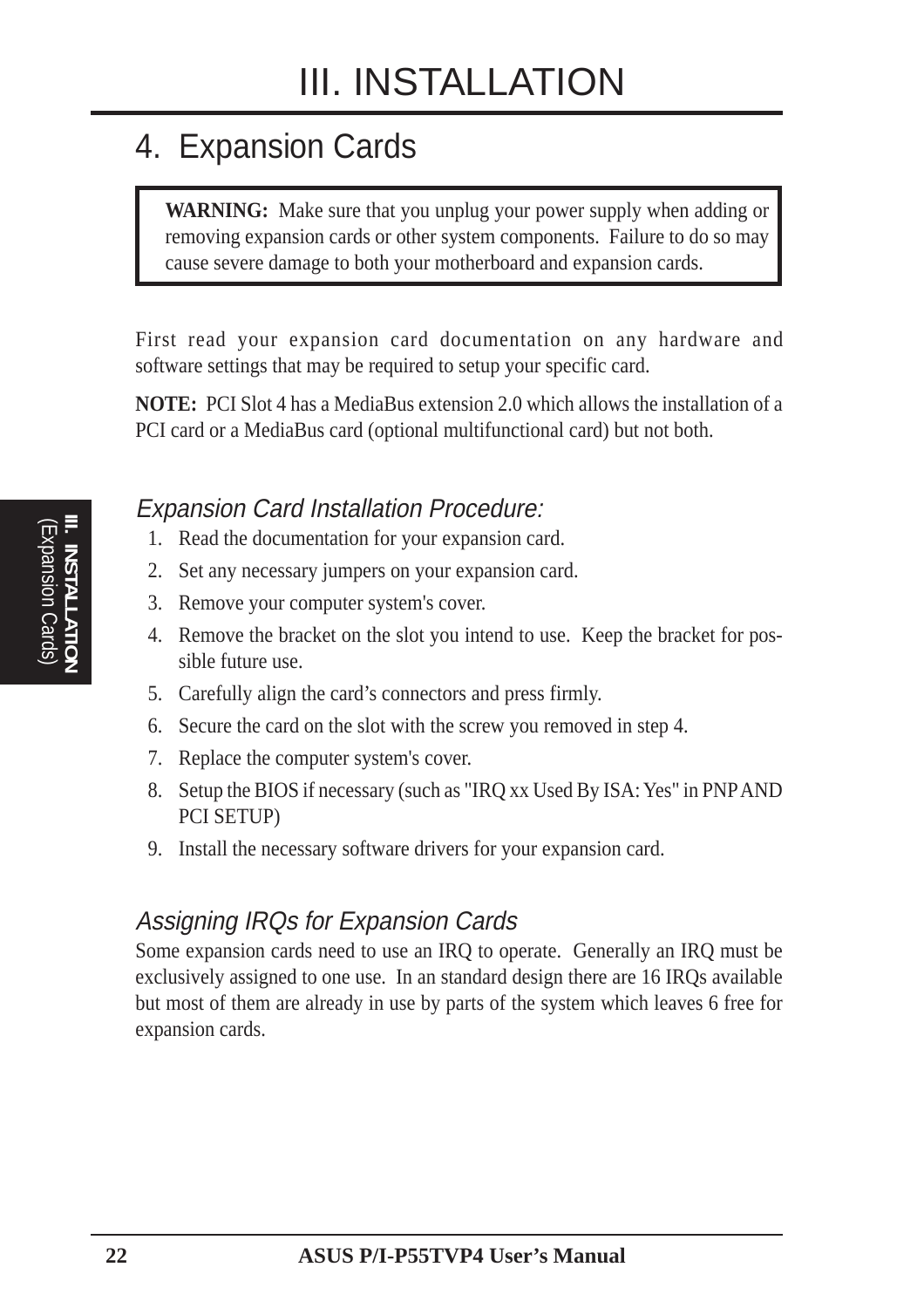# III. INSTALLATION

Both ISA and PCI expansion cards may need to use IRQs. System IRQs are available to cards installed in the ISA expansion bus first, and any remaining IRQs are then used by PCI cards. Currently, there are two types of ISA cards. The original ISA expansion card design, now referred to as "Legacy" ISA cards, requires that you configure the card's jumpers manually and then install it in any available slot on the ISA bus. You may use Microsoft's Diagnostic (MSD.EXE) utility included in the Windows directory to see a map of your used and free IRQs. For Windows 95 users, the "Control Panel" icon in "My Computer," contains a "System" icon which gives you a "Device Manager" tab. Double clicking on a specific device give you "Resources" tab which shows the Interrupt number and address. Make sure that no two devices use the same IRQs or your computer will experience problems when those two devices are in use at the same time.

To simplify this process this motherboard has complied with the Plug and Play (PNP) specification which was developed to allow automatic system configuration whenever a PNP-compliant card is added to the system. For PNP cards, IRQs are assigned automatically from those available.

If the system has both Legacy and PNP ISA cards installed, IRQs are assigned to PNP cards from those not used by Legacy cards. The PCI and PNP configuration of the BIOS setup utility can be used to indicate which IRQs are being used by Legacy cards. For older Legacy cards that does not work with the BIOS, you can contact your vendor for an ISA Configuration Utility.

An IRQ number is automatically assigned to PCI expansion cards after those used by Legacy and PNP ISA cards. In the PCI bus design, the BIOS automatically assigns an IRQ to a PCI slot that has a card in it that requires an IRQ. To install a PCI card, you need to set something called the INT (interrupt) assignment. Since all the PCI slots on this motherboard use an INTA #, be sure that the jumpers on your PCI cards are set to INT A.

### Assigning DMA Channels for ISA Cards

Some ISA cards, both Legacy and PNP may also need to use a DMA (Direct Memory Access) channel. DMA assignments for this motherboard are handled the same way as the IRQ assignment process described above. You can select a DMA channel in the PCI and PNP configuration section of the BIOS Setup utility.

**IMPORTANT: Choose "Yes" for those IRQ's and DMA's you wish to reserve for Legacy (Non-PnP) ISA expansion cards in "IRQ xx Used By ISA" and "DMA x Used By ISA" of the PNP and PCI Setup in the BIOS SOFTWARE section, otherwise conflicts may occur.**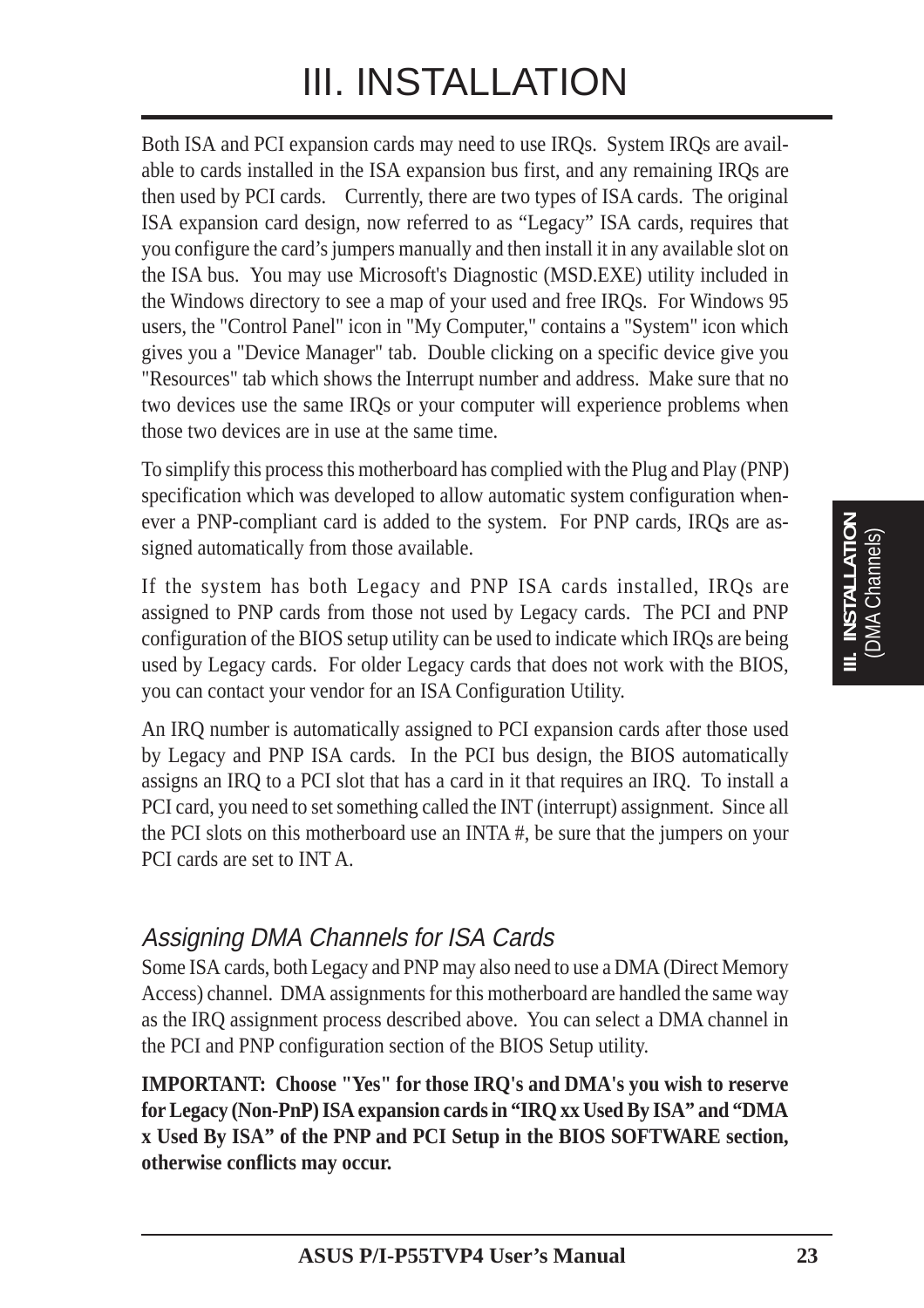(This page was intentionally left blank)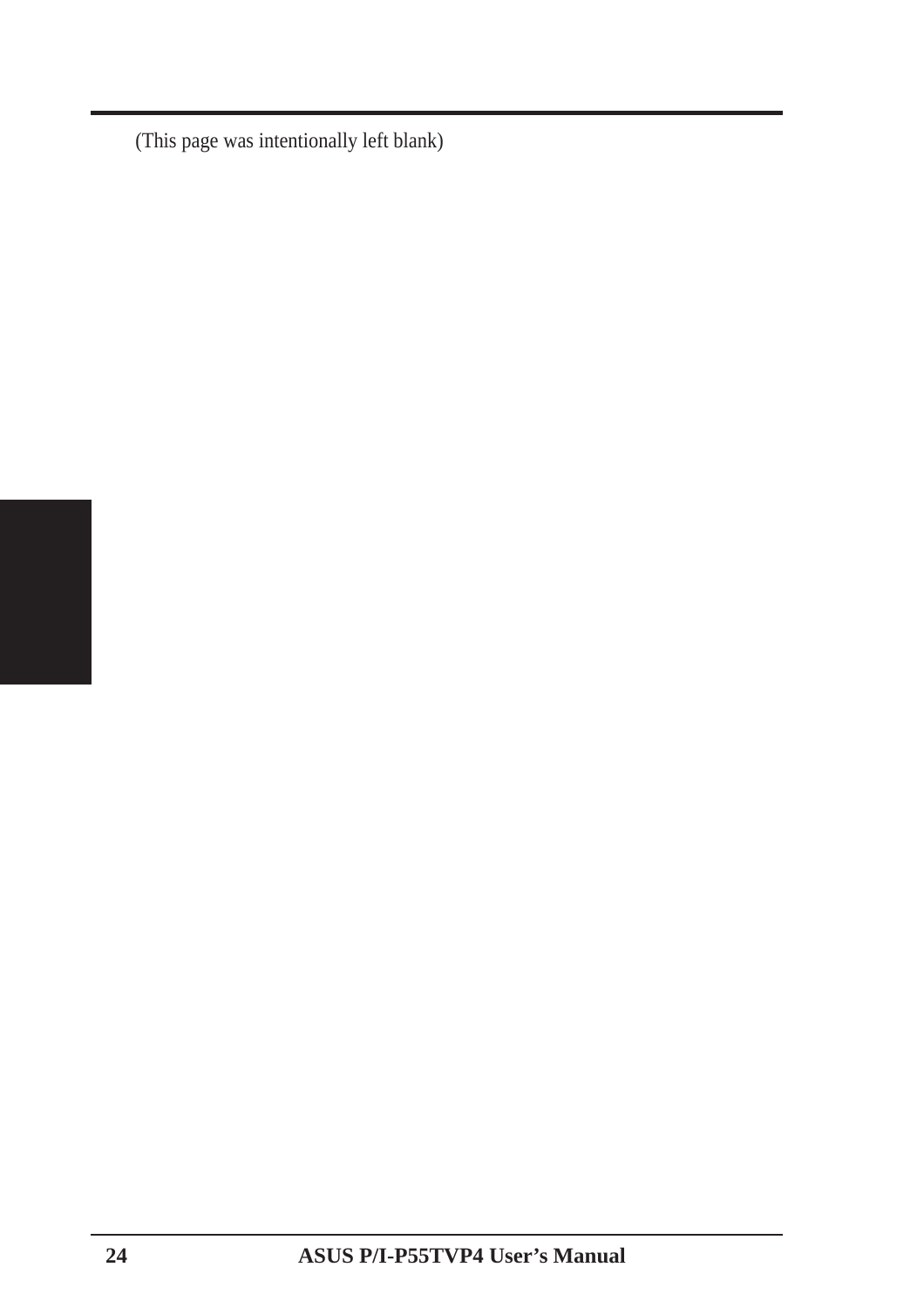## 5. External Connectors

**WARNING:** Some pins are used for connectors or power sources. These are clearly separated from jumpers in "Map of the ASUS Motherboard" on page 4. Placing jumper caps over these will cause damage to your motherboard.

**IMPORTANT: Ribbon cables should always be connected with the red stripe on the Pin 1 side of the connector. The four corners of the connectors are labeled on the motherboard. Pin 1 is the side closest to the power connector on hard drives and floppy drives. IDE ribbon cable must be less than 18in. (46cm), with the second drive connector no more than 6in. (15cm) from the first connector.**

#### **1. Keyboard Connector (5-pin female)**

This connection is for a standard IBM-compatible keyboard. May also be known as a 101 enhanced keyboard.



#### **2. PS/2 Mouse Connector (6-pin block)**

If you are using a PS/2 mouse, you must purchase an optional PS/2 mouse set which connects to the 6 pin block and mounts to an open slot on your computer's case. The system will direct IRQ12 to the PS/2 mouse if one is detected. If not detected, expansion cards can use IRQ12. See "PS/2 Mouse Control" in **BIOS Features Setup** of the BIOS SOFTWARE section.



**PS/2 Mouse Module Connector**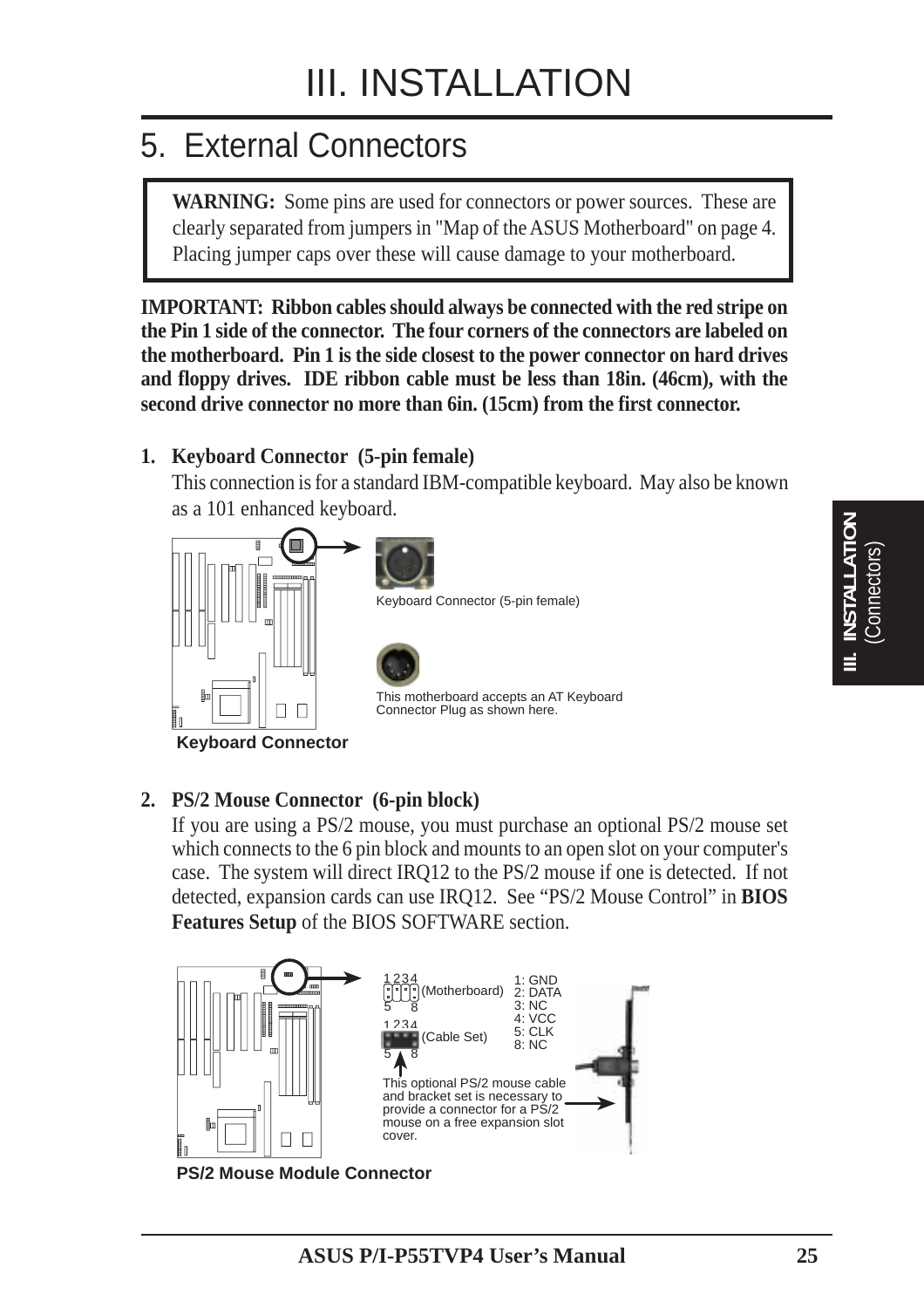#### **3. Parallel Printer Connector (26 Pin Block)**

Connection for the included parallel port ribbon cable with mounting bracket. Connect the ribbon cable to this connection and mount the bracket to the case on an open slot. It will then be available for a parallel printer cable. You can enable the parallel port and choose the IRQ through "Onboard Parallel Port" in **Chipset Features** of the BIOS SOFTWARE. **(Pin 26 is removed to prevent inserting in the wrong orientation when using ribbon cables with pin 26 plugged).**

**NOTE**: Serial printers must be connected to the serial port.



**Question Construction** Pin 1

For this connector to be available, you must connect the included Parallel (25-Pin female) cable set to a free expansion slot opening.

**TIP:** You may also remove the bracket connectors and mount them directly to the case to save expansion slot space.

**Parallel (Printer) Connector**

#### **4. Serial Port COM1 and COM2 Connectors (Two 10-pin blocks)**

These connectors support the provided serial port ribbon cables with mounting bracket. Connect the ribbon cables to these connectors and mount the bracket to the case on an open slot. The two serial ports on the mounting bracket will then be used for pointing devices or other serial devices. See "Onboard Serial Port" in **Chipset Features Setup**. **(Pin 10 is removed to prevent inserting in the wrong orientation when using ribbon cables with pin 10 plugged).**





For these connectors to be available, you must connect the included Serial cable set from COM1 (using the 9-Pin male) & COM2 (using the 25-Pin male) to a free expansion slot opening.

**TIP:** You may also remove the bracket connectors and mount them directly to the case to save expansion slot space.

**Serial Port Connectors**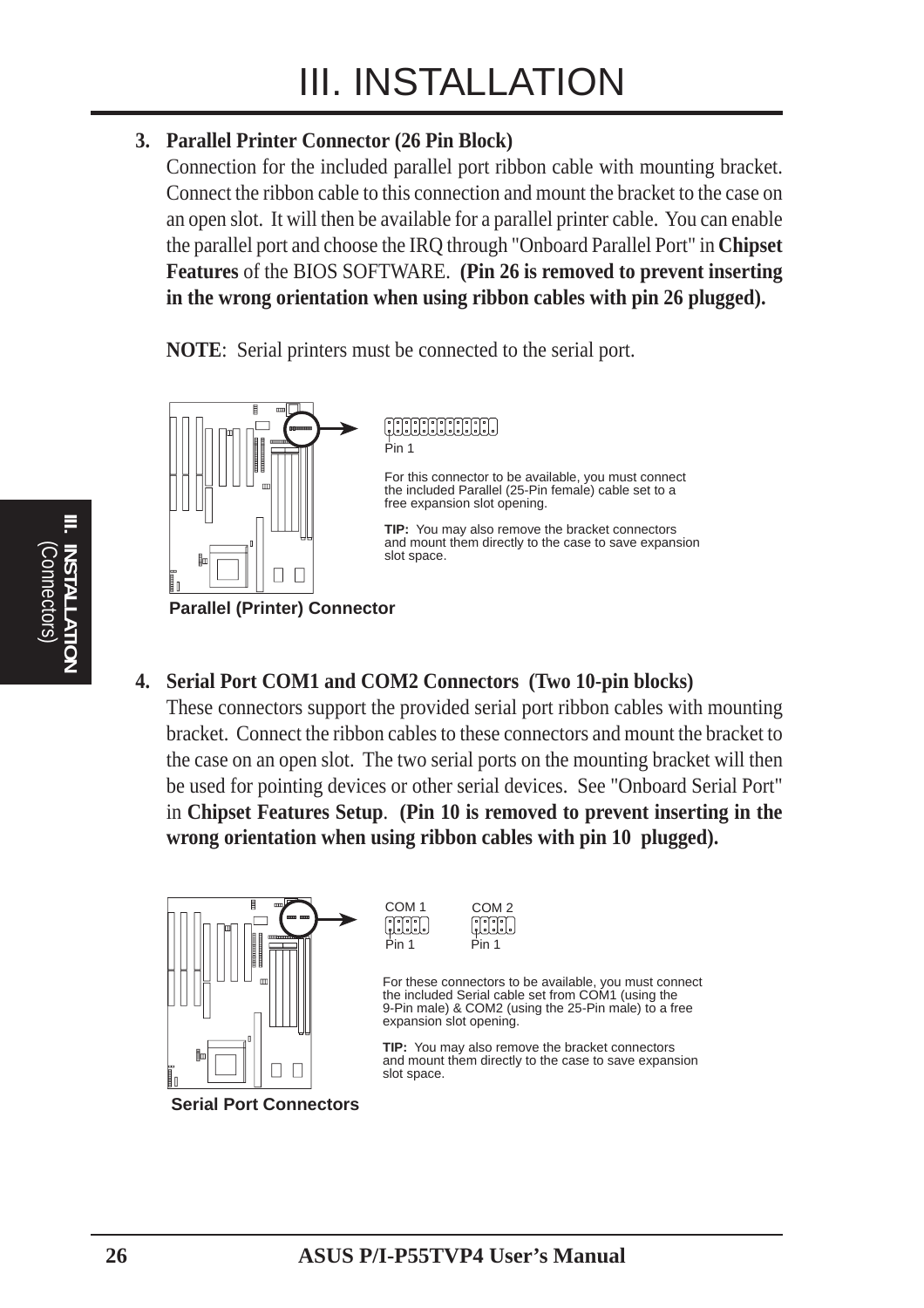#### **5. Floppy drive connector (34-pin block )**

This connector supports the provided floppy drive ribbon cable. After connecting the single end to the board, connect the two plugs on the other end to the floppy drives. **(Pin 5 is removed to prevent inserting in the wrong orientation when using ribbon cables with pin 5 plugged).**



#### **6. Power connector (12-pin block)**

This connector connects to a standard 5 Volt power supply. To connect the leads from the power supply, ensure first that the power supply is not plugged. Most power supplies provide two plugs (P8 and P9), each containing six wires, two of which are black. Orient the connectors so that the black wires are located in the middle.



Using a slight angle, align the plastic guide pins on the lead to their receptacles on the connector. Once aligned, press the lead onto the connector until the lead locks into place.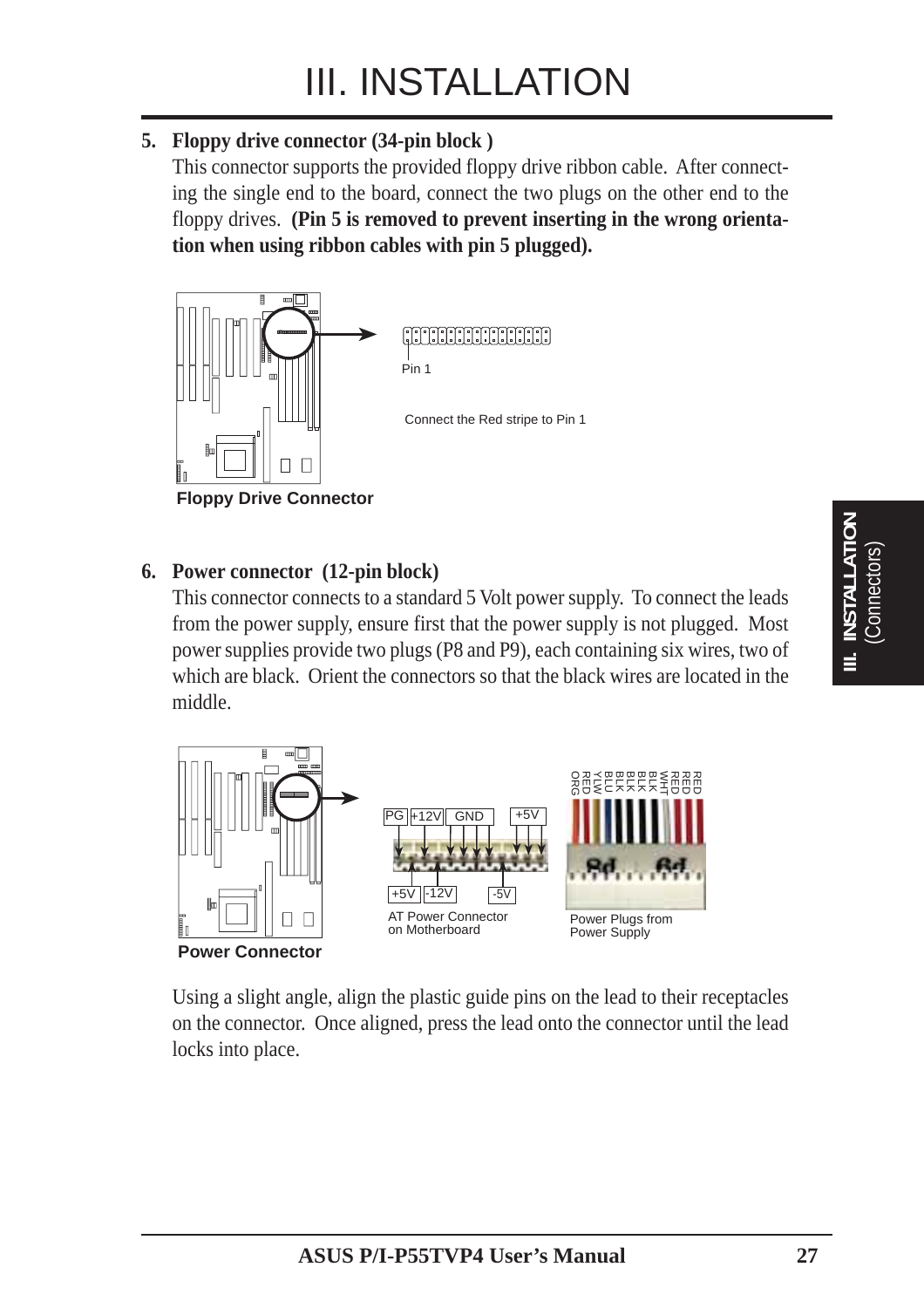#### **7. Primary / Secondary IDE connectors (Two 40-pin Block)**

These connectors support the provided IDE hard disk ribbon cable. After connecting the single end to the board, connect the two plugs at the other end to your hard disk(s). If you install two hard disks, you must configure the second drive to Slave mode by setting its jumper accordingly. Please refer to the documentation of your hard disk for the jumper settings. BIOS now supports SCSI device or IDE CD-ROM bootup (see "HDD Sequence SCSI/IDE First" & "Boot Sequence" in the **BIOS Features Setup** of the BIOS SOFTWARE) **(Pin 20 is removed to prevent inserting in the wrong orientation when using ribbon cables with pin 20 plugged).**

**TIP:** You may configure two hard disks to be both Masters using one ribbon cable on the primary IDE connector and another ribbon cable on the secondary IDE connector. You may install one operating system on an IDE drive and another on a SCSI drive and select the boot disk through BIOS Features Setup.



#### **8. IDE activity LED (IDE LED)**

This connector supplies power to the cabinet's IDE activity LED. Read and write activity by devices connected to the Primary or Secondary IDE connectors will cause the LED to light up.

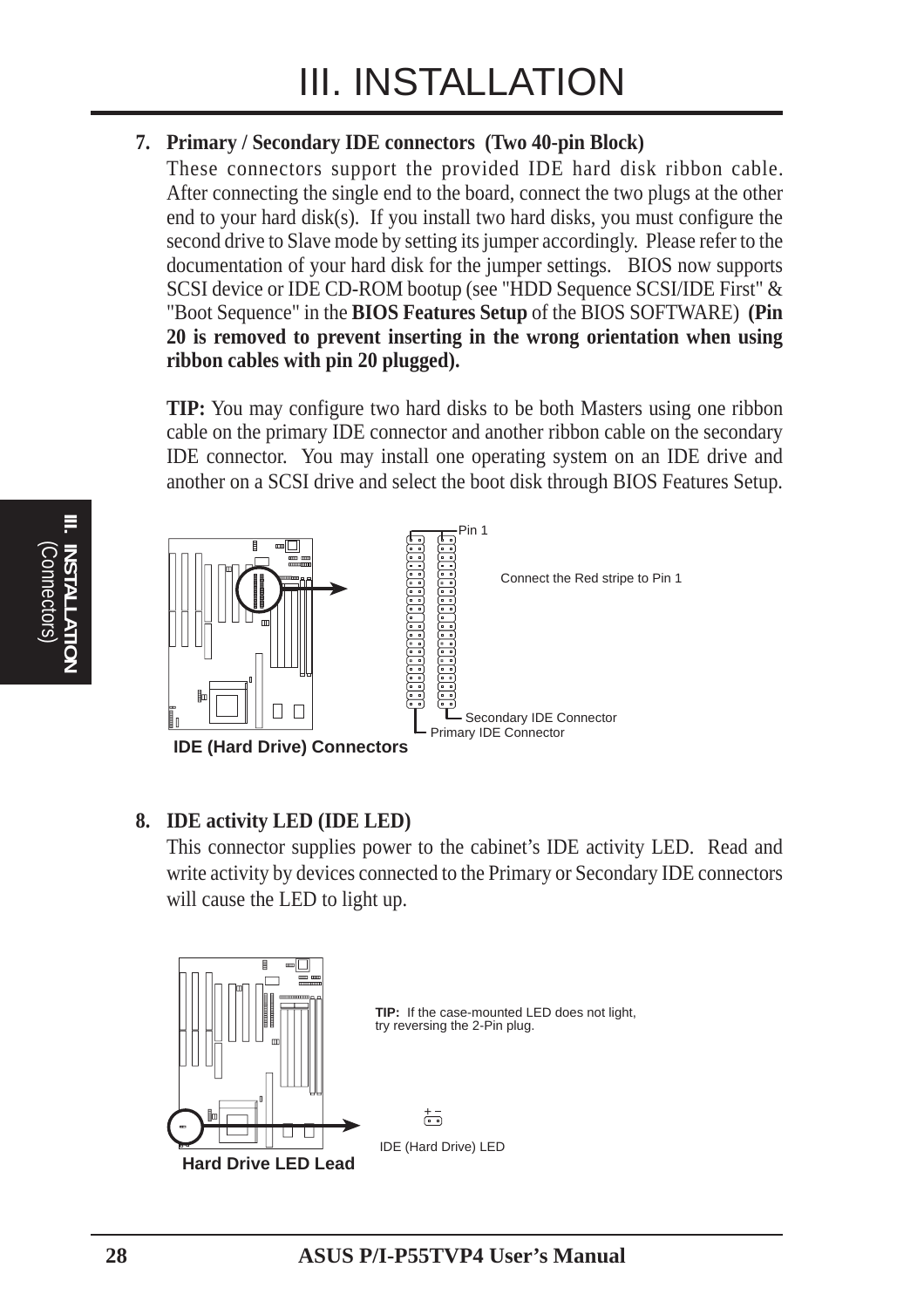#### **9. Turbo LED Lead (CON1)**

The motherboard's turbo function is always on. The turbo LED connection is labeled here but the LED will remain constantly lit while the system power is on. You may wish to connect the Power LED from the system case to this lead. See the figure below.

#### **10. SMI Suspend Switch Lead (CON1)**

This allows the user to manually place the system into a suspend mode or "Green" mode where system activity will be instantly decreased to save electricity and expand the life of certain components when the system is not in use. This 2-pin connector (see the figure below) connects to the case-mounted suspend switch. If you do not have a switch for the connector, you may use the "Turbo Switch" since it does not have a function. SMI is activated when it detects a *short to open* moment and therefore leaving it shorted will not cause any problems. May require one or two pushes depending on the position of the switch. Wake-up can be controlled by settings in the BIOS but the keyboard will always allow wakeup (the SMI lead cannot wake-up the system). If you want to use this connector, "Suspend Switch" in the **Power Management Setup** of the BIOS SOFTWARE section should be on the default setting of *Enable.*

#### **11. Reset Switch Lead (CON1)**

This 2-pin connector connects to the case-mounted reset switch for rebooting your computer without having to turn off your power switch This is a preferred method of rebooting in order to prolong the life of the system's power supply. See the figure below.

#### **12. Keyboard Lock Switch Lead & System Power LED (CON1)**

This 5-pin connector connects to the case-mounted keyboard lock switch for locking the keyboard and also to connect the system power LED. The system power LED lights when the system is powered on. See the figure below.

#### **13. Speaker Connector (CON1)**

This 4-pin connector connects to the case-mounted speaker.



**System Panel Connectors**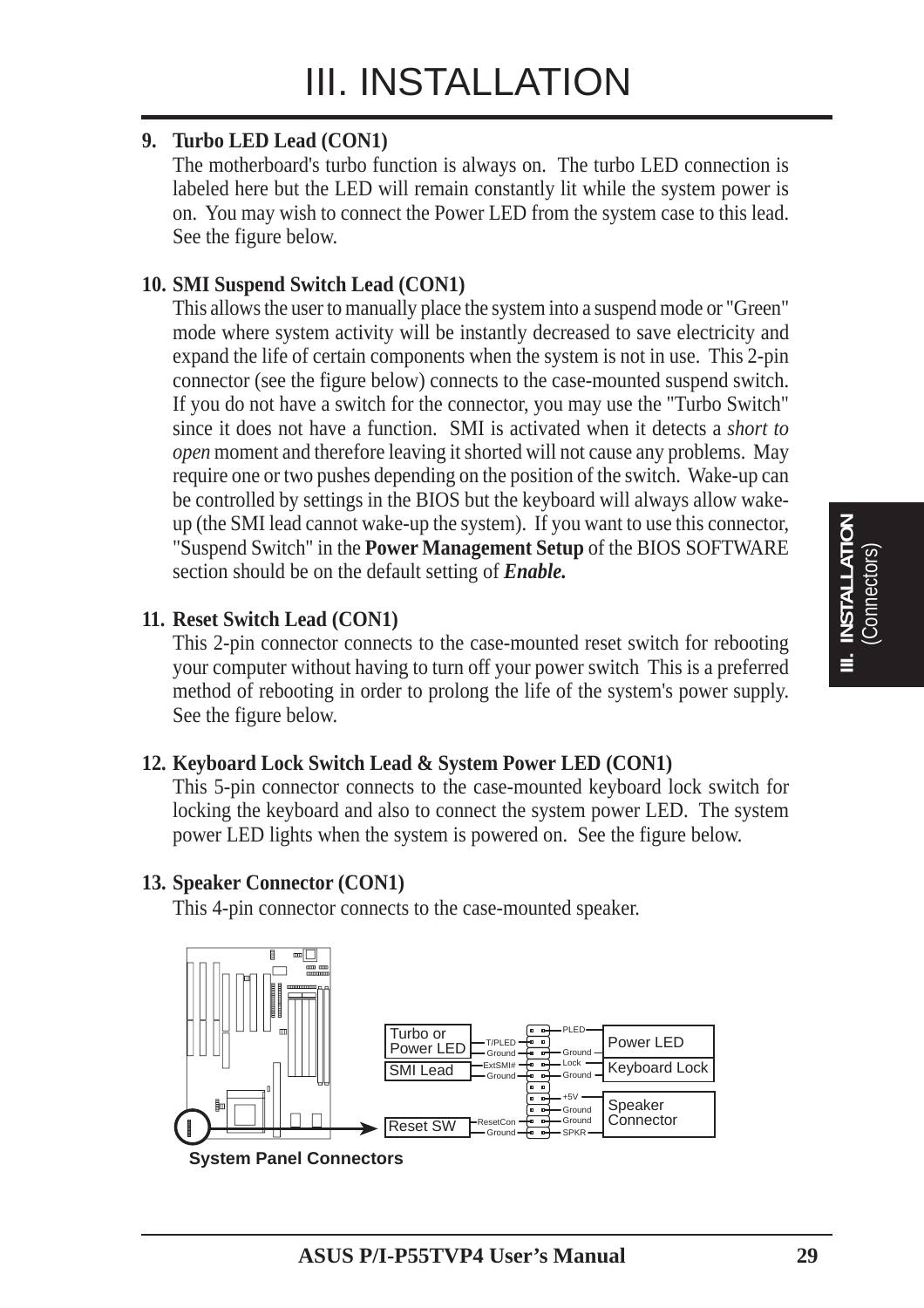#### **14. IrDA-compliant infrared module connector (IR)**

This connector supports the optional wireless transmitting and receiving infrared module. This module mounts to a small opening on system cases that support this feature. You must also configure the setting through "UART2 Use Infrared" in **Chipset Features Setup** to select whether UART2 is directed for use with COM2 or IrDA. Use the five pins as shown on the Back View and connect a ribbon cable from the module to the motherboard according to the pin definitions.

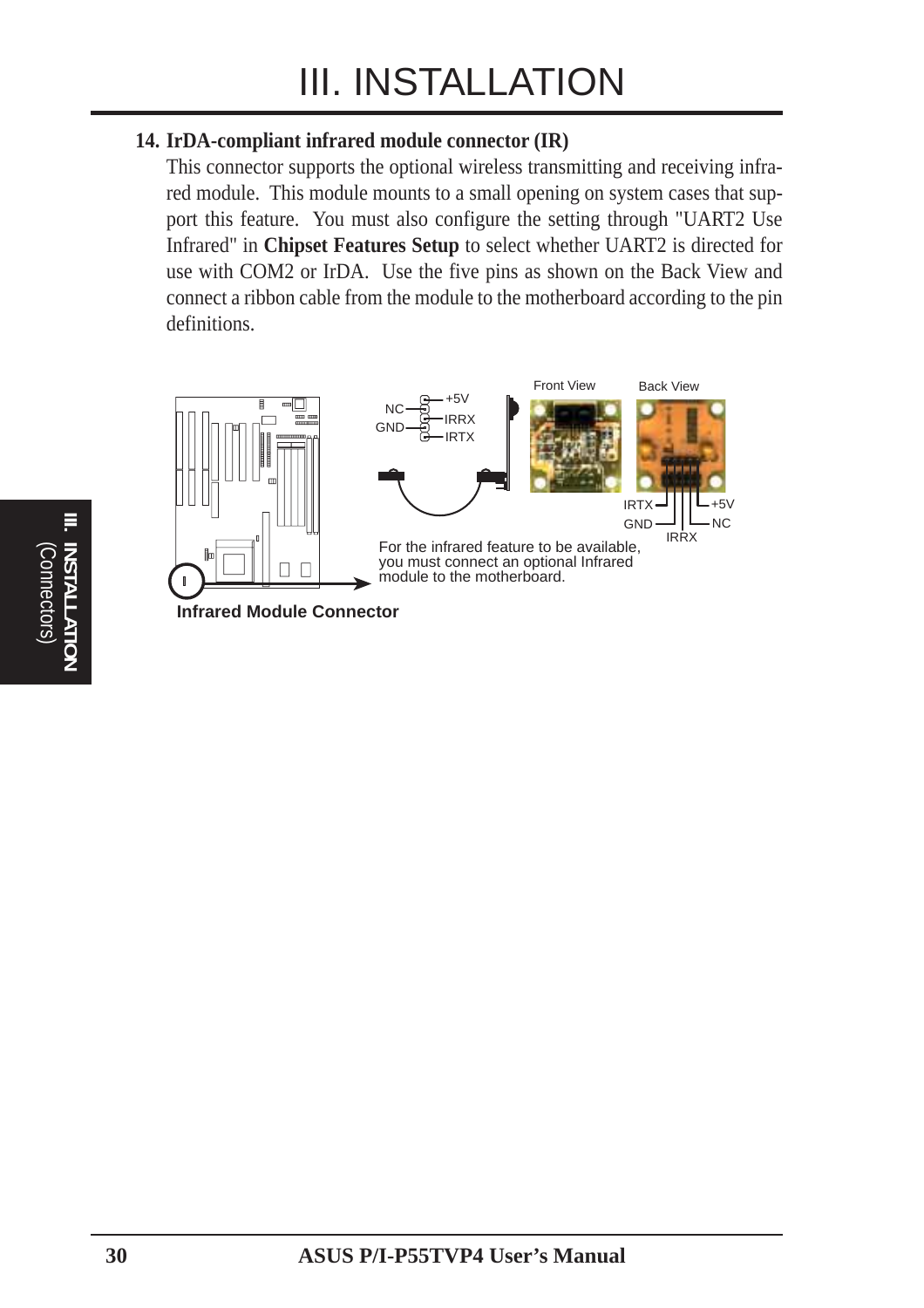### Power Connection Procedures

- 1. After all jumpers and connections are made, close the system case cover.
- 2. Make sure that all switches are in the off position as marked by  $\bigcirc$ .
- 3. Connect the power supply cord into the power supply located on the back of your system case as instructed by your system user's manual.
- 4. Connect all power cords into a power strip that is equipped by a surge protector.
- 5. You may then turn on your devices in the following order:
	- a. Your monitor
	- b. External SCSI devices (starting with the last device on the chain)
	- c. Your system power
- 6. The power LED on the front panel of the system case will light and the monitor LED as well. The system will then run power-on tests. While the tests are running, additional messages will appear on the screen. If you do not see anything within 30 seconds from the time you turn on the power, the system may have failed a power-on test. Recheck your jumper settings and connections or call your authorized dealer for assistance.
- 7. During power-on, hold down the <Delete> key to enter BIOS setup. Follow the next section "BIOS SOFTWARE" for instructions.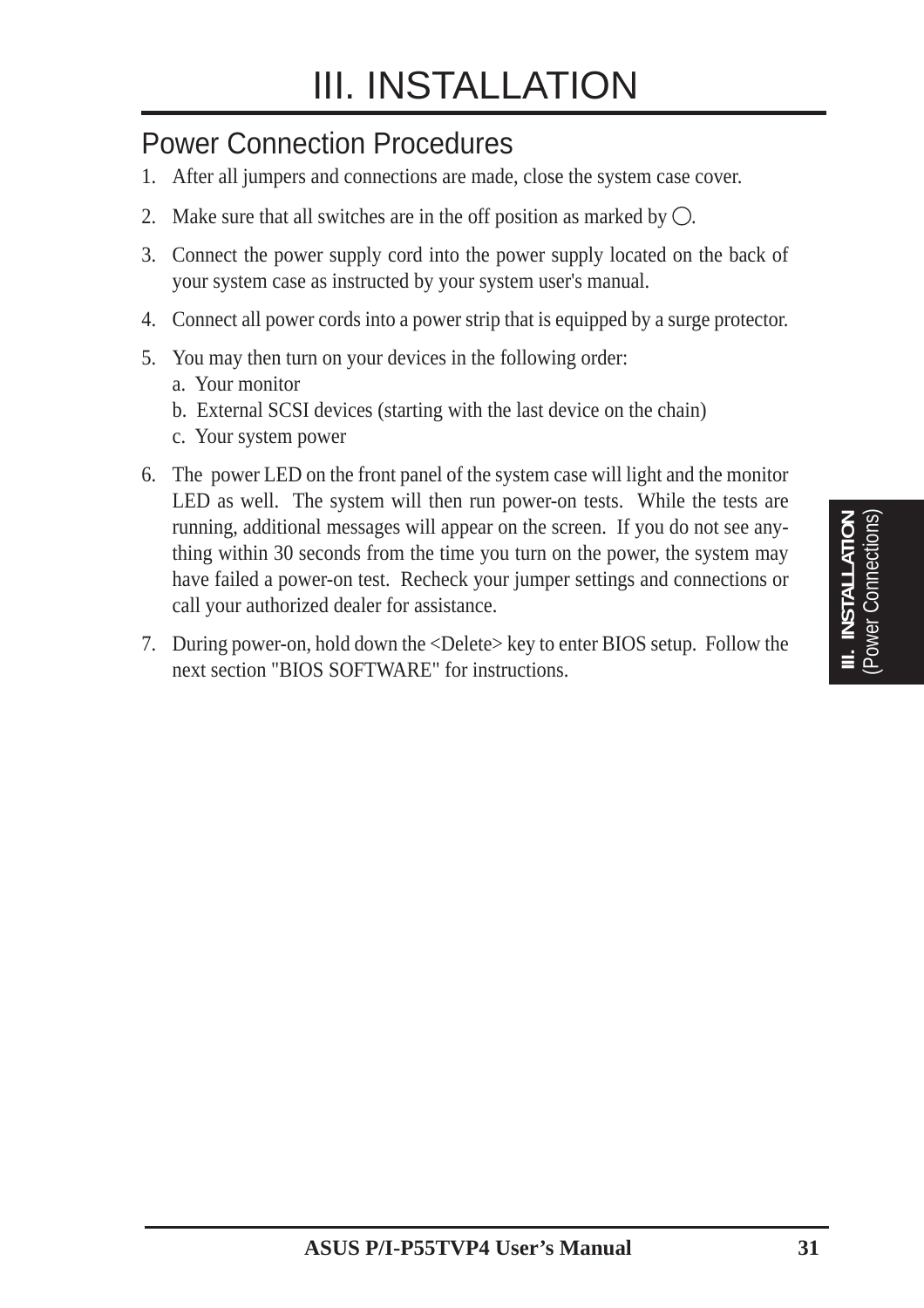# IV. BIOS SOFTWARE

## Support Software

**FILELIST.TXT -** View this file to see the files included in the support software.

**PFLASH.EXE -** This is the Flash Memory Writer utility that updates the BIOS by uploading a new BIOS file to the programmable flash ROM chip on the motherboard. To determine the BIOS version, check the last four numbers of the code displayed on the upper left-hand corner of your screen during bootup. Larger numbers represent a newer BIOS file.

**NOTE:** A binary BIOS file is no longer included with the support software. Save the motherboard's BIOS file to a floppy diskette as soon as your system is operational. See "Flash Memory Writer Utility" in this section to "Save Current BIOS to File."

## Flash Memory Writer Utility



**IMPORTANT: Flash Type may also be "INTEL 28F001BXT." If "unknown" is shown after "Flash type --," then this ROM chip is not programmable or not supported with the PnP BIOS and therefore cannot be programmed by the Flash Memory Writer.**

#### Main Menu

**1. Save Current BIOS to File (Perform as soon as system is operational)** This option allows you to copy the contents of the Flash memory chip onto a diskette. This gives you a backup copy of the original motherboard BIOS in case you need to reinstall it.

**Create a bootable system floppy diskette by typing [FORMAT A:/S] from the DOS environment without creating "AUTOEXEC.BAT" and "CONFIG.SYS" files, then save the PFLASH.EXE and the BIOS to the floppy diskette.**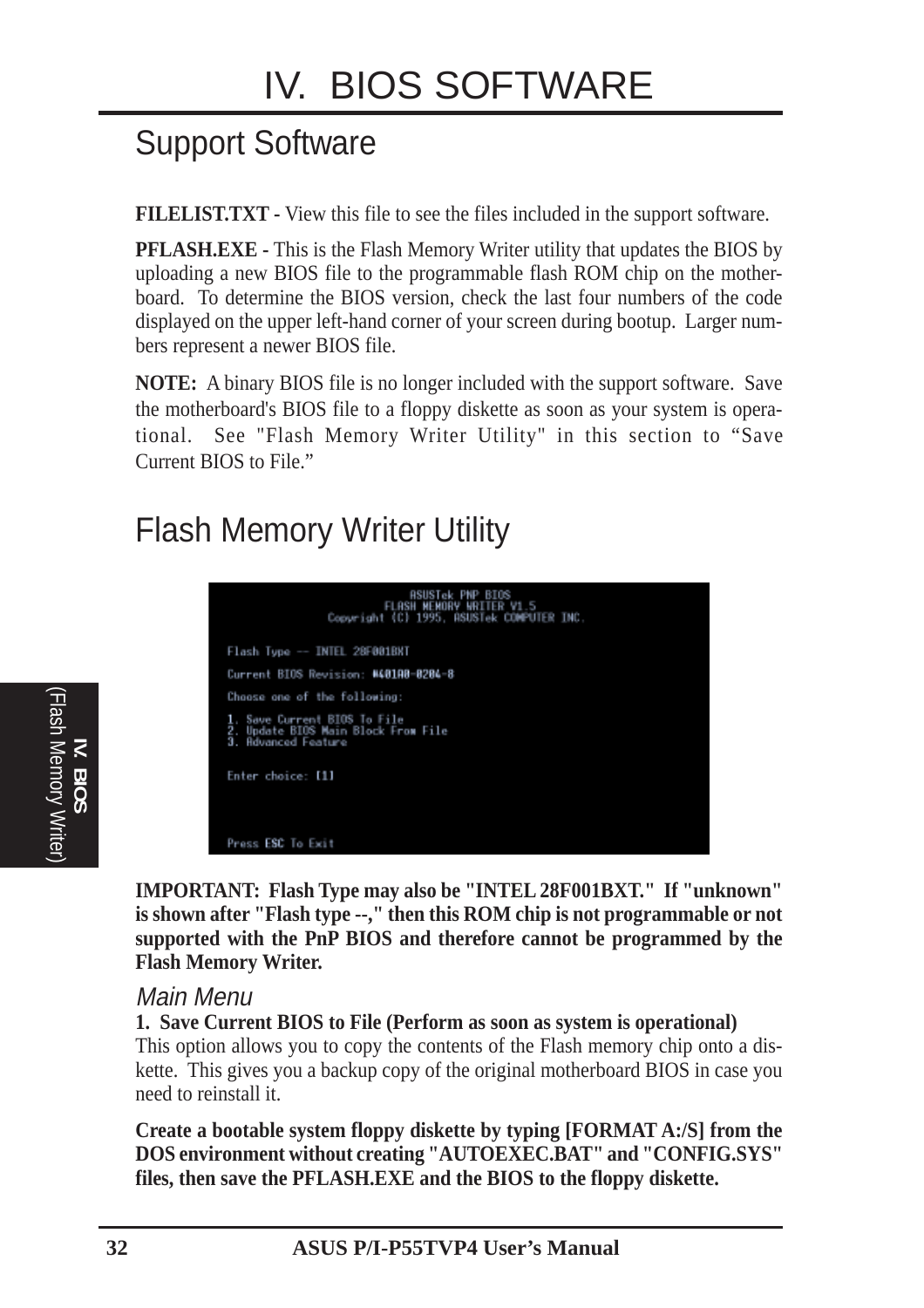#### **2. Update BIOS Main Block from File**

This option updates the BIOS from a file on the disk. This can either be a new file or a backup file created by the "Save Current BIOS to File" option. This will not update the Boot Block if the Boot Block is different. You will be prompted with the following if advanced features if necessary.



#### **3. Advanced Features**

Selecting this option brings up the Advanced Features screen for clearing the PnP configuration record and updating the motherboard BIOS.

### Advanced Features Menu



#### **1. Clear PNP ESCD Parameter Block**

This option erases the Plug-and-Play (PnP) configuration record.

#### **2. Update BIOS Including Boot Block and ESCD**

This option updates the Boot Block, the motherboard BIOS and the PnP ESCD Parameter Block from a new BIOS file.

**NOTE:** "Update BIOS Main Block from File" and "Update BIOS Including Boot Block and ESCD" requires that the system is running in real mode. This utility will not operate if the system is under protected mode or virtual mode. You should boot from a system floppy diskette without "AUTOEXEC.BAT" and "CONFIG.SYS" files.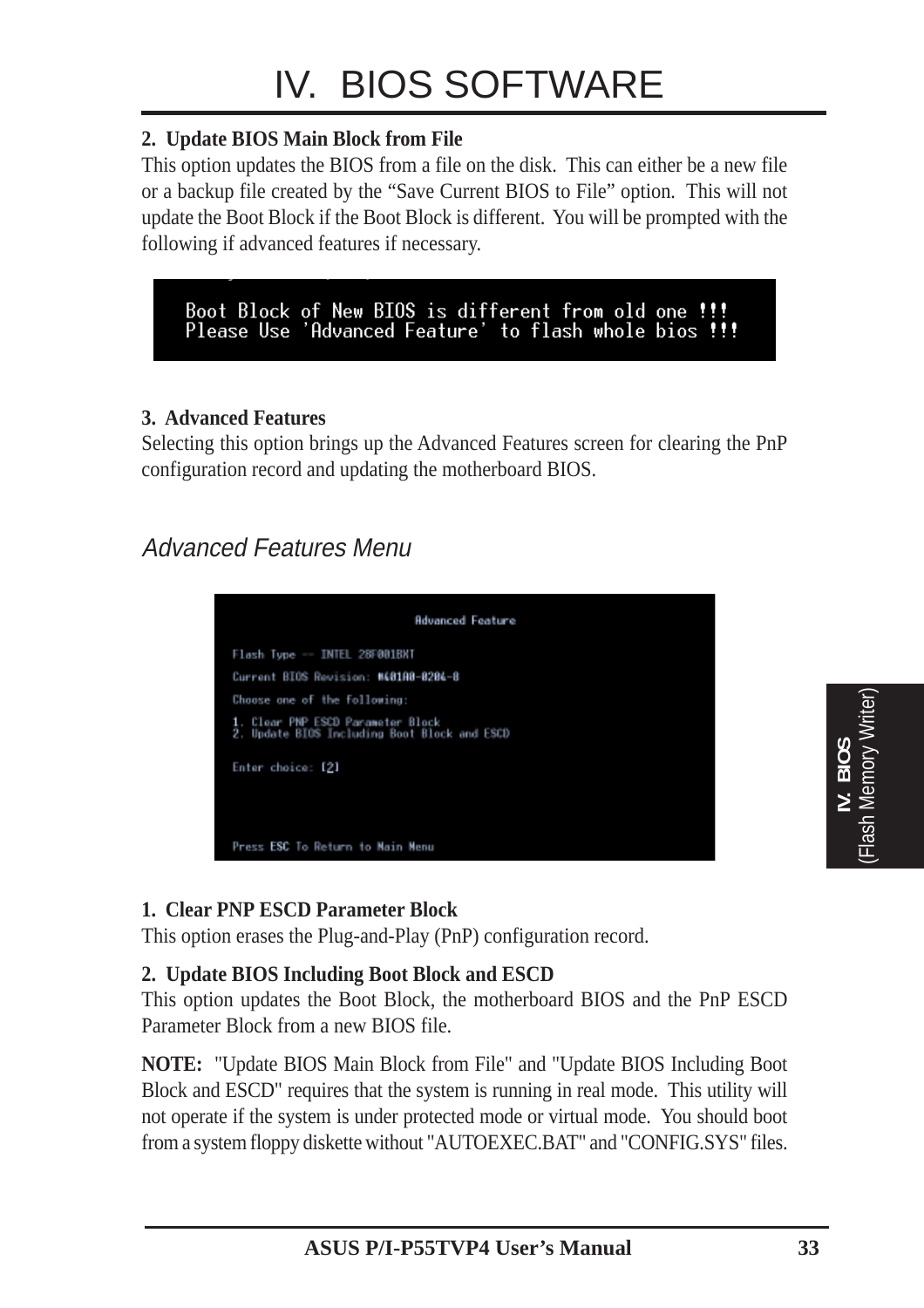## Updating your Motherboard's BIOS

- 1. Download an updated BIOS file from Bulletin Board Services (BBS) or the internet (WWW) and save to the diskette you created in step 1 of the Main Menu. See **ASUS CONTACT INFORMATION** on page II.
- 2. Turn off your computer and open the system cabinet to *Enable* "Boot Block Programming" jumper as shown in section III.
- 2. Boot from the floppy diskette you created in step 1 of the main menu.
- 3. At the "A:\" prompt, type: **PFLASH <Enter>**
- 4. Enter "2" from the Main Menu or "2" from the Advanced Features Menu.
- 5. The program displays a second screen prompting you for the name of the BIOS file. Type in the complete name of the file, including the file name extension, and then press the <Enter> key. The utility then uploads the BIOS file from disk. The following message will appear:

#### **DO NOT TURN OFF THE SYSTEM IF THERE IS A PROBLEM!**

If you encounter problems while downloading the new BIOS, DO NOT turn off your system since this might prevent your system from booting up. Just repeat the process, and if the problem still persists, upload the original BIOS file you saved to disk in step 1 of the Main Menu.

**WARNING!** If the Flash Memory Writer utility was not able to successfully download a complete BIOS file, your system may not be able to boot up. If this happens, your system will require service from your vendor.

- 6. After successfully downloading the new BIOS file, exit the Flash Memory Writer utility and **then turn off your system**. Set the jumper back to its default setting of Programming "*Disabled*."
- 7. Turn on your computer and hold down <delete> to enter BIOS setup. **You must select "Setup Default" to affect the new BIOS, then you may set other items from the Main Menu.**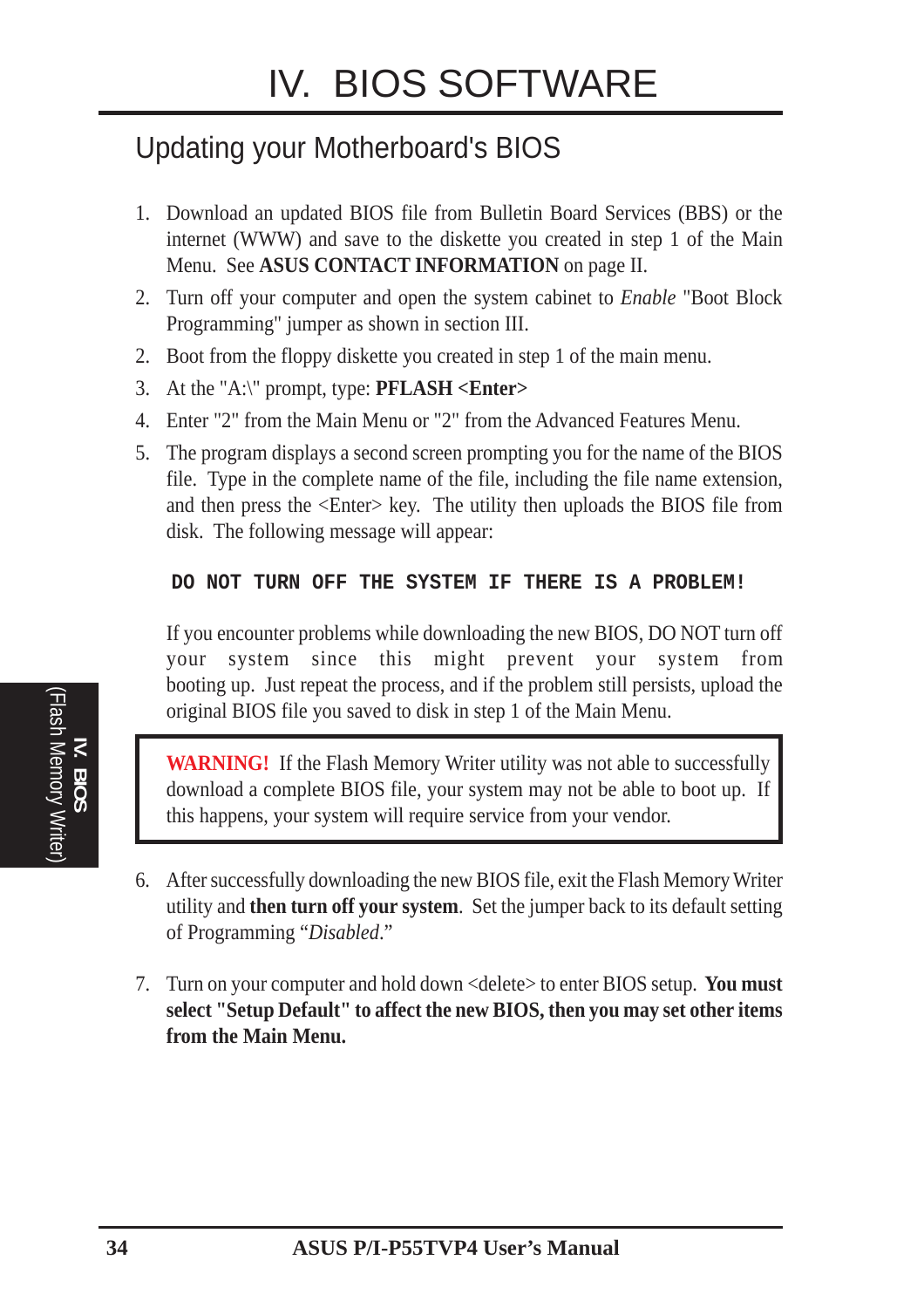## 6. BIOS Setup

The motherboard supports two programmable Flash ROM chips: 5 Volt and 12 Volt. Either of these memory chips can be updated when BIOS upgrades are released. Use the Flash Memory Writer utility to download the new BIOS file into the ROM chip as described in detail in this section.

All computer motherboards provide a Setup utility program for specifying the system configuration and settings. If your motherboard came in a computer system, the proper configuration entries may have already been made. If so, invoke the Setup utility, as described later, and take note of the configuration settings for future reference; in particular, the hard disk specifications.

If you are installing the motherboard, reconfiguring your system or you receive a Run Setup message, you will need to enter new setup information. This section describes how to configure your system using this utility.

The BIOS ROM of the system stores the Setup utility. When you turn on the computer, the system provides you with the opportunity to run this program. This appears during the Power-On Self Test (POST). Press the <Delete> key to call up the Setup utility. If you are a little bit late pressing the mentioned key(s), POST will continue with its test routines, thus preventing you from calling up Setup. If you still need to call Setup, reset the system by simultaneously pressing the  $\langle \text{Ctrl} \rangle$ ,  $\langle \text{Alt} \rangle$ and <Delete> keys, or by pushing the Reset button on the system case. You can also restart by turning the system off and then back on again. But do so only if the first two methods fail.

When you invoke Setup, the CMOS SETUP UTILITY main program screen will appear with the following options:

|                                                                                                                                                                            | <b>LE LOO LWELL</b><br>CHOS SETUP<br><b>MILLIIV</b><br>HARRD SOFTWARE THE                                         |
|----------------------------------------------------------------------------------------------------------------------------------------------------------------------------|-------------------------------------------------------------------------------------------------------------------|
| STONDARD CNDS SETUP<br><b>810S FEATURES SETUP</b><br>CHIPSET FEATURES SETUP<br>POWER MRNAGEMENT SETUP<br>PHP AND PCI SETUP<br>LORD STOS DEFINILTS.<br>LOOD SETUP DEFINIERS | SUPERVISOR PASSHORD<br><b>USER PRSSHORD</b><br>IDE HOD AUTO DETECTION<br>SAVE & EXIT SETUP<br>EXIT VITHOUT SAVING |
| Ouit<br>Save & Exit Setup                                                                                                                                                  | Select Item<br><b>Change Color</b>                                                                                |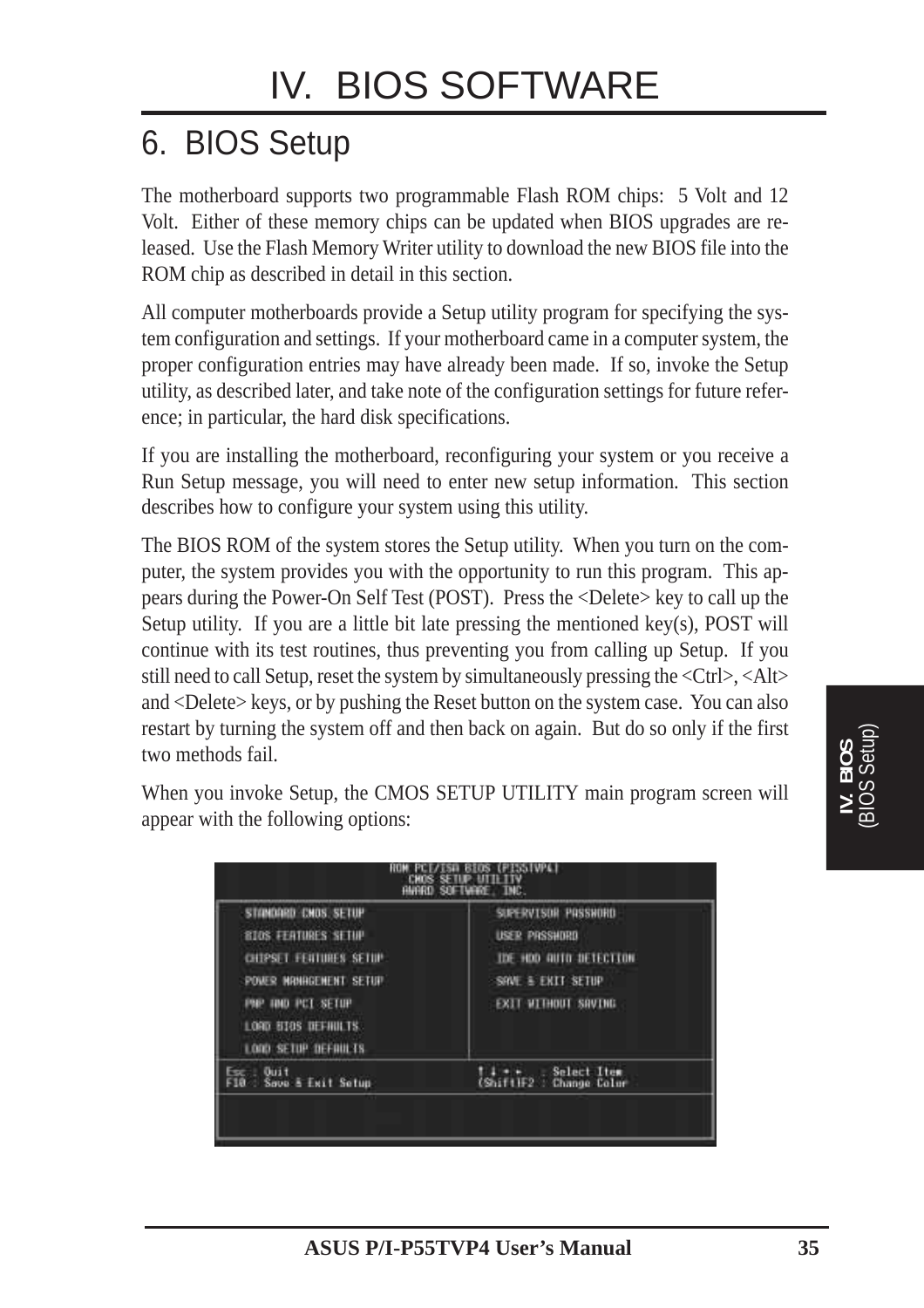### Load Defaults

The "Load BIOS Defaults" option loads the minimized settings for troubleshooting. "**Load Setup Defaults**", on the other hand, is for loading optimized defaults for regular use. Choosing defaults at this level, will modify all applicable settings.

A section at the bottom of the above screen displays the control keys for this screen. Take note of these keys and their respective uses. Another section just below the control keys section displays information on the currently highlighted item in the list.

## Standard CMOS Setup

This "Standard CMOS Setup" option allows you to record some basic system hardware configuration and set the system clock and error handling. If the motherboard is already installed in a working system, you will not need to select this option anymore. However, if the configuration stored in the CMOS memory on the board gets lost or damaged, or if you change your system hardware configuration, you will need to respecify the configuration values. The configuration values usually get lost or corrupted when the power of the onboard CMOS battery weakens.

| <b>TSH</b><br>STANDARD CHOS SETUP<br><b>AWARD SOFTWARE THE.</b>                                                                                      | <b>B105</b> |            | <b>LETSSTAPET</b>                               |              |                        |                             |
|------------------------------------------------------------------------------------------------------------------------------------------------------|-------------|------------|-------------------------------------------------|--------------|------------------------|-----------------------------|
| Date (mm:dd:yy)<br>Time (hh:mm:ss)<br>$\frac{\text{The number of 1}}{15}$ , $\frac{1}{15}$ , $\frac{1}{15}$<br>15 + 41<br>SL/E<br>HARD DISKS<br>TVPE |             |            | CYLS HERD PRECOMP LANDZ SECTOR                  |              |                        | <b>HODE</b>                 |
| Primary Master<br>Huto<br><b>0000</b><br>Primary Slave<br>Name<br>Secondary Master<br><b>Butn</b><br>Secondary Slave<br><b>Bune</b>                  | 9999        | <b>OOO</b> | 医骨盆血                                            | 计数字符         | 医脊髓鞘                   | <b>BUTO</b><br><b>INJEG</b> |
| $-1.444 - 3.5$ in<br>Drive R<br>Drive B : Hone<br>Floppy 3 Mode Support : Disabled                                                                   |             |            | <b>Extended Memory:</b><br><b>Other Memory:</b> | Base Neworu: | 640K<br>64512K<br>384K |                             |
| <b>I EDH/VOR</b><br>Video<br>Halt On : Ull Errors                                                                                                    |             |            | Total Memory:                                   |              | 65536K                 |                             |

The above screen provides you with a list of options. At the bottom of this screen are the control keys for use on this screen. Take note of these keys and their respective uses.

User-configurable fields appear in a different color. If you need information on the selected field, press the <F1> key. The help menu will then appear to provide you with the information you need. The memory display at the lower right-hand side of the screen is read-only and automatically adjusts accordingly.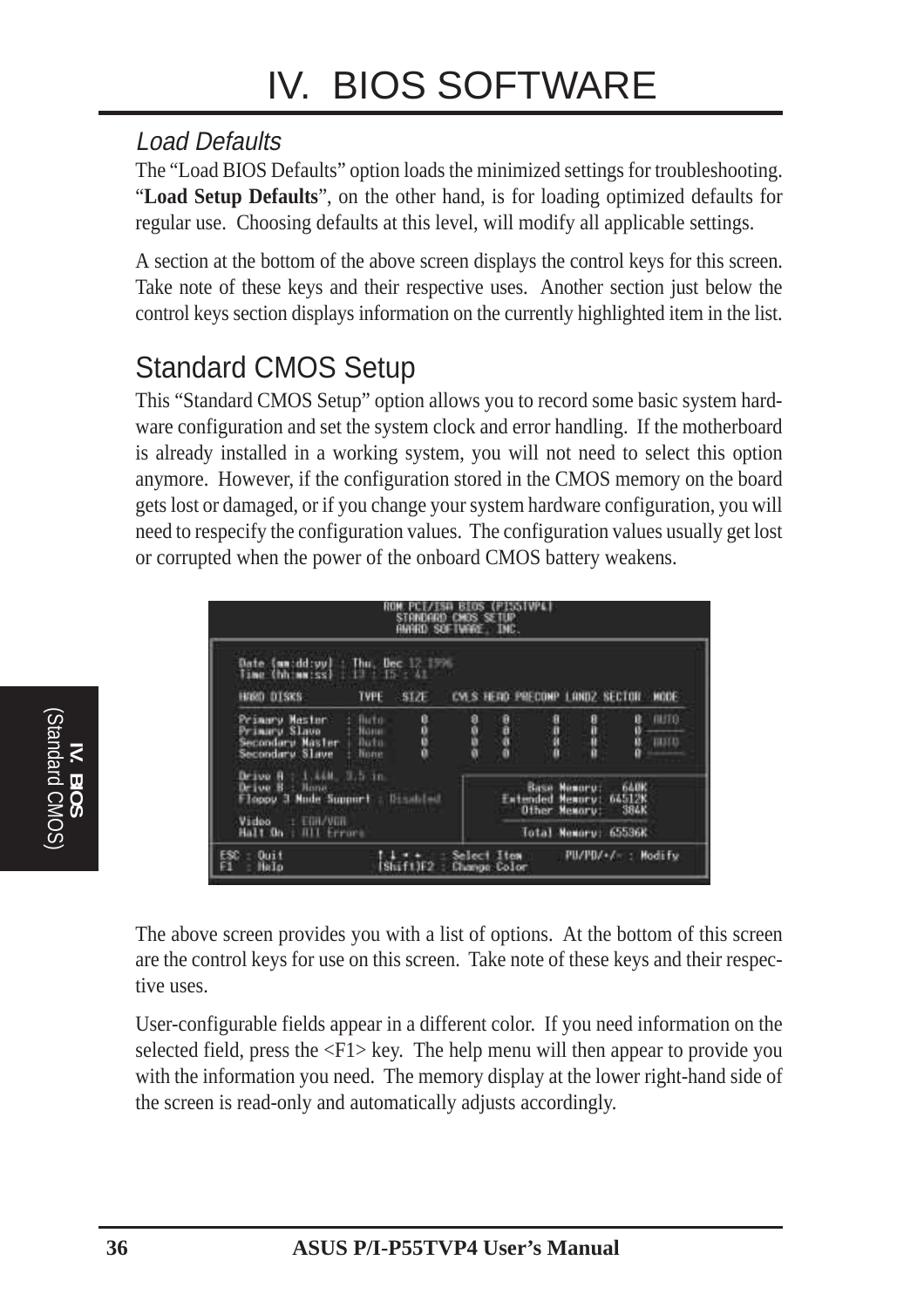### Details of Standard CMOS Setup:

#### **Date**

To set the date, highlight the "Date" field and then press the page up/page down or +/- keys to set the current date. Follow the month, day and year format. Valid values for month, day and year are:

| <b>Month:</b> | 1 to 12    |
|---------------|------------|
| Day:          | 1 to 31    |
| Year:         | up to 2099 |

#### **Time**

To set the time, highlight the "Time" field and then press the page up/page down or +/- keys to set the current time. Follow the hour, minute and second format. Valid values for hour, minute and second are:

| Hour:          | 00 to 23 |
|----------------|----------|
| <b>Minute:</b> | 00 to 59 |
| Second:        | 00 to 59 |

You can bypass the date and time prompts by creating an AUTOEXEC.BAT file. For information on how to create this file, please refer to the MS-DOS manual.

#### **Hard Disk Drives**

This field records the specifications for all non-SCSI hard disk drives installed in your system. The onboard PCI IDE connectors provide Primary and Secondary channels for connecting up to four IDE hard disks or other IDE devices. Each channel can support up to two hard disks; the first of which is the "master" and the second is the "slave".

Specifications for SCSI hard disks need not to be entered here since they operate using device drivers and are not supported by any the BIOS. If you install the optional PCI-SC200 SCSI controller card into the motherboard (see section VI for instructions). If you install other vendor's SCSI controller card, please refer to their respective documentations on how to install the required SCSI drivers.

To enter specifications for a hard disk drive, you must select first a "type". You can select "User" and specify the specifications yourself manually, or you can select from the provided predefined drive specifications. To select, simply press the <Page Up is or  $\langle$  Page Down  $>$  key to change the option listed after the drive letter.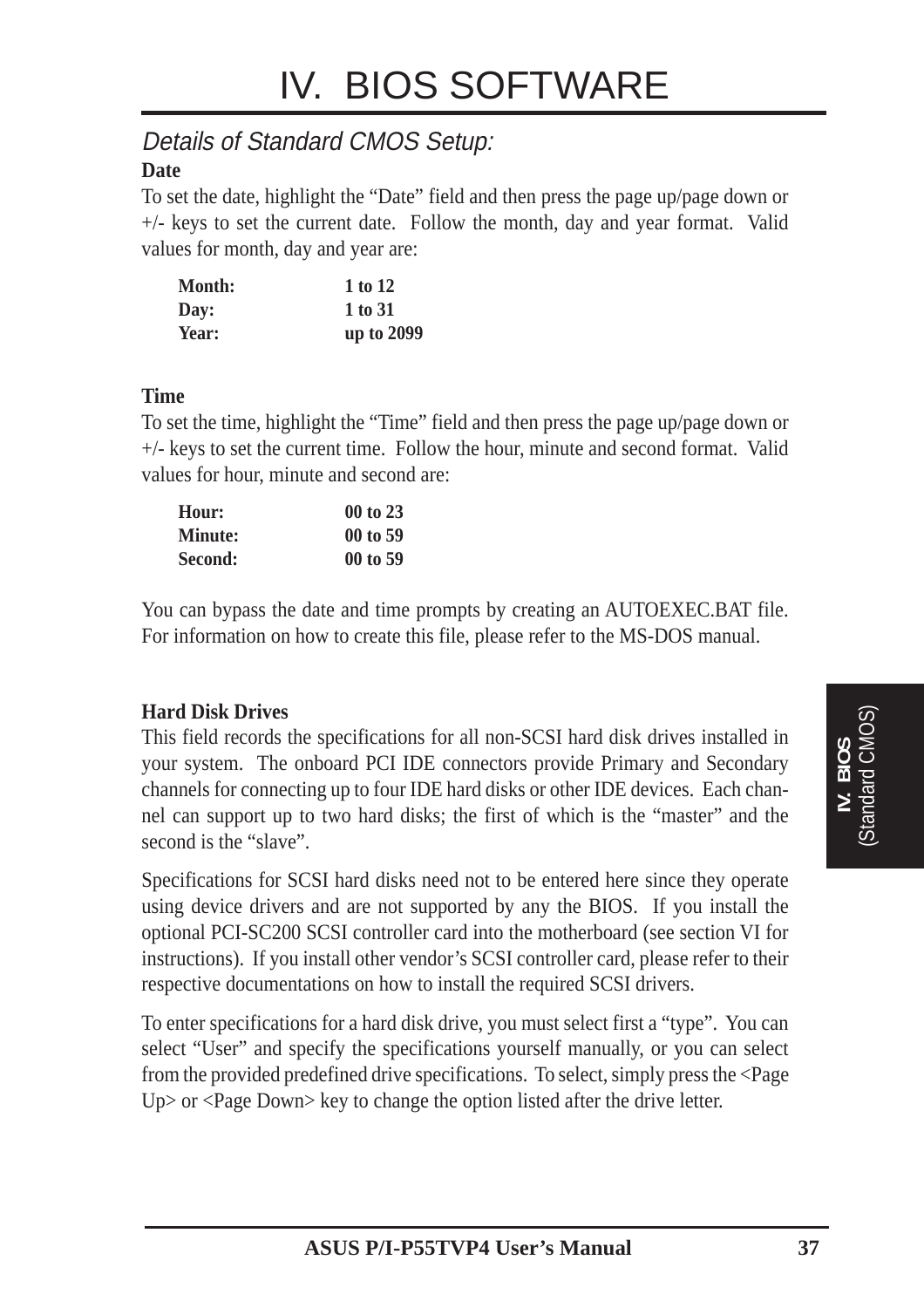#### **For IDE hard disk drive setup, you can:**

- Use the *Auto* setting for detection during bootup.
- Use the IDE HDD AUTO DETECTION in the main menu to automatically enter the drive specifications.
- Enter the specifications yourself manually by using the "User" option.

The entries for specifying the hard disk type include **CYLS** (number of cylinders), **HEAD** (number of read/write heads), **PRECOMP** (write precompensation), **LANDZ** (landing zone), **SECTOR** (number of sectors) and **MODE**. The **SIZE** field automatically adjusts according to the configuration you specify. The documentation that comes with your hard disk should provide you with the information regarding the drive specifications.

The **MODE** entry is for IDE hard disks only, and can be ignored for MFM and ESDI drives. This entry provides three options: *Normal, Large, LBA*, or *Auto* (see below). Set **MODE** to the *Normal* for IDE hard disk drives smaller than 528MB; set it to *LBA* for drives over 528MB that support Logical Block Addressing (LBA) to allow larger IDE hard disks; set it to *Large* for drives over 528MB that do not support LBA. *Large* type of drive can only be used with MS-DOS and is very uncommon. Most IDE drives over 528MB support the *LBA* mode.

#### **Auto detection of hard disks on bootup**

For each field: Primary Master, Primary Slave, Secondary Master, and Secondary Slave, you can select *Auto* under the TYPE and MODE fields. This will enable auto detection of your IDE drives during bootup. This will allow you to change your hard drives (with the power off) and then power on without having to reconfigure your hard drive type. If you use older hard drives which do not support this feature, then you must configure the hard drive in the standard method as described above by the "User" option.

**NOTE:** After the IDE hard disk drive information has been entered into BIOS, new IDE hard disk drives must be partitioned (such as with FDISK) and then formatted before data can be read from and write on. Primary IDE hard disk drives must have its partition set to *active* (also possible with FDISK).

**NOTE:** SETUP Defaults are noted in parenthesis next to each function heading.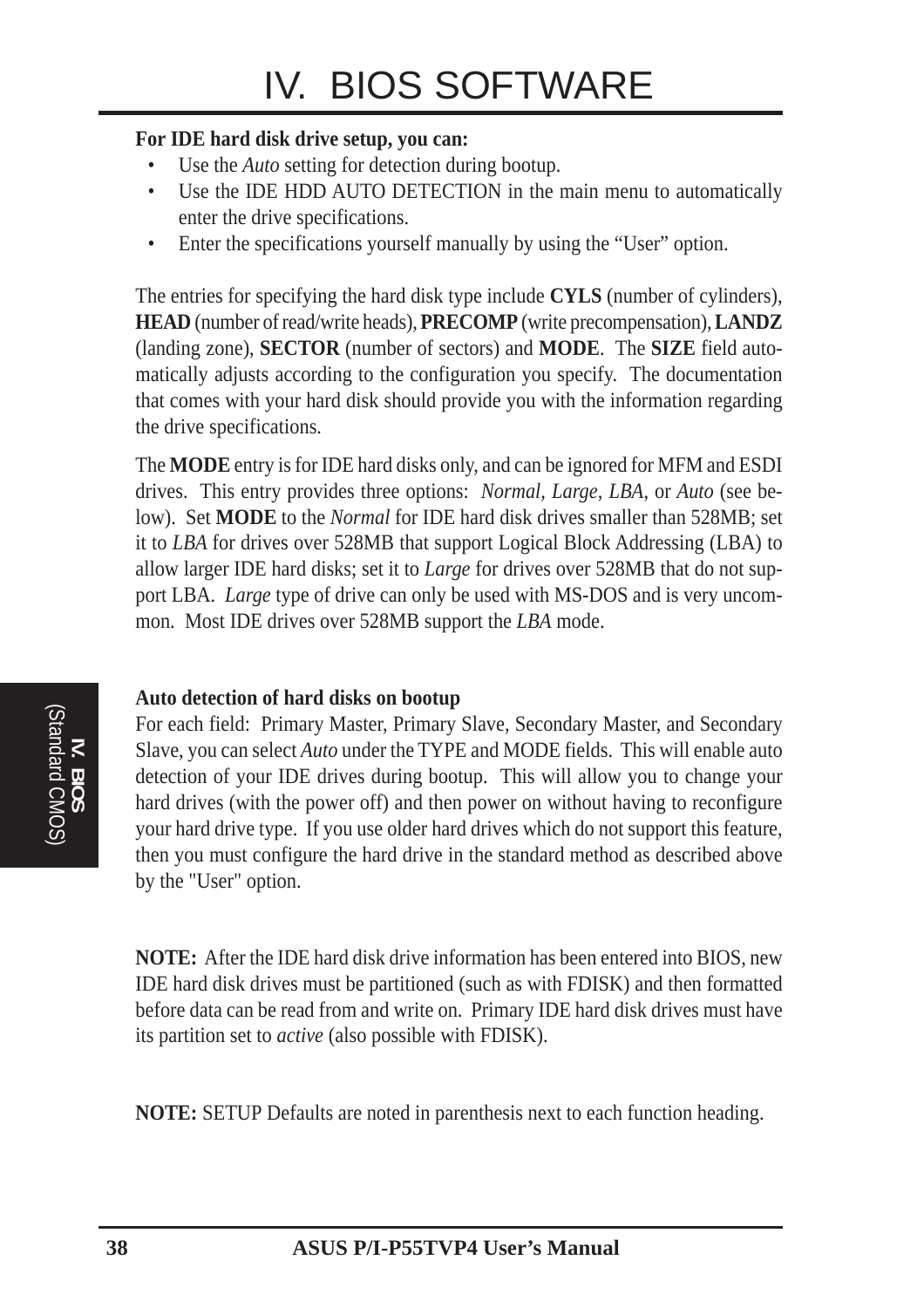# IV. BIOS SOFTWARE

#### **Drive A / Drive B (None)**

These fields record the types of floppy disk drives installed in your system. The available options for drives A and B are: *360KB, 5.25 in.; 1.2MB, 5.25 in.; 720KB, 3.5 in.; 1.44MB, 3.5 in.; 2.88MB, 3.5 in.; None.*

To enter the configuration value for a particular drive, highlight its corresponding field and then select the drive type using the left- or right-arrow key.

#### **Floppy 3 Mode Support (Disabled)**

This is the Japanese standard floppy drive. The standard stores 1.2MB in a 3.5" diskette. This is normally disabled but you may choose from either: *Drive A, Drive B, Both, and Disabled*

#### **Video (EGA/VGA)**

Set this field to the type of video display card installed in your system. The options are: *EGA/VGA, Mono (for Hercules or MDA), CGA 40, and CGA 80*

If you are using a VGA or any higher resolution card, choose the "EGA/VGA" option.

#### **Halt On (All Errors)**

This field determines which types of errors will cause the system to halt. Choose from : *All Errors, No Errors, All, But Keyboard, All, But Diskette, and All, But Disk/ Key*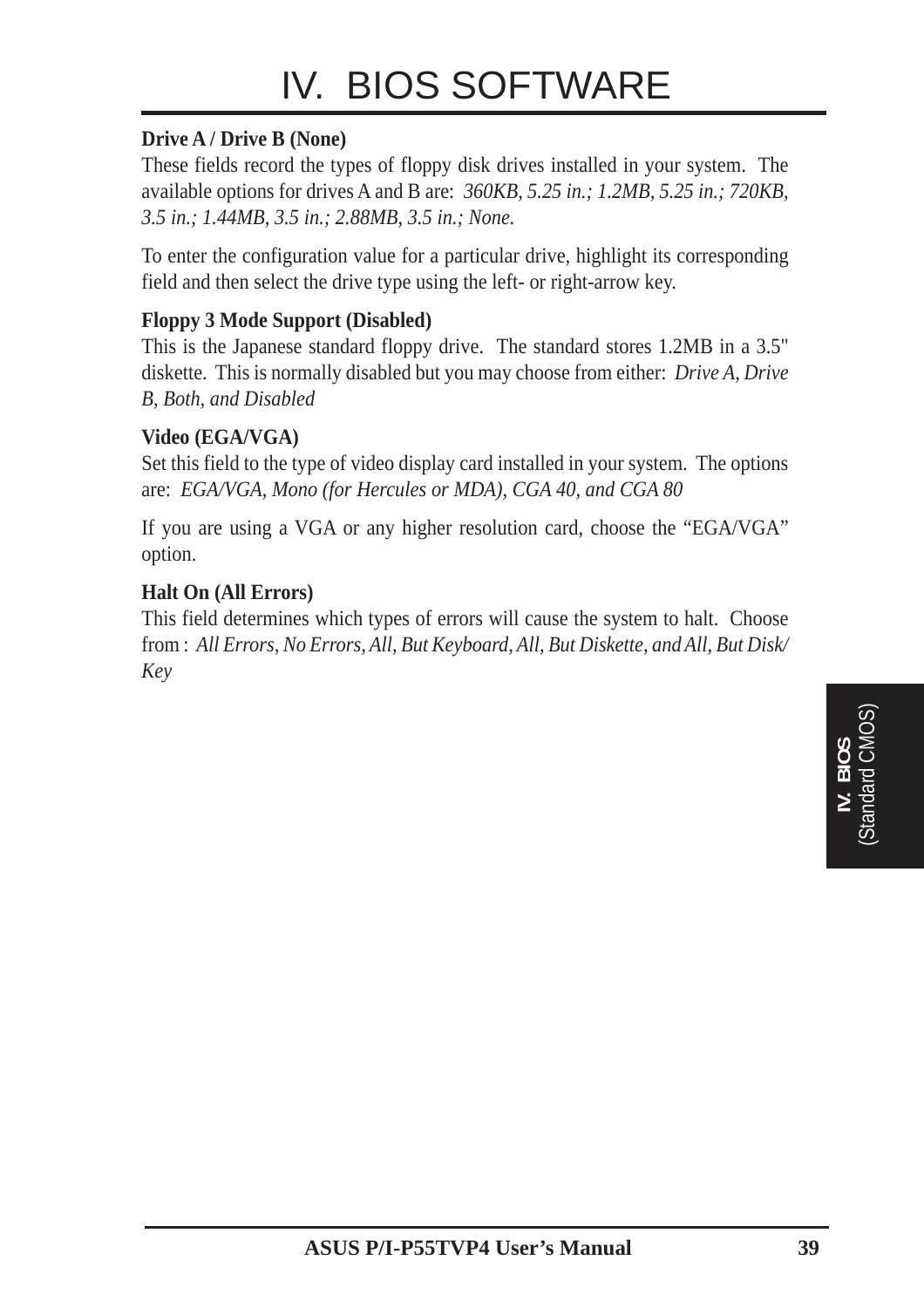### BIOS Features Setup

This "BIOS Features Setup" option consists of configuration entries that allow you to improve your system performance, or let you set up some system features according to your preference. Some entries here are required by the motherboard's design to remain in their default settings.

|                                                                                                                                                                                                                                                                                                                                                                                                                                                                                      | <b>BIDS (FISSIVPL)</b><br>BIOS FEATURES SETUP<br>AWARD SOFTWARE THE                                                                                                                                                                                                                                                                                                                                                                                                                                                                                                                                   |
|--------------------------------------------------------------------------------------------------------------------------------------------------------------------------------------------------------------------------------------------------------------------------------------------------------------------------------------------------------------------------------------------------------------------------------------------------------------------------------------|-------------------------------------------------------------------------------------------------------------------------------------------------------------------------------------------------------------------------------------------------------------------------------------------------------------------------------------------------------------------------------------------------------------------------------------------------------------------------------------------------------------------------------------------------------------------------------------------------------|
| <b>D</b> unabled<br>Virus Marning<br>CPU Internal Cache<br>thabled<br><b>External Cache</b><br>Enabled<br>Quick Power On Sulf Tast<br>nabled<br>H00 Sequence SCSI/IDE First<br>瞧<br>Boot Sequence<br>Dismbled<br>Boot Up Floppy Seek<br>loppy Disk Hocess Control<br>R∕W<br><b>HOO Block Mode Sectors</b><br>HDD MRX<br>Security Option<br>System<br>PS/2 Mouse Function Control:<br>filsto.<br><b>PCI/VGA Palette Snoop</b><br>Disabled<br>OS/2 Ochoard Newory ><br>Disabled<br>64R | <b>RON 810S</b><br>Shadow<br>Video<br>Envisied<br>C8000<br>Shadow<br>Disabled<br>嘂<br>00000<br>Disabled<br>Shadow<br>00800<br>Disabled<br>Shadow<br>04000<br>Shadow<br>Disabled<br>淵<br>08080<br>Disabled<br><b>Shadow</b><br>Disabled<br>Shadow<br>th.<br><b>Boot Up Mintock Status</b><br>Disabled<br>Tupematic Rate Setting<br>Typematic Rate (Chars/Sec)<br>65.<br>258<br>Ivoematic Delay (Msec)<br>ESC<br>Soloct Itom<br>0 <sub>u11</sub><br>Time 1<br>Fi<br>Ru<br>PU/PD/+/-<br>Help<br><b>Hosti Fy</b><br>[Shift]<br><b>Old Values</b><br>Color<br>Lond BIOS<br>Defaults<br>Load Setup Dafaults |

A section at the lower right of the screen displays the control keys you can use. Take note of these keys and their respective uses. If you need information on a particular entry, highlight it and then press the  $\langle F1 \rangle$  key. A pop-up help menu will appear to provide you with the information you need. To load the last set values, press the <F5> key. <F6> and <F7> load the BIOS default values and Setup default values, respectively.

**NOTE:** SETUP Defaults are noted in parenthesis next to each function heading.

### Details of BIOS Features Setup

#### **Virus Warning (Disabled)**

This field protects the boot sector and partition table of your hard disk against accidental modifications. Any attempt to write to them will cause the system to halt and display a warning message. If this occurs, you can either allow the operation to continue or use a bootable virus-free floppy disk to reboot and investigate your system. This setting is recommended because conflicts with new operating systems. Installation of new operating systems require that you disable this to prevent write errors.

#### **CPU Internal Cache (Enabled)**

These fields allow you to *Enable* or *Disable* the CPU's "Level 1" primary cache. Caching allows better performance.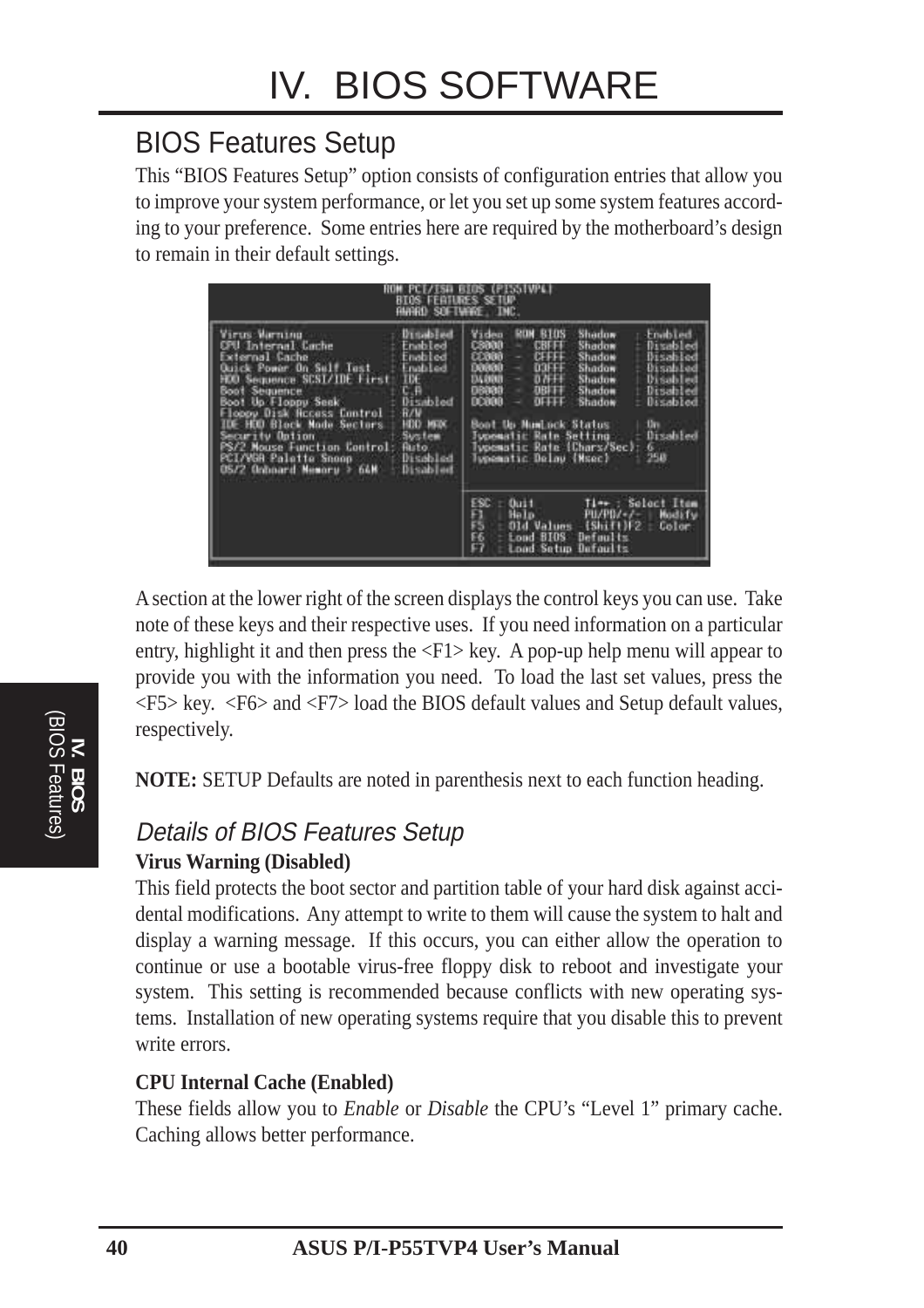#### **External Cache (Enabled)**

These fields allow you to *Enable* or *Disable* the CPU's "Level 2" secondary cache. Caching allows better performance.

#### **Quick Power On Self Test (Enabled)**

This field speeds up the Power-On Self Test (POST) routine by skipping retesting a second, third, and forth time. Setup default setting for this field is *Enabled*. A complete test of the system is done on each test.

#### **HDD Sequence SCSI/IDE First**

When using both SCSI and IDE hard disk drives, IDE is always the boot disk using drive letter C (default setting of *IDE*). This new feature allows a SCSI hard disk drive to be the boot disk when set to *SCSI*. This allows multiple operating systems to be used on both IDE and SCSI drives or the primary operating system to boot using a SCSI hard disk drive.

#### **Boot Sequence (C,A)**

This field determines where the system looks first for an operating system. Options are *A, CDROM, C; CDROM, C, A*; *D, A; E, A; F, A; C only; LS/ZIP, C; A, C.* The setup default setting is to check first the hard disk and then the floppy drive; that is, *C, A*.

#### **Boot Up Floppy Seek (Disabled)**

When enabled, the BIOS will seek the floppy "A" drive one time.

#### **Floppy Disk Access Control (R/W)**

This allows protection of files from the computer system to be copied to floppy drives by allowing the setting of *Read Only* to only allow reads from the floppy but not writes. The setup default *R/W* allows both reads and writes.

#### **IDE HDD Block Mode Sectors (HDD MAX)**

This field enhances hard disk performance by making multi-sector transfers instead of one sector per transfer. Most IDE drives, except older versions, can utilize this feature. Selections are *HDD MAX, Disabled 2, 4, 8, 16,* and *32*.

#### **Security Option (System)**

This field determines when the system prompts for the password. The default setting is *System*, where the system prompts for the User Password every time you boot up. The other option is *Setup*, where the system always boots up, and prompts for the Supervisor Password only when the Setup utility is called up. You can specify a password by using the *Supervisor Password* or *User Password* option from the main screen as explained later in this section.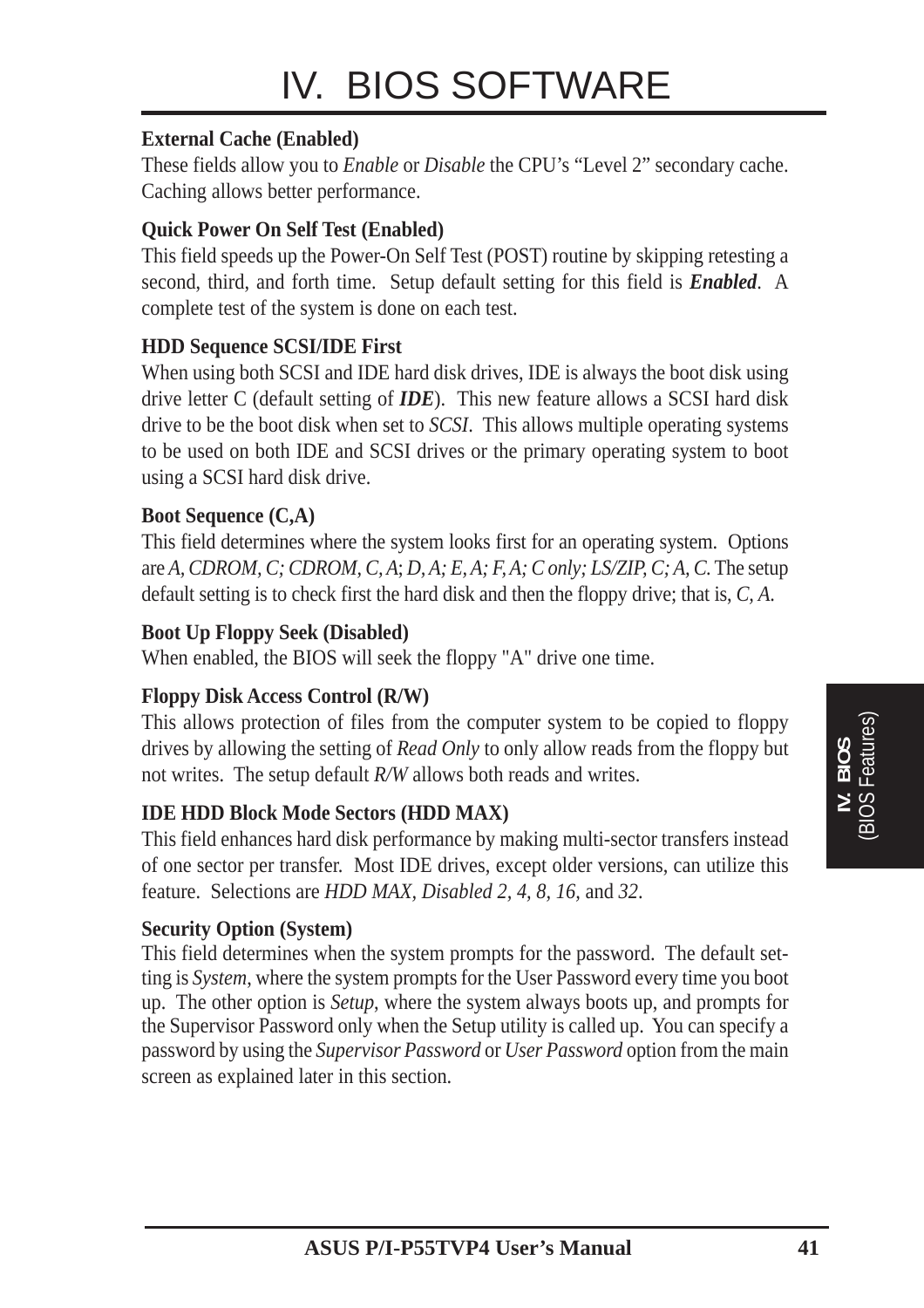# IV. BIOS SOFTWARE

#### **PS/2 Mouse Function Control (Auto)**

The default of *Auto* allows the system to detect a PS/2 Mouse on bootup. If detected, IRQ12 will be used for the PS/2 Mouse. IRQ12 will be reserved for expansion cards if a PS/2 Mouse is not detected. *Disabled* will reserve IRQ12 for expansion cards and therefore the PS/2 Mouse will not function.

#### **PCI/VGA Palette Snoop (Disabled)**

Some display cards that are nonstandard VGA such as graphics accelerators or MPEG Video Cards may not show colors properly. The setting *Enabled* should correct this problem. Otherwise leave this on the setup default setting of *Disabled*.

#### **OS/2 Onboard Memory > 64M (Disabled)**

When using OS/2 operating systems with installed DRAM of greater than 64MB, you need to *Enable* this option otherwise leave this on the setup default of *Disabled*.

......................................................................................................................................

#### **Video BIOS Shadow (Enabled)**

This field allows you to change the video BIOS location from ROM to RAM. Relocating to RAM enhances system performance, as information access is faster than the ROM.

#### **C8000-CBFFF to DC000-DFFFF (Disabled)**

These fields are used for shadowing other expansion card ROMs. If you install other expansion cards with ROMs on them, you will need to know which addresses the ROMs use to shadow them specifically. Shadowing a ROM reduces the memory available between 640KB and 1024KB by the amount used for this purpose.

......................................................................................................................................

#### **Boot Up NumLock Status (On)**

This field enables users to activate the Number Lock function upon system boot.

#### **Typematic Rate Setting (Disabled)**

When enabled, you can set the two typematic controls listed next. Setup default setting is *Disabled*.

#### **Typematic Rate (Chars/Sec)**

This field controls the speed at which the system registers repeated keystrokes. Options range from 6 to 30 characters per second. Setup default setting is *6;* other settings are *8, 10, 12, 15, 20, 24,* and *30*.

#### **Typematic Delay (Msec) (250ms)**

This field sets the time interval for displaying the first and second characters. Four delay rate options are available: 250ms, 500ms, 750ms and 1000ms.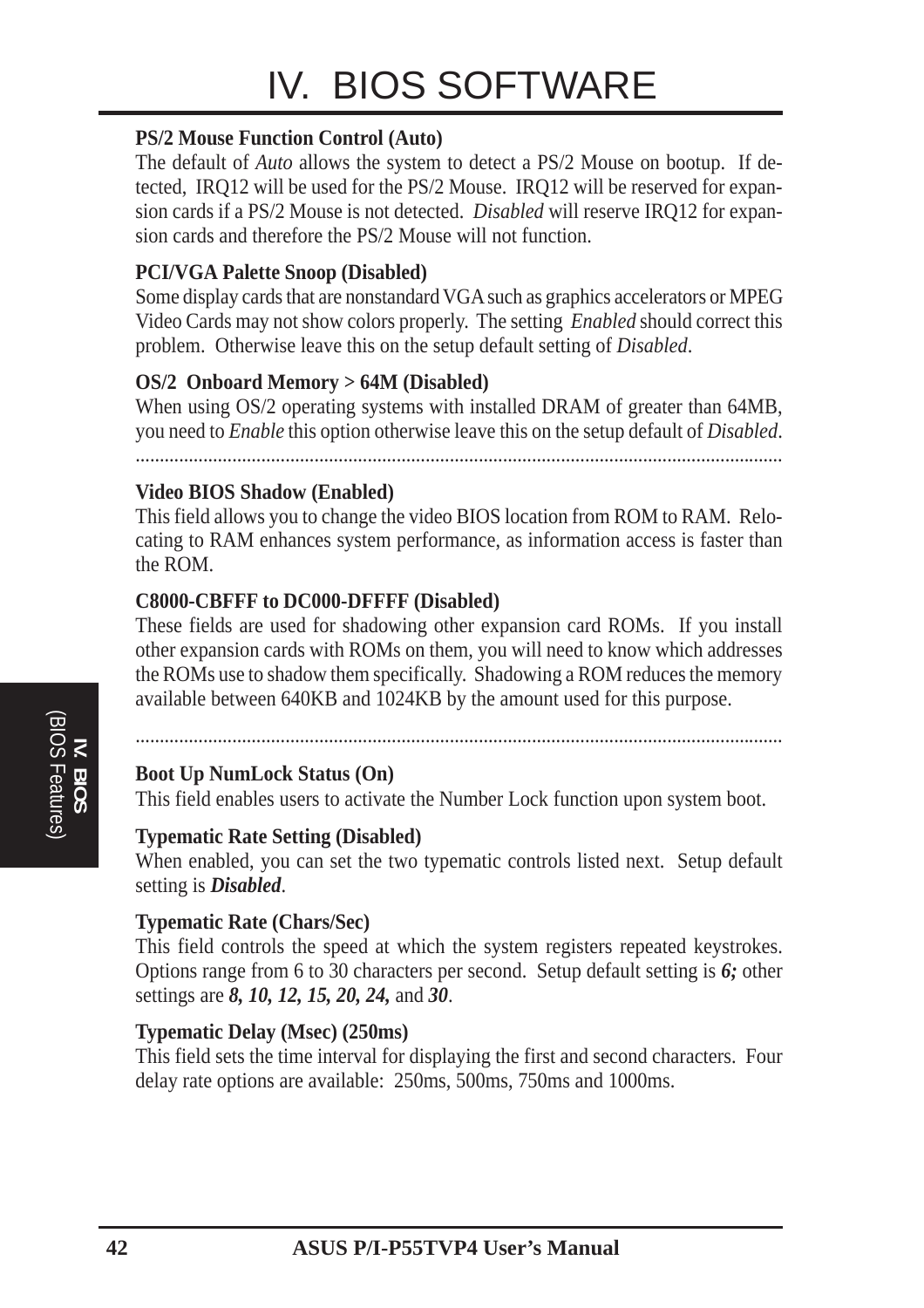### Chipset Features Setup

This "Chipset Features Setup" option controls the configuration of the board's chipset. Control keys for this screen are the same as for the previous screen.

|                                                                                                                                                                                                                                                                                                                                                                                                                                                | CHIPSET FEATURES SETUP<br><b>AWARD SOFTWARE INC.</b>                                                                                                    |                                                                                                                                                                                                                                                                                                                                                                                                                                                                                                                                                                                                                                                                                                                                                     |
|------------------------------------------------------------------------------------------------------------------------------------------------------------------------------------------------------------------------------------------------------------------------------------------------------------------------------------------------------------------------------------------------------------------------------------------------|---------------------------------------------------------------------------------------------------------------------------------------------------------|-----------------------------------------------------------------------------------------------------------------------------------------------------------------------------------------------------------------------------------------------------------------------------------------------------------------------------------------------------------------------------------------------------------------------------------------------------------------------------------------------------------------------------------------------------------------------------------------------------------------------------------------------------------------------------------------------------------------------------------------------------|
| <b>Reto Configuration</b><br>DRSM Read Burst Timing<br>DRAM Write Burst Timing<br><b>RRS to CRS Delay</b><br>DOOM R/W Leadoff Timing<br>DOGN BRSM Precharge Time<br>MR to RRSR Delay<br><b>Refresh RASH Assertion</b><br><b>First EDD Path Select</b><br>SOBSH CRSR Latency<br>SORFIN RRS-to-CRS Dverrido:<br>PCI 2.1 Passive Release<br>16-bit 1/0 Recovery Time<br>8-bit I/O Necovery Time<br>Video BIOS Cacheable<br>Momory Hole Ht Hddress | <b>68ns</b> DRIM<br>x222<br>4133<br>91<br>101761<br>腓<br>isabled<br>isebled<br>Disabled<br><b>BUSCI K</b><br><b>HUSCLK</b><br>Enabled<br><b>Riginal</b> | <b>Suboard FBC Controller</b><br>tnabled<br><b>Onboard FDC Swap H &amp; B</b><br>No Sento<br><b>JF8K/IRQ</b><br><b>Onboard Serial Port 1</b><br><b>2FBN/TRO</b><br>Onboard Serial Port 2<br>378N/IRO7<br><b>Onboard Parallel Part</b><br>ECP-EPP<br>Parallel Port Mode<br>ECP DHA Solect<br>lisabied<br>USRT2 Sise Infrared<br><b>Onboard PCI IDE Enable</b><br><b>Both</b><br>Huto<br><b>TDE 8 Master</b><br>Mode<br>ШE<br>0 Slave<br><b>Ruto</b><br>Mode<br>雘<br><b>Huto</b><br>ı<br>Nasclair<br><b>Node</b><br>п<br><b>Huto</b><br>Slave:<br>Mode<br>2011年12月<br>Soloct Itom<br>0 <sub>u11</sub><br>Time 1<br>Help<br>PU/PD/+/-<br><b>HouseTy</b><br>[Shift]<br><b>Old Values</b><br>Color<br>Lond BIOS<br>Defaults<br>F7<br>Load Setup Dufaults |

**NOTE:** SETUP Defaults are noted in parenthesis next to each function heading.

#### Details of Chipset Features Setup **Auto Configuration (60ns DRAM)**

The default setting of *60ns DRAM* sets the optimal timings for items 2 through 9 for 60ns DRAM modules. If you are using 70ns DRAM modules, you must change this item to *70ns DRAM*. See section III for DRAM installation information.

**SDRAM CAS# Latency (Leave on default setting of 3T)**

**SDRAM RAS-to-CAS Override (Leave on default setting of Disabled)**

**PCI 2.1 Passive Release (Leave on default setting of Disabled)**

**16-bit I/O Recovery Time (1 BUSCLK)** Timing for 16-bit ISA cards

**8-bit I/O Recovery Time (1 BUSCLK)** Timing for 8-bit ISA cards

#### **Video BIOS Cacheable (Enabled)**

Allows the Video BIOS to be cached to allow faster execution. Leave on default setting of *Enabled* for better performance. (Otherwise *Disabled*)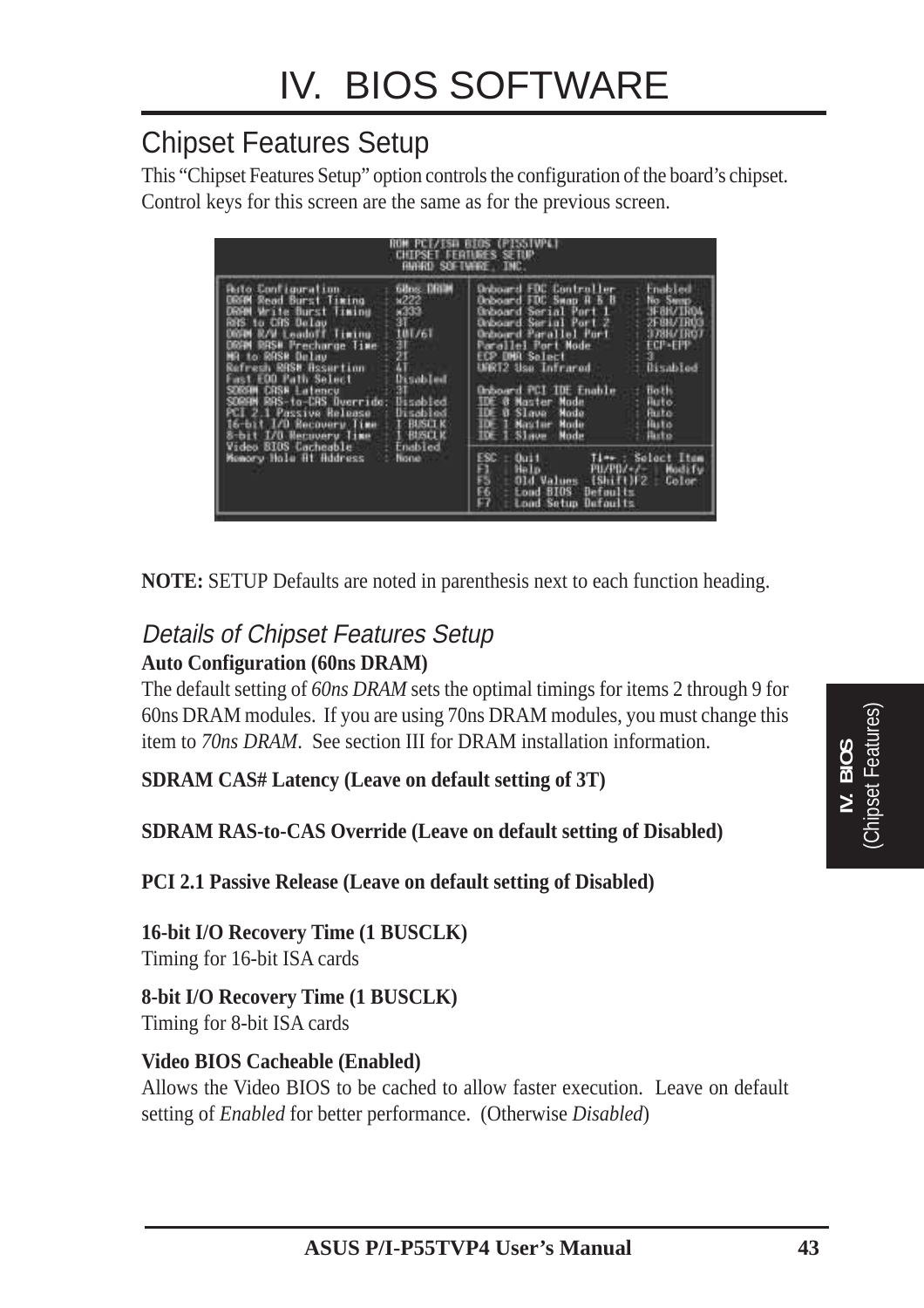# IV. BIOS SOFTWARE

#### **Memory Hole at Address (None)**

This features reserves either *14MB-16MB* or *15MB-16MB* memory address space to ISA expansion cards that specifically require this setting. Memory from 14MB and up or 15MB and up will be unavailable to the system because expansion cards can only access memory up to 16MB.

....................................................................................................................................

#### **Onboard FDC Controller (Enabled)**

When enabled, this field allows you to connect your floppy disk drives to the onboard floppy drive connector instead of a separate controller card. If you want to use a different controller card to connect the floppy drives, set this field to *Disabled*.

#### **Onboard FDC Swap A: B: (No Swap)**

This field reverses the drive letter assignments of your floppy disk drives. Two options are available: *No Swap* and *Swap AB*. If you want to switch drive letter assignments, set this field to *Swap AB*, and the swap will be controlled in hardware. This works separately from the BIOS Features floppy disk swap feature. It is functionally the same as physically interchanging the connectors of the floppy disk drives.

#### **Onboard Serial Port 1 (3F8H/IRQ4)**

Settings are *3F8H/IRQ4*, *2F8H/IRQ3, 3E8H/IRQ4, 2E8H/IRQ10,* and *Disabled* for the onboard serial connector.

#### **Onboard Serial Port 2 (2F8H/IRQ3)**

Settings are *3F8H/IRQ4, 2F8H/IRQ3*, *3E8H/IRQ4, 2E8H/IRQ10,* and *Disabled* for the onboard serial connector.

#### **Onboard Parallel Port (378H/IRQ7)**

This field sets the address of the onboard parallel port connector. You can select either: *3BCH / IRQ 7, 378H / IRQ 7, 278H / IRQ 5, Disabled.* If you install an I/O card with a parallel port, ensure that there is no conflict in the address assignments. The PC can support up to three parallel ports as long as there are no conflicts for each port.

#### **Parallel Port Mode (ECP+EPP)**

This field allows you to set the operation mode of the parallel port. The setting *Normal*, allows normal-speed operation but in one direction only; *EPP* allows bidirectional parallel port operation at maximum speed; *ECP* allows the parallel port to operate in bidirectional mode and at a speed faster than the maximum data transfer rate; *ECP+EPP* allows normal speed operation in a two-way mode.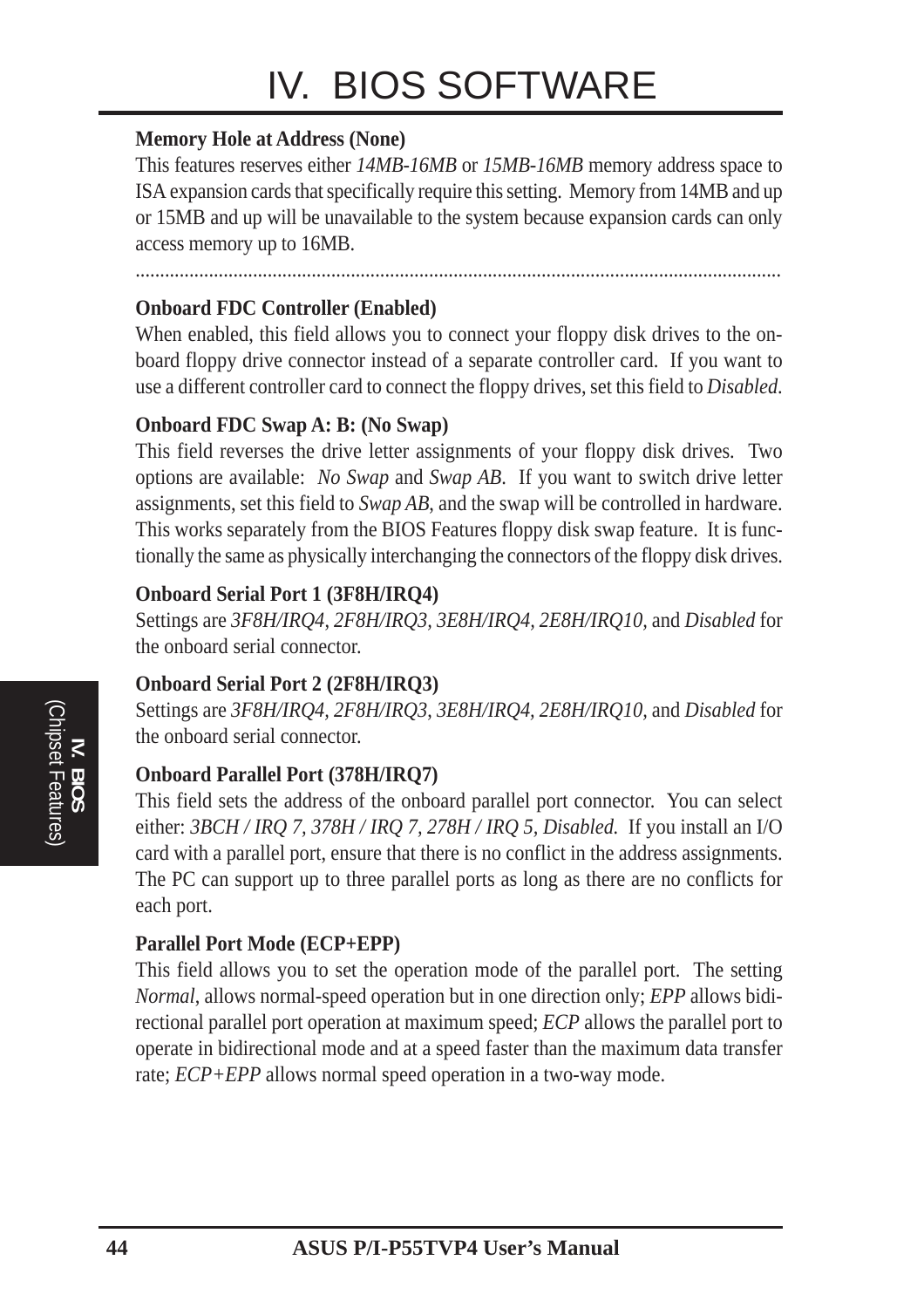#### **ECP DMA Select (3)**

This selection is available only if you select *ECP* or *ECP+EPP* in the **Parallel Port Mode**. Select either DMA Channel *1, 3*, or *Disable*.

#### **UART2 Use Infrared (Disabled)**

When enabled, this field activates the onboard infrared feature and sets the second serial UART to support the infrared module connector on the motherboard. If your system already has a second serial port connected to the onboard COM2 connector, it will no longer work if you enable the infrared feature. By default, this field is set to *Disabled*, which leaves the second serial port UART to support the COM2 serial port connector. See section III of the baseboard manual for the **IrDA-compliant infrared module connector.**

#### **Onboard PCI IDE Enable (Both)**

You can select to enable the *Primary* IDE channel, *Secondary* IDE channel, *Both*, or *Disable* both channels (for systems with only SCSI drives).

#### **IDE 0 Master/Slave Mode, IDE 1 Master/Slave Mode (Auto)**

Each channel (0 and 1) has both a master and a slave making four IDE devices possible. Because each IDE device may have a different Mode timing (*0, 1, 2, 3, 4*), it is necessary for these to be independent. The default setting of *Auto* will allow auto-detection to ensure optimal performance.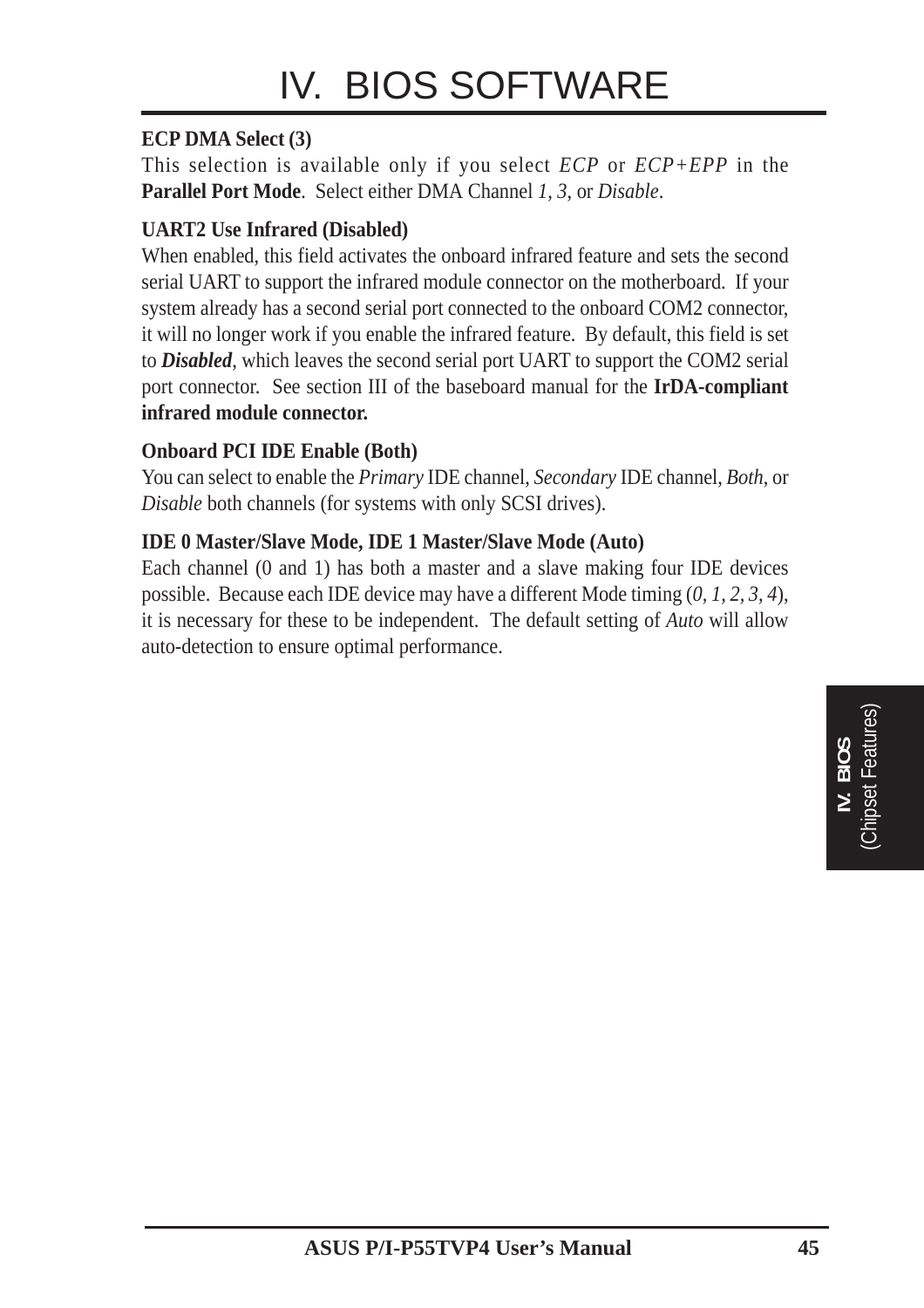### Power Management Setup

This "Power Management Setup" option allows you to reduce power consumption. This feature turns off the video display and shuts down the hard disk after a period of inactivity.

| POVER MANAGEMENT SETUP<br>HARRD SOFTWARE THE                                                                                                                                                              |                                                                                                                                                                                                         |
|-----------------------------------------------------------------------------------------------------------------------------------------------------------------------------------------------------------|---------------------------------------------------------------------------------------------------------------------------------------------------------------------------------------------------------|
| User Define<br><b>Nanagement</b><br>Power<br>Susp. Sthy<br>0ff<br>Video Off Option<br>DPMS OFF<br>Video Off. Nethad<br>Enable<br>Suspend Switch<br>Doze Speed (div bu)<br>u<br>92<br>Sidby Speed(div bu); | <b>Disable</b><br>(DDM 2)<br>(DDM 1)<br>LPT 2)<br>Floppy<br>18358885<br>tnable<br>Enable<br>$D_{1}xk$ :<br>Enable<br>LPT 1)<br>RTC Alarml<br>Enable<br>Disable<br>IROZ Redir)<br><b>IRO9</b><br>Enable  |
| ** PM Timers<br><b>100 Power Dawn</b><br>litsable<br>Doze Mode<br>Dischle<br><b>Disable</b><br>Standby Node<br><b>Disable</b><br>Suspend Node                                                             | IR010<br>Enable<br>Reserved.<br>1901 1<br>1901 2<br>Reserved)<br>Enable<br>Enable<br>PS/2 Nouse)<br>RÓ13<br>IRÓ14<br>Enable<br>(Coprocessor):<br>Enable<br>Hard Disk)<br>IB015<br>Enabl e<br>(Reserved) |
| ** PH Events<br>IROJ<br>IROJ<br>(Make-Up)<br>Disable<br><b>Hake-Up1</b><br>Enable.<br>Disable<br>(Make-Up)<br><b>IMO12</b><br>(Wake-Up)<br>Enable                                                         | ESC<br>Soloct Itam<br>$0$ u11<br>Time 1<br>Fi<br>Föll<br>PU/PD/+/-<br>Help<br><b>Hodity</b><br>[Shift]F2<br><b>Old Values</b><br>Color<br>Lond BIDS<br>Defaults<br>F7<br>Load Setup Dufaults            |

**NOTE:** SETUP Defaults are noted in parenthesis next to each function heading.

#### Details of Power Management Setup **Power Management (User Defined)**

This field acts as the master control for the power management modes. *Max Saving* puts the system into power saving mode after a brief period of system inactivity; *Min Saving* is almost the same as *Max Saving* except that this time the system inactivity period is longer; *Disabled* disables the power saving features; *User Defined* allows you to set power saving options according to your preference.

**IMPORTANT: Advanced Power Management (APM) should be installed to keep the system time updated when the computer enters suspend mode activated by the BIOS Power Management. For DOS environments, you need to add DEVICE=C:\DOS\POWER.EXE in you CONFIG.SYS. For Windows 3.x and Windows 95, you need to install Windows with the APM feature. A battery and power cord icon labeled "Power" will appear in the "Control Panel." Choose "Advanced" in the Power Management Field.**

#### **Video Off Option (Susp,Stby -> Off )**

This field determines when to activate the video off feature for monitor power management. The settings are *Susp,Stby -> Off* (default); *All Modes -> Off*; *Always On*; and *Suspend -> Off.*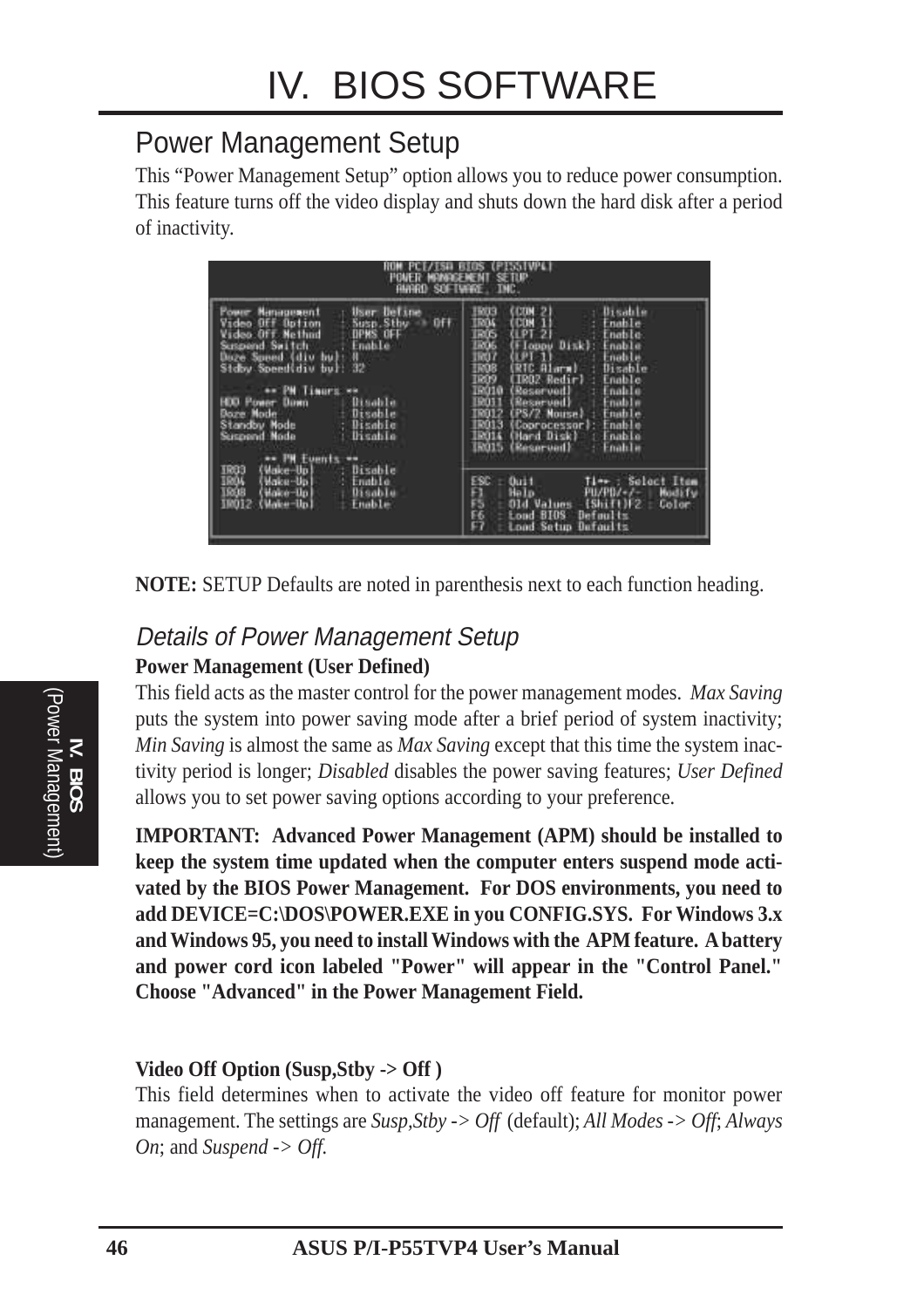#### **Video Off Method (DPMS OFF)**

This field defines the video off features. These options are available: *DPMS OFF*, *DPMS Reduce ON*, *Blank Screen*, *V/H SYNC+Blank*, *DPMS Standby*, and *DPMS Suspend*. The DPMS (Display Power Management System) features allow the BIOS to control the video display card if it supports the DPMS feature. *Blank Screen* only blanks the screen (or monitors without power management or "green" features). If set up in your system, your screen saver will not display with *Blank Screen* selected). *V/H SYNC+Blank* blanks the screen and turns off vertical and horizontal scanning.

#### **Suspend Switch (Enabled)**

This field enables or disables the SMI connector on the motherboard. This connector connects to the lead from the Suspend switch mounted on the system case.

#### **Doze Speed, Stdby Speed**

These two fields set the CPU speed during each mode. The number indicates what the normal CPU speed is divided by.

#### **PM Timers**

This section controls the time-out settings for the Power Management scheme. The fields included in this section are "HDD Power Down", which places the hard disk into its lowest power consumption mode, and the Doze, Standby and Suspend system inactivation modes.

The system automatically "wakes up" from any power saving mode when there is system activity such as when a key is pressed from the keyboard, or when there is activity detected from the enabled IRQ channels.

**HDD Power Down** shuts down any IDE hard disk drives in the system after a period of inactivity. This time period is user-configurable to *1-15 Mins* or *Disable*. This feature does not affect SCSI hard drives.

The **Doze Mode, Standby Mode,** and **Suspend Mode** fields set the period of time after which each of these modes activate. At *Max Saving*, these modes activate sequentially (in the given order) after one minute; at *Min Saving* after one hour.

#### **PM Events**

This section sets the wake-up call of the system. If activity is detected from any enabled IRQ channels in the left-hand group, the system wakes up from suspended mode. You can enable power management for IRQs  $3 \sim 15$  individually in the list at the right of the screen. The power management feature will work on the enabled IRQ channels.

Take note that a Microsoft serial mouse or compatible will use either COM1 (IRQ4) or COM2 (IRQ3), and a PS/2 mouse will use IRQ12. If you know which IRQ your mouse is using, you can enable the Wake-up Event for that IRQ here and the system will wake up when you move the mouse or click its button.

.......................................................................................................................................

#### **Sleep Items (IRQ3-IRQ15)**

You can individually *Enable* or *Disable* each IRQ to include in the sleep function. IRQ8 (Real Time Alarm) is usually set to *Disable* so that any software alarm clock or event calendar can wake up the system.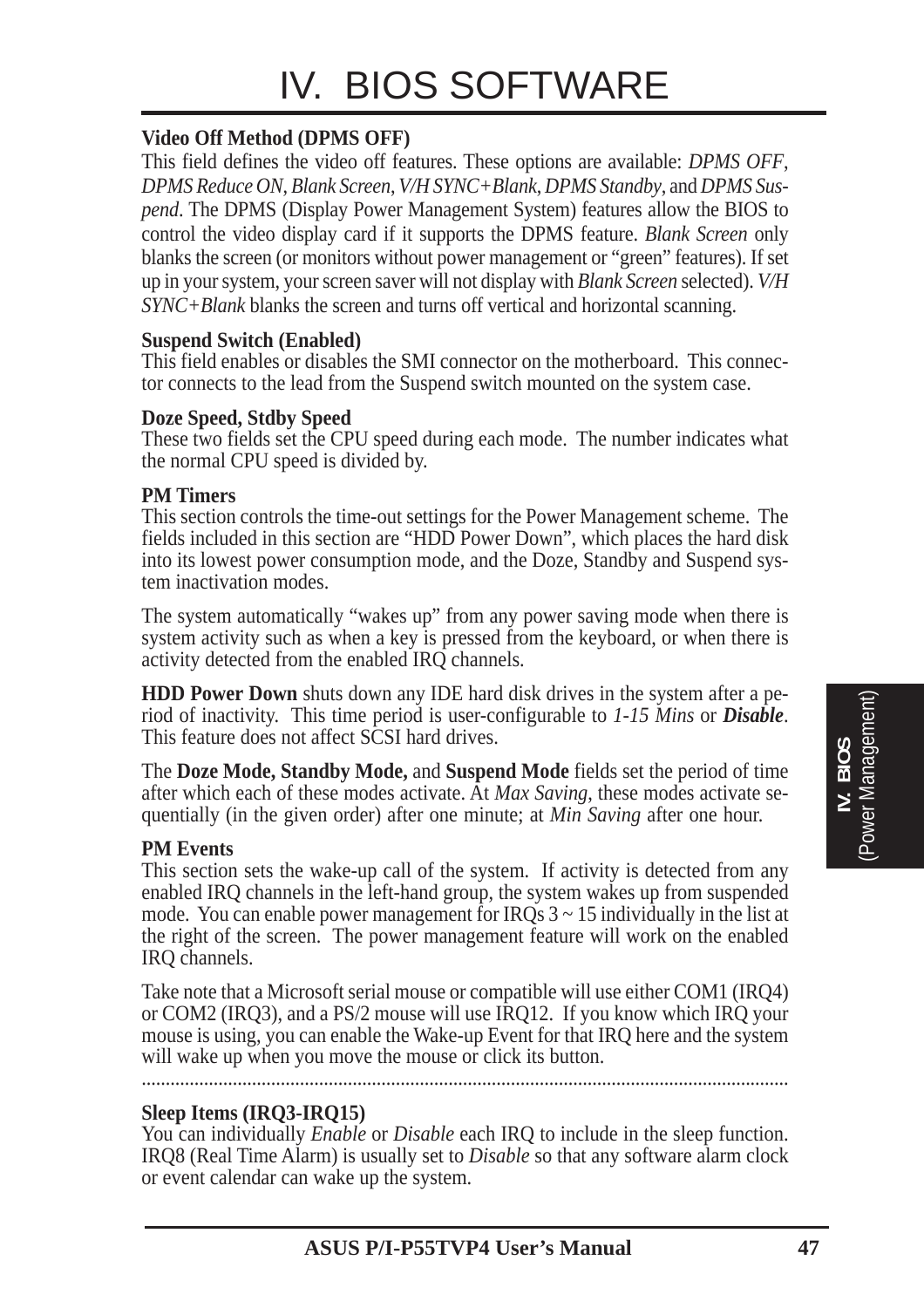### PNP and PCI Setup

This "PNP and PCI Setup" option configures the PCI bus slots. All PCI bus slots on the system use INTA#, thus all installed PCI cards must be set to this value.

| <b>PCI/15H</b>                                                                                                                                                                                                                                                                                                                                                                                                                                                  | <b>B10S</b><br><b><i>ILEDOLIMARI</i></b><br>PNP PND PCI SETUP<br>AWARD SOFTWARE INC.                                                                                                                                                                                                     |
|-----------------------------------------------------------------------------------------------------------------------------------------------------------------------------------------------------------------------------------------------------------------------------------------------------------------------------------------------------------------------------------------------------------------------------------------------------------------|------------------------------------------------------------------------------------------------------------------------------------------------------------------------------------------------------------------------------------------------------------------------------------------|
| Installed<br>No<br>us<br>RIGHTI IRD<br>Ruto<br>Ruto<br><b>Siot</b><br>20 <sup>2</sup><br>體<br>Slot<br>Slot<br>Huta<br>1 IRO<br>Auto<br><b>PCI Latency Timer</b><br>32 PCI Clock<br>No/ICU<br>No/ICU<br>No/ICU<br>No/ICU<br>No/ICU<br>No/ICU<br>No/ICU<br>No/ICU<br><b>TSH</b><br>180<br>180<br>180<br>Used By<br>а<br>ISA<br>ISA<br>$\frac{4}{3}$<br><b>Used Bu</b><br>Used By<br>ISH<br>ISH<br>Used<br><b>ALLY</b><br><b>Used</b><br>Bυ<br><b>Used</b><br>litu | <b>ISB</b><br>No/TCU<br>No/TCU<br>No/TCU<br>Used By<br>80.5<br>80H)<br>в<br><b>ISH</b><br><b>Used</b><br>B <sub>0</sub><br><b>DOM:</b><br><b>TSA</b><br>5<br>Used By<br>No/TCD<br><b>150 HEN Block BRSE</b><br>SYMBIOS SCSI DIOS<br><b>Huto</b><br>31<br>USB Function<br><b>Bisabled</b> |
| ISA<br>ISA<br>ISA<br>Used<br>Bυ<br><b>Used</b><br>Bυ<br>ISA<br>1930<br><b>Useil</b><br>Bυ<br>TS <sub>H</sub><br>No/TCU<br><b>IMO</b><br><b>Used Bu</b><br>15                                                                                                                                                                                                                                                                                                    | ESC<br>Soloct Itom<br>0 <sub>u11</sub><br>n ee<br>内部<br>PU/PD/+/-<br>Help<br><b>Hodity</b><br>[Shift]<br>Old Values<br>Color<br>Lond BIOS<br>Defaults<br>F7<br>Dafaul ts<br>Load Setup                                                                                                   |

**NOTE:** SETUP Defaults are noted in parenthesis next to each function heading.

## Details of PNP and PCI Setup

#### **PNP OS Installed (No)**

This field allows you to use a Plug-and-Play (PnP) operating system to configure the PCI bus slots instead of using the BIOS. Thus interrupts may be reassigned by the OS when *Yes* is selected. When a non-PnP OS is installed or to prevent reassigning of interrupt settings, select the default setting of *No*.

#### **[Slot 1 (RIGHT) IRQ** to **Slot 4 (LEFT) IRQ (Auto)**

These fields set how IRQ use is determined for each PCI slot. The default setting for each field is *Auto*, which uses auto-routing to determine IRQ use. The other options are manual settings of *NA, 5, 7, 9, 10, 11, 12, 14* or *15* for each slot.

#### **PCI Latency Timer (32 PCI Clock)**

"32 PCI Clock" enables maximum PCI performance for this motherboard.

#### **IRQ xx Used By ISA (No/ICU)**

These fields indicate whether or not the displayed IRQ for each field is being used by a Legacy (non-PnP) ISA card. Two options are available: *No/ICU* and *Yes*. The first option, the default value, indicates either that the displayed IRQ is not used or an ISA Configuration Utility (ICU) is being used to determine if an ISA card is using that IRQ. If you install a Legacy ISA card that requires a unique IRQ, and you are not using an ICU, you must set the field for that IRQ to *Yes*. For example: If you install a Legacy ISA card that requires IRQ 10, then set **IRQ10 Used By ISA** to *Yes*.

(Plug & Play / PCI) **IV. BIOS**<br> **IV. BIOS**<br> **IV. BIOS**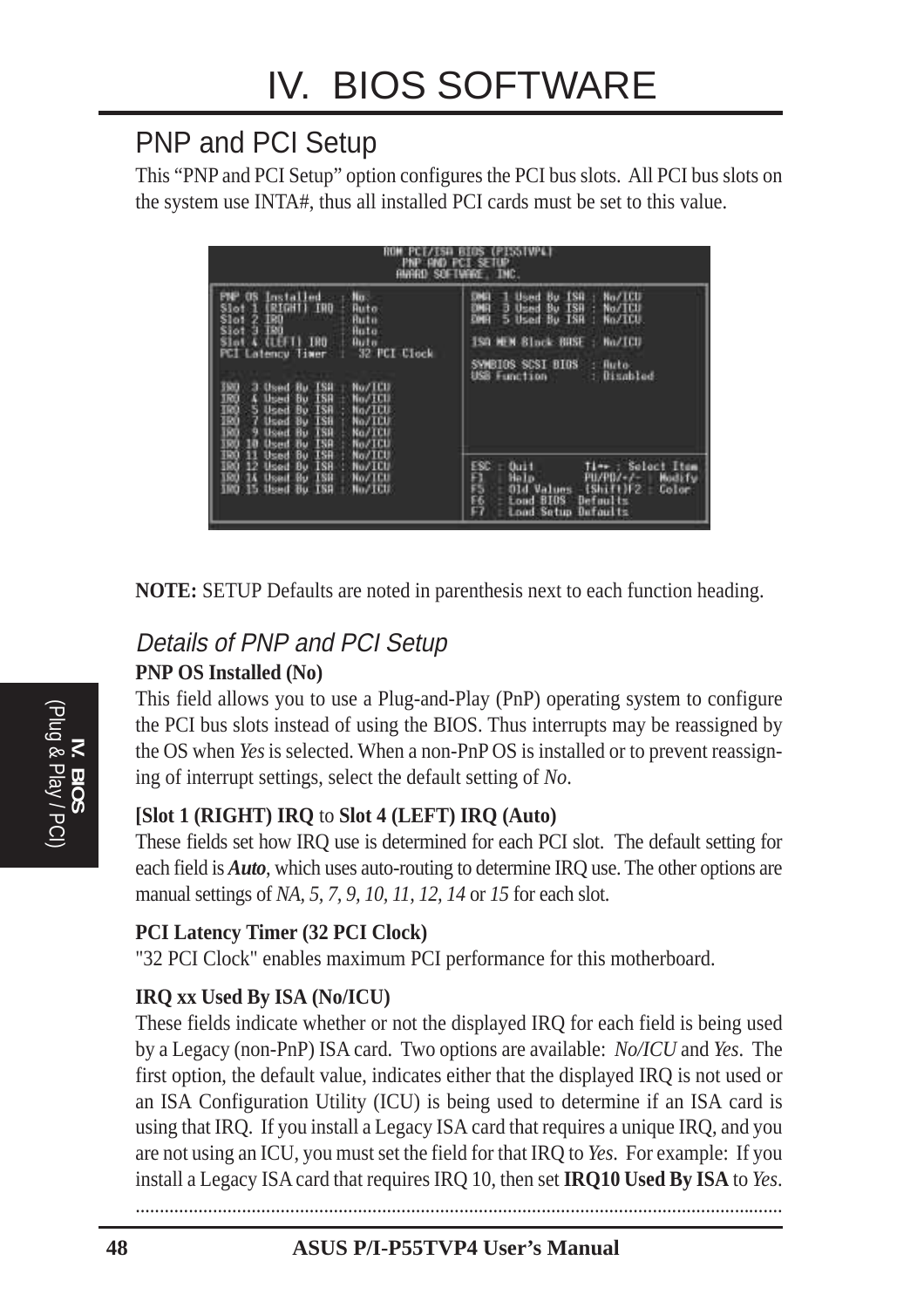#### **DMA x Used By ISA (No/ICU)**

These fields indicate whether or not the displayed DMA channel for each field is being used by a Legacy (non-PnP) ISA card. Available options include: *No/ICU* and *Yes*. The first option, the default setting, indicates either that the displayed DMA channel is not used or an ICU is being used to determine if an ISA card is using that channel. If you install a Legacy ISA card that requires a unique DMA channel, and you are not using an ICU, you must set the field for that channel to *Yes*.

#### **ISA MEM Block BASE (No/ICU)**

This field allows you to set the base address and block size of a Legacy ISA card that uses any memory segment within the C800H and DFFFH address range. If you have such a card, and you are not using an ICU to specify its address range, select a base address from the six available options; the **ISA MEM Block SIZE** field will then appear for selecting the block size. If you have more than one Legacy ISA card in your system that requires to use this address range, you can increase the block size to either 8K, 16K, 36K, or 64K. If you are using an ICU to accomplish this task, leave **ISA MEM Block BASE** to its default setting of *No/ICU*.

#### **SYMBIOS SCSI BIOS (Auto)**

The default uses *Auto* settings for the onboard SCSI BIOS. If you do not want to use the onboard SCSI BIOS, choose *Disabled*.

#### **USB Function (Disabled)**

This motherboard supports Universal Serial Bus (USB) devices but current operating systems do not. The default is set to *Disabled* until support disks and USB devices are available in which time you can set this function to *Enabled*.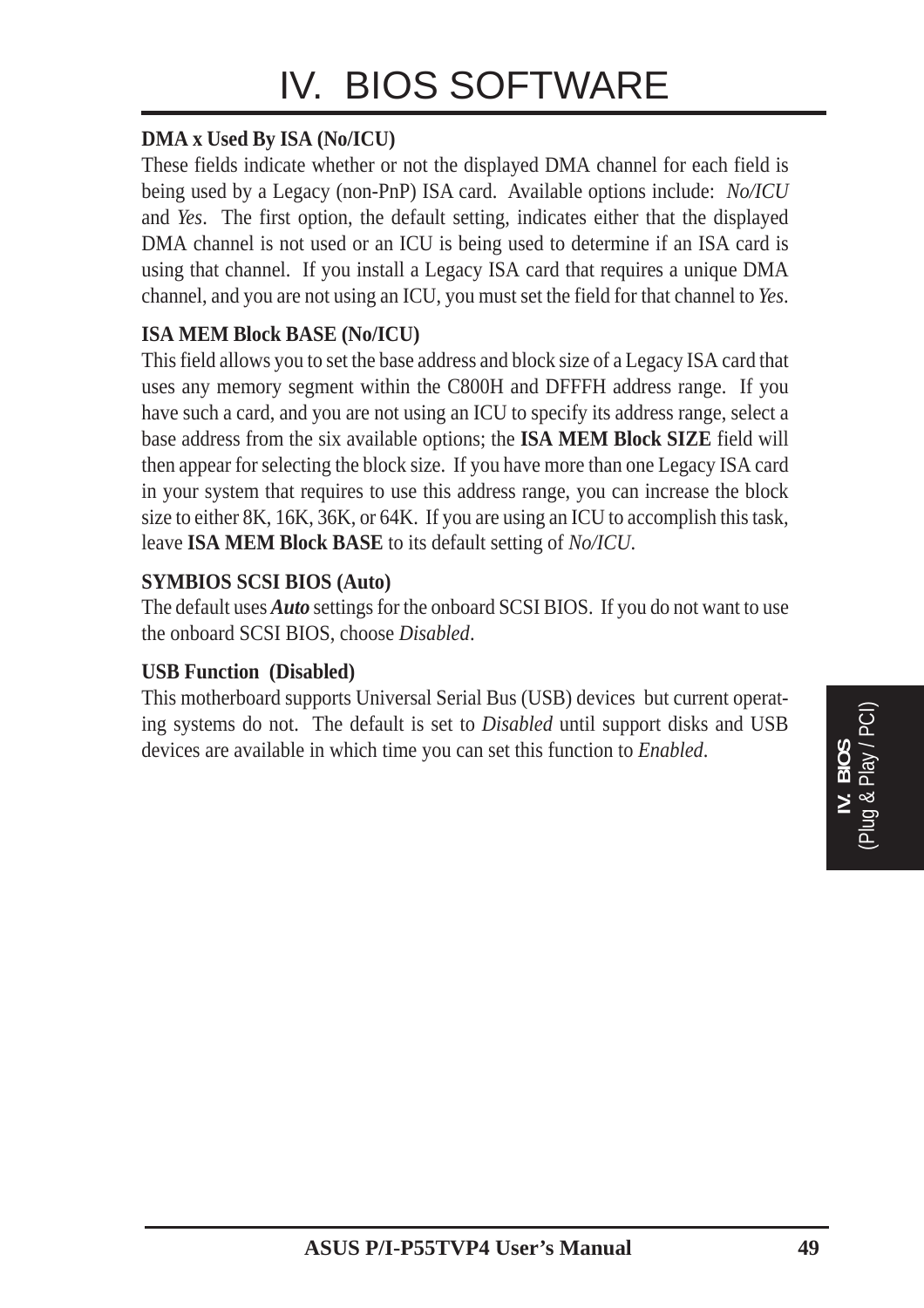### Load BIOS Defaults

This "Load BIOS Defaults" option allows you to load the troubleshooting default values permanently stored in the BIOS ROM. These default settings are non-optimal and disable all high performance features. To load these default settings, highlight "Load BIOS Defaults" on the main screen and then press the <Enter> key. The system displays a confirmation message on the screen. Press the  $\langle Y \rangle$  key and then the  $\leq$ Enter $\geq$  key to confirm. Press the  $\leq$ N $\geq$  key and then the  $\leq$ Enter $\geq$  key to abort. This feature does not affect the fields on the Standard CMOS Setup screen.

### Load Setup Defaults

This "Load Setup Defaults" option allows you to load the default values to the system configuration fields. These default values are the optimized configuration settings for the system. To load these default values, highlight "Load Setup Defaults" on the main screen and then press the <Enter> key. The system displays a confirmation message on the screen. Press the  $\langle Y \rangle$  key and then the  $\langle$ Enter $\rangle$  key to confirm. Press the <N> key and then the <Enter> key to abort. This feature does not affect the fields on the Standard CMOS Setup screen.

| STIDUARD CHUS SETUP                      | SEERVISON PRSSHOUL                                                |
|------------------------------------------|-------------------------------------------------------------------|
| <b>B10S FEBTUILES SETUP</b>              | <b>LISER PRESIDIO</b>                                             |
| CHIPSET FEBTURES SETUP                   | THE HOD AUTO DETECTION                                            |
| POMER MONOGENERT SETUP                   | SINE & ERIT SETUP                                                 |
| PHP RMD PCI SETUP<br>LOGO (EDIS DEFINIL) | SAVIHG<br>Load SETUP Defaults (V/N)?                              |
| LORD SETUP DEFAILTS                      |                                                                   |
| Oui.1<br>Save & Exit Setup               | <b>Solart Item</b><br>s <sub>diff1F2</sub><br><b>Change Color</b> |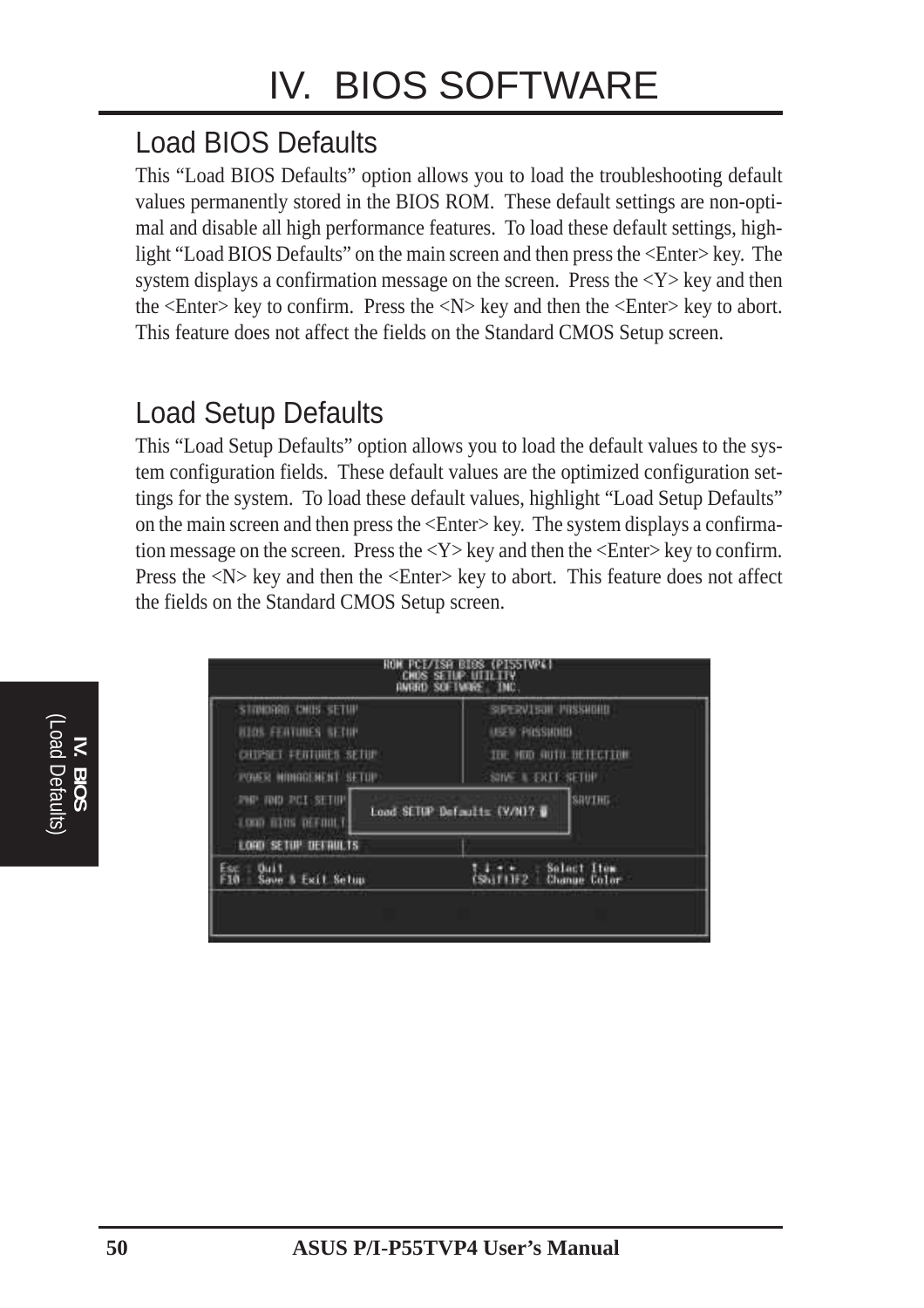### Supervisor Password and User Password

These two options set the system passwords. "Supervisor Password" sets a password that will be used to protect the system and the Setup utility; "User Password" sets a password that will be used exclusively on the system. By default, the system comes without any passwords. To specify a password, highlight the type you want and then press the <Enter> key. A password prompt appears on the screen. Taking note that the password is case sensitive, and can be up to 8 alphanumeric characters long, type in your password and then press the  $\leq$  Enter $\geq$  key. The system confirms your password by asking you to type it again. After setting a password, the screen automatically reverts to the main screen.

| STINCHED CHIS SETUP<br><b>HIDS FEATURES SETUP</b><br>DUPSET FEBRUARY SETUP | SUPERVISOR PRSSHORD<br>LEER PRESHORD                                                |
|----------------------------------------------------------------------------|-------------------------------------------------------------------------------------|
| PORER MINIABLINENT SETUP<br>THE THE TELL SETTIE                            | TOP HOD GUTH BETECTION<br><b>BAVE &amp; EXIT SETUP</b><br><b>EXTENTIABLE SQVING</b> |
| LOOD STOP DEFINITS<br>Enter Password:                                      |                                                                                     |
| LOOD SETTH DEFAULTS                                                        |                                                                                     |
| Ouit<br>Save & Exit Setup                                                  | Select Item<br>$\frac{1}{2}$<br><b>Change Color</b>                                 |

To implement the password protection, specify in the "Security Option" field of the BIOS Features Setup screen when the system will prompt for the password. If you want to disable either password, press the <Enter> key instead of entering a new password when the "Enter Password" prompt appears. A message confirms the password has been disabled.

**NOTE:** If you forget the password, see CMOS RAM in section III for procedures on clearing the CMOS.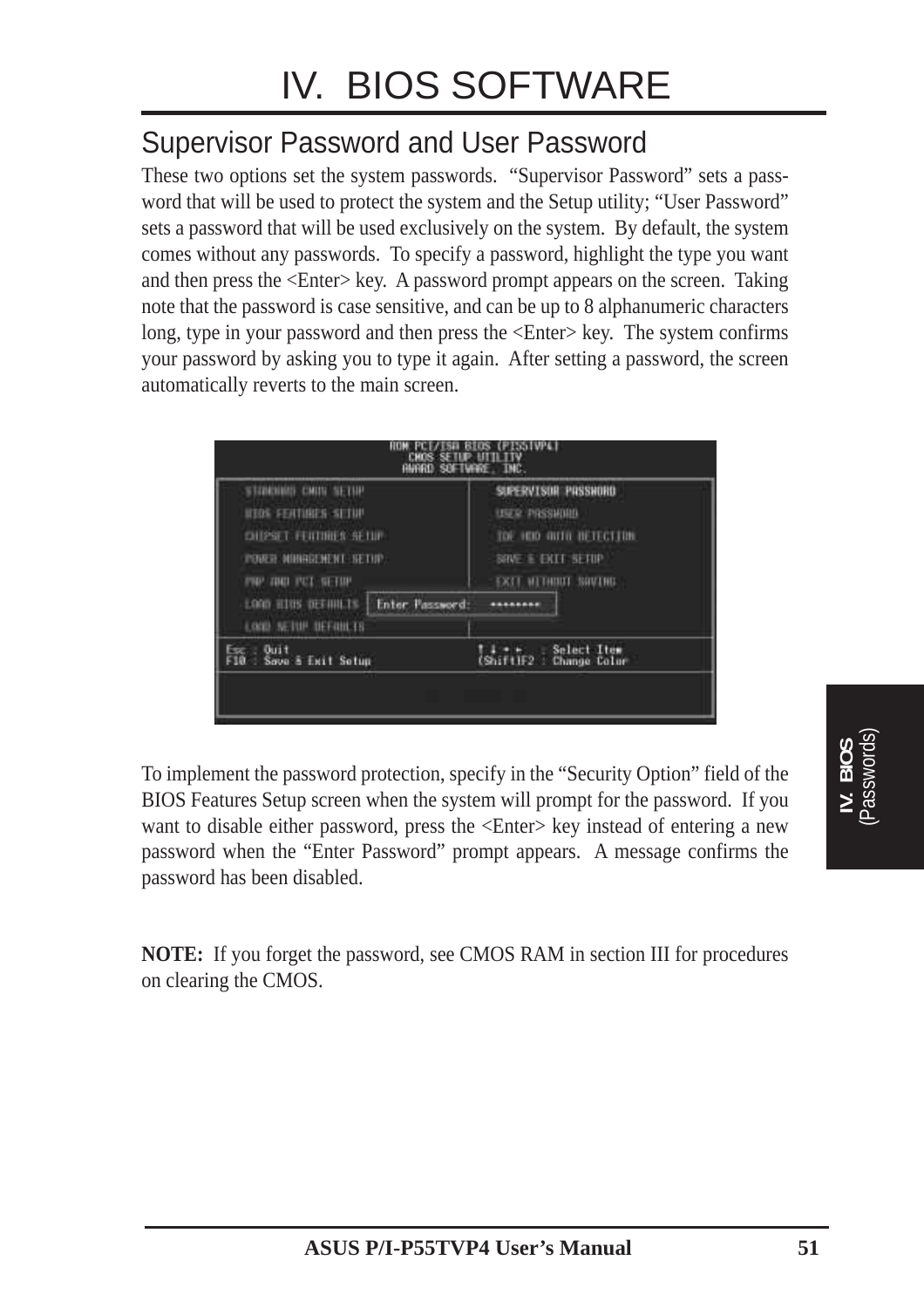### IDE HDD Auto Detection

This "IDE HDD Auto Detection" option detects the parameters of an IDE hard disk drive, and automatically enters them into the Standard CMOS Setup screen.

|                |                               | CYLS HERD PRECOMP LANDZ SECTOR<br>HODE                               |
|----------------|-------------------------------|----------------------------------------------------------------------|
| HARD DISKS     | \$12F<br>TVPE                 |                                                                      |
| Primary Master | ×                             |                                                                      |
|                |                               |                                                                      |
| <b>UPTIONS</b> | Select Primary Master<br>SL/E | Option (N-Skip) : N<br>CVLS HERD PRECOMP LANDZ SECTOR<br><b>MDBE</b> |

Up to four IDE drives can be detected, with parameters for each listed inside the box. To accept the optimal entries, press the  $\langle Y \rangle$  key or else select from the numbers displayed under the OPTIONS field (2, 1, 3 in this case); to skip to the next drive, press the <N> key. If you accept the values, the parameters will appear listed beside the drive letter on the screen. The process then proceeds to the next drive letter. Pressing the  $\langle N \rangle$  key to skip rather than to accept a set of parameters causes the program to enter zeros after that drive letter.

Remember that if you are using another IDE controller that does not feature Enhanced IDE support for four devices, you can only install two IDE hard disk drives. Your IDE controller must support the Enhanced IDE features in order to use Drive E and Drive F. The onboard PCI IDE controller supports Enhanced IDE, with two connectors for connecting up to four IDE devices. If you want to use another controller that supports four drives, you must disable the onboard IDE controller in the Chipset Features Setup screen.

When auto-detection is completed, the program automatically enters all entries you accepted on the field for that drive in the Standard CMOS Setup screen. Skipped entries are ignored and are not entered in the screen.

If you are auto-detecting a hard disk that supports the LBA mode, three lines will appear in the parameter box. Choose the line that lists LBA for an LBA drive. Do not select Large or Normal.

The auto-detection feature can only detect one set of parameters for a particular IDE hard drive. Some IDE drives can use more than one set. This is not a problem if the drive is new and there is nothing on it.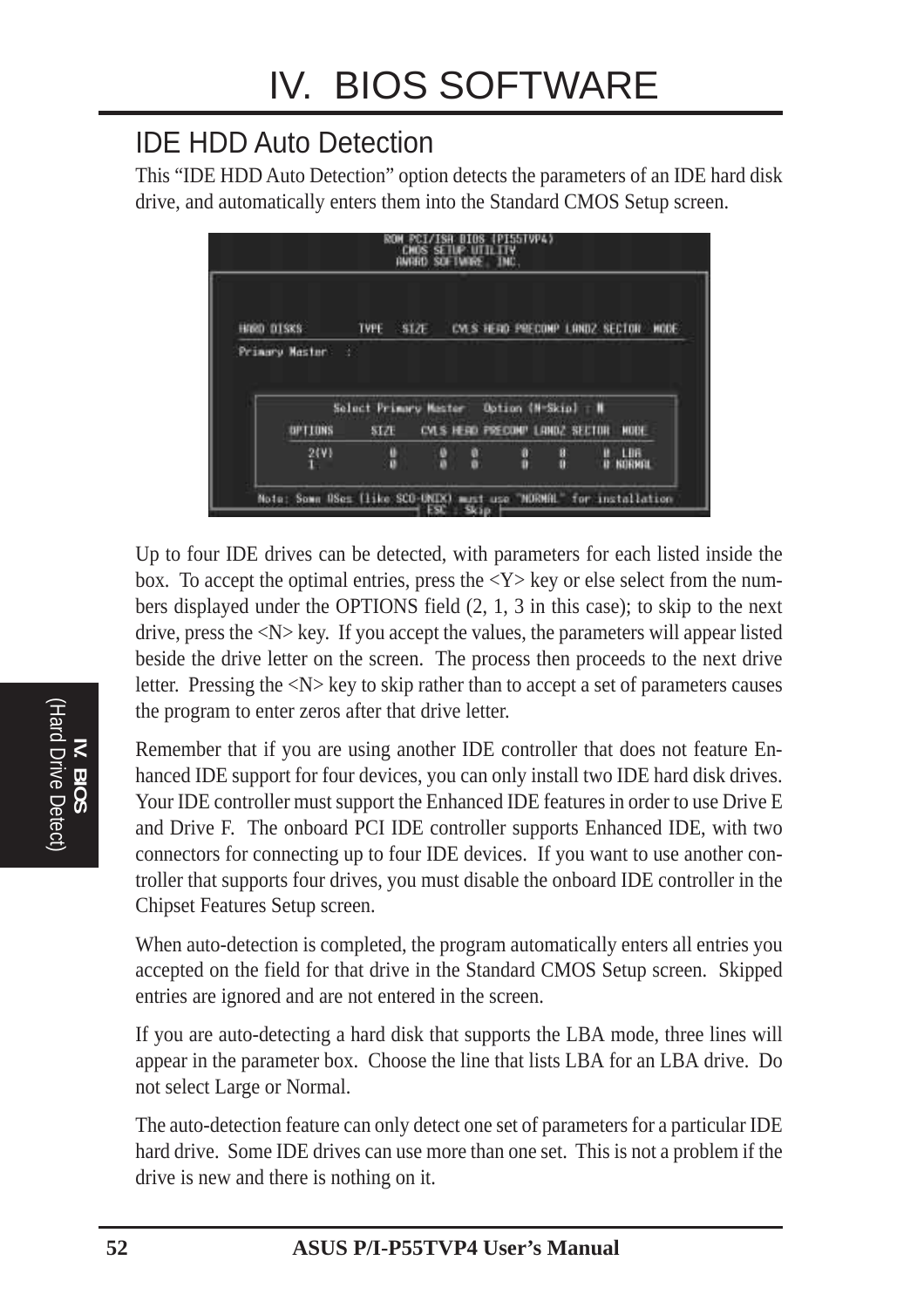**IMPORTANT: If your hard drive was already formatted on an older previous system, incorrect parameters may be detected. You will need to enter the correct parameters manually or use low-level format if you do not need the data stored on the hard drive.**

If the parameters listed differ from the ones used when the drive was formatted, the drive will not be readable. If the auto-detected parameters do not match the ones that should be used for your drive, do not accept them. Press the  $\langle N \rangle$  key to reject the presented settings and enter the correct ones manually from the Standard CMOS Setup screen.

### Save and Exit Setup

Select this option to save into the CMOS memory all modifications you specify during the current session. To save the configuration changes, highlight the "Save & Exit Setup" option on the main screen and then press the <Enter> key.

| STINGHING CHIS SETUP                     | SUPERVISOR PASSHORD                             |
|------------------------------------------|-------------------------------------------------|
|                                          |                                                 |
| HIDS FEATURES SETUP                      | LEER PASSHORD                                   |
| DUPSET FEBRUARE SETUP                    | TOP HOD GUTH HETECTION                          |
| POMER MINIABLINENT SETUP                 | SAVE & EXIT SETUP                               |
| IND THE PCT SETTIP<br>LOOD STRE DEFINILY | <b>RHATHD</b><br>SRVE to CMOS and EXII (V/N)? I |
| LOOD SETUP DEFAULTS                      |                                                 |
| Ouit<br>Save & Exit Setup                | Select Item<br><b>Change Color</b>              |

## Exit Without Saving

Select this option to exit the Setup utility without saving the modifications you specify during the current session. To exit without saving, highlight the "Exit Without Saving" option on the main screen and then press the <Enter> key.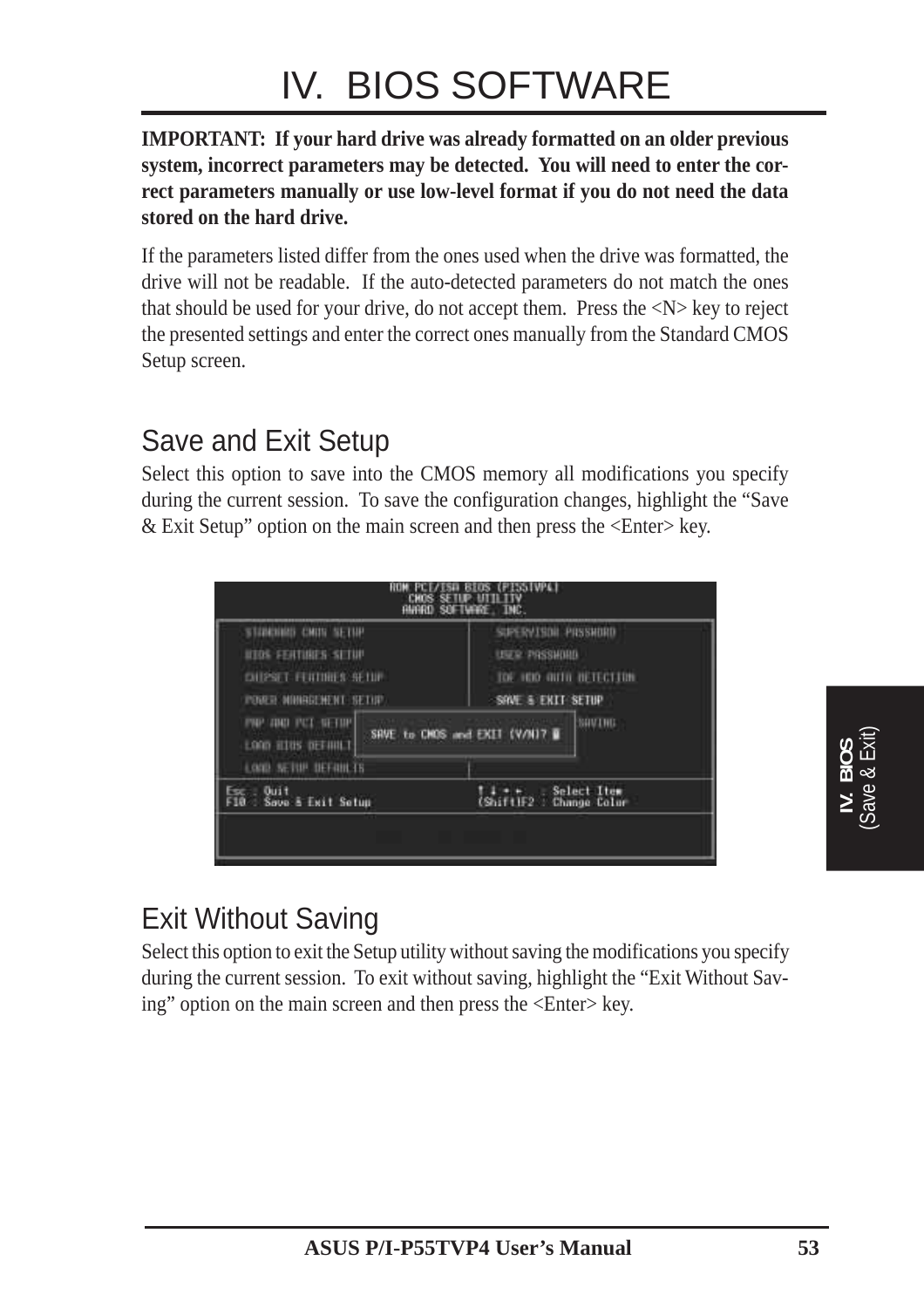(This page was intentionally left blank)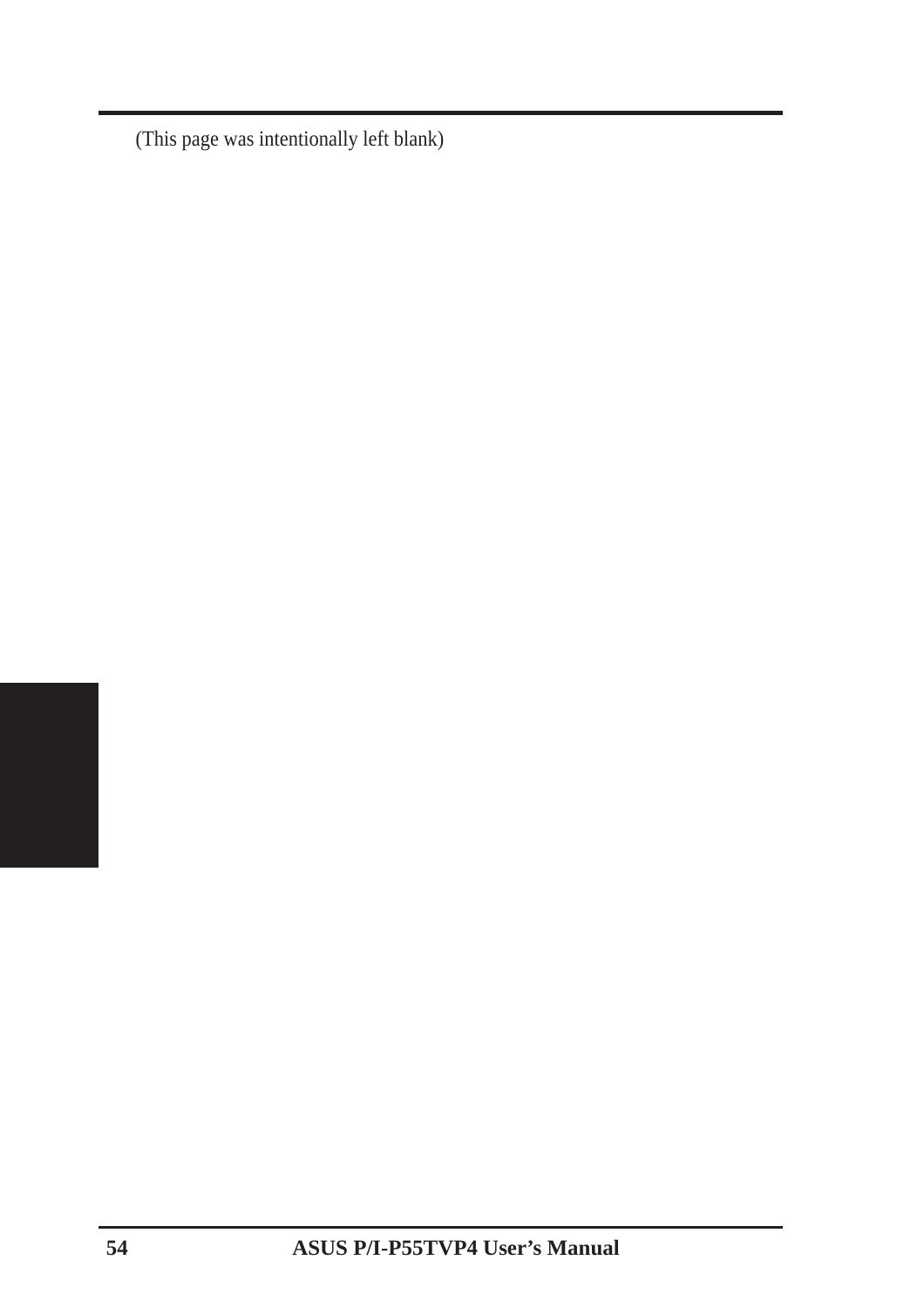# V. DESKTOP MANAGEMENT

## Desktop Management Interface (DMI)

### Introducing the ASUS DMI Configuration Utility

This motherboard supports DMI within the BIOS level and provides a DMI Configuration Utility to maintain the Management Information Format Database (MIFD). DMI is able to auto-detect and record information pertinent to a computer's system such as the CPU type, CPU speed, and internal/external frequencies, and memory size. The onboard BIOS will detect as many system information as possible and store those collected information in a 4KB block in the motherboard's Flash EPROM and allow the DMI to retrieve data from this database. Unlike other BIOS software, the BIOS on this motherboard uses the same technology implemented for Plug and Play to allow dynamic real-time updating of DMI information versus creating a new BIOS image file and requiring the user to update the whole BIOS. This DMI Configuration Utility also allows the system integrator or end user to add additional information into the MIFD such as serial numbers, housing configurations, and vendor information. Those information not detected by the motherboard BIOS and has to be manually entered through the DMI Configuration Utility and updated into the MIFD. This DMI Configuration Utility provides the same reliability as PnP updating and will prevent the refreshing failures associated with updating the entire BIOS.

### System Requirements

The DMI Configuration Utility (DMICFG.EXE) must be ran in real mode in order for the program to run, the base memory must be at least 180K. Memory managers like HIMEM.SYS (required by windows) must not be installed. You can boot up from a system diskette without AUTOEXEC.BAT and CONFIG.SYS files, "REM" HIMEM.SYS in the CONFIG.SYS, or press <F5> during bootup to bypass your AUTOEXEC.BAT and CONFIG.SYS files.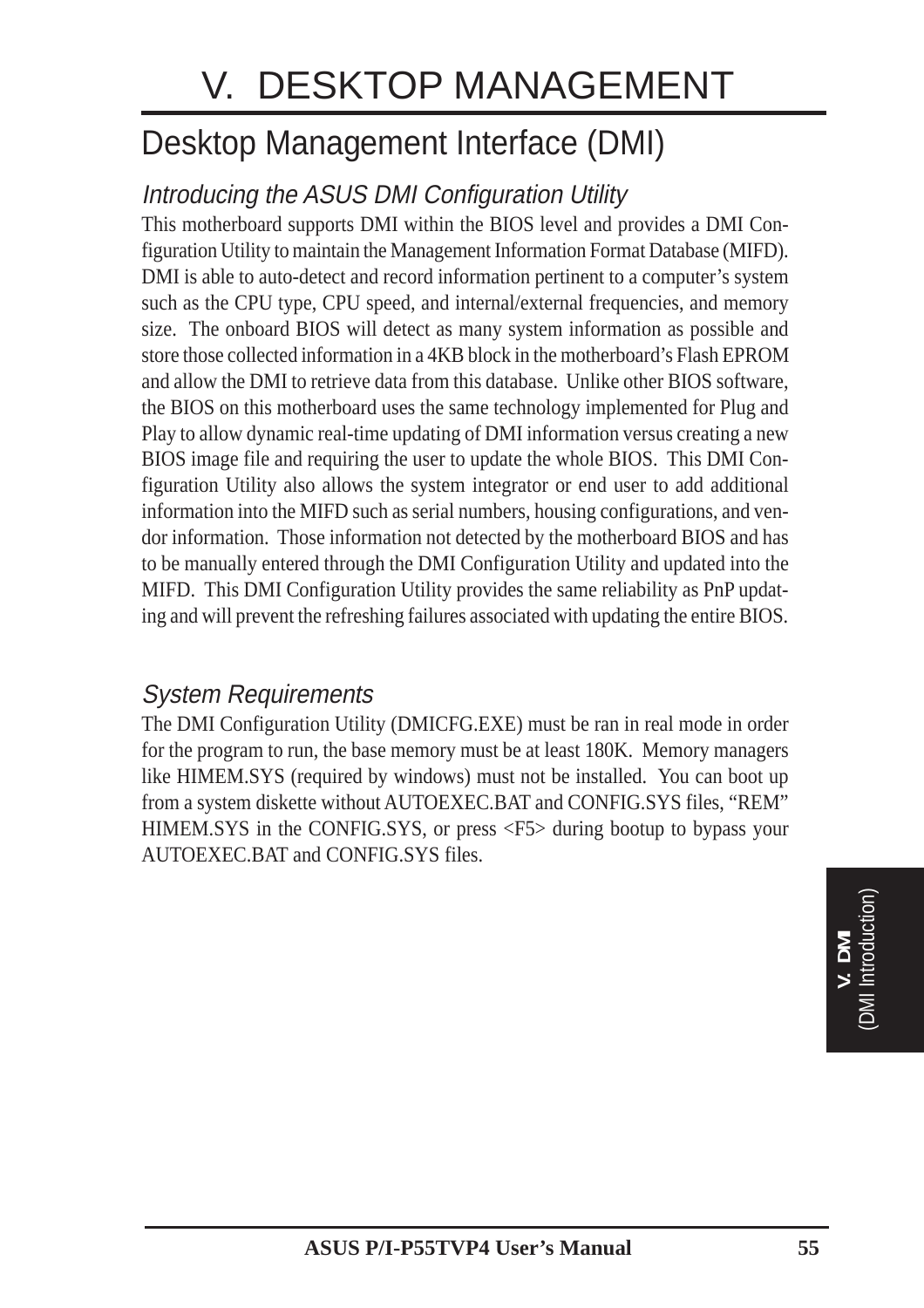### Using the ASUS DMI Configuration Utility **Edit DMI (or delete)**



Use the  $\leftarrow \rightarrow$  (left-right) cursors to move the top menu items and the  $\uparrow \downarrow$  (up-down) cursor to move between the left hand menu items. The bottom of the screen will show the available keys for each screen. Press enter at the menu item to enter the right hand screen for editing. "Edit component" appears on top. The reversed color field is the current cursor position and the blue text are available for editing. The orange text shows auto-detected information and are not available for editing. The blue text "Press [ENTER] for detail" contains a second pop-up menu is available, use the + - (plus-minus) keys to change the settings. Enter to exit *and save*, ESC to exit *and not save*.

If the user has made changes, ESC will prompt you to answer Y or N. Enter Y to go back to the left-hand screen *and save*, enter N to go back to left-hand screen and *not save*. If editing has not been made, ESC will send you back to the left hand menu without any messages.

#### Notes:

A heading, \*\*\* BIOS Auto Detect \*\*\* appears on the right for each menu item on the left side that has been auto detected by the system BIOS.

A heading, \*\*\* User Modified \*\*\* will appear on the right for menu items that has been modified by the user.

**Union Model and School**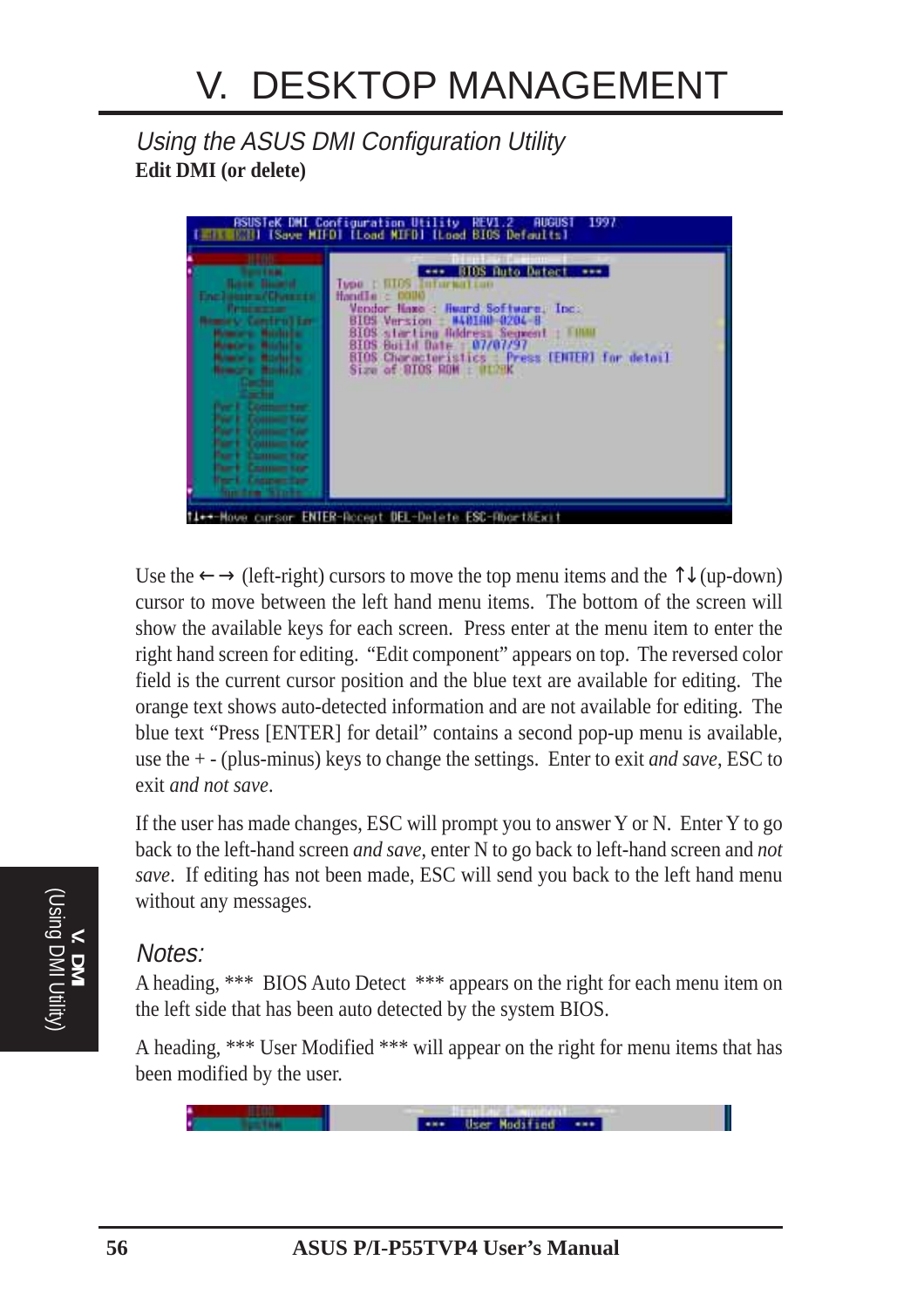# V. DESKTOP MANAGEMENT

**Save MIFD**



You can save the MIFD (normally only saved to flash ROM) to a file by entering the drive and path here. If you want to cancel save, you may press ESC and a message "Bad File Name" appears here to show it was not saved.

#### **Load MIFD**



You can load the disk file to memory by entering a drive and path and file name here.

#### **Load BIOS Defaults**



(Using DMI Utility)Using DMI Utility **V. DMI**

You can load the BIOS defaults from a MIFD file and can clear all user modified and added data. You must reboot your computer in order for the defaults to be saved back into the Flash BIOS.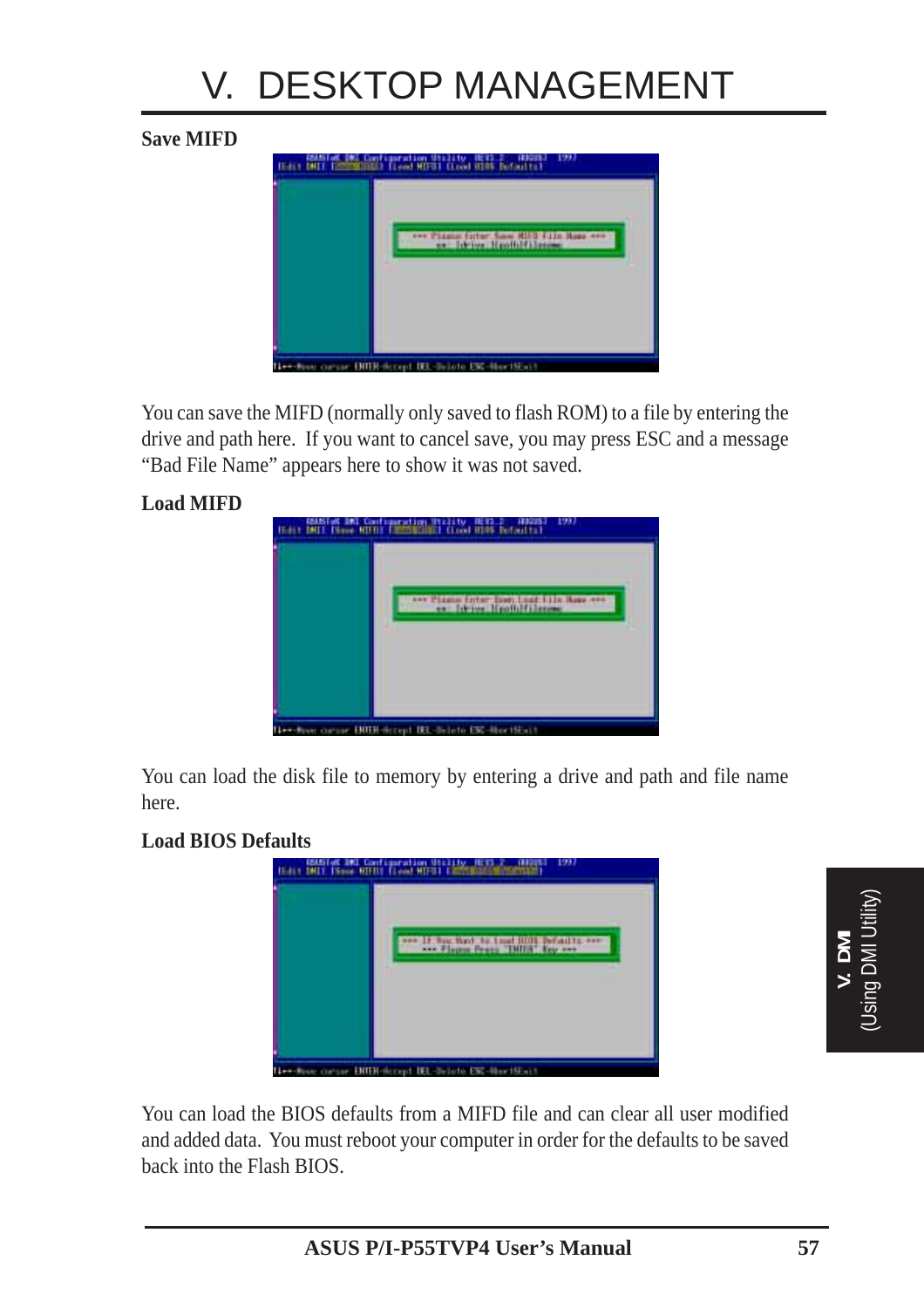(This page was intentionally left blank)

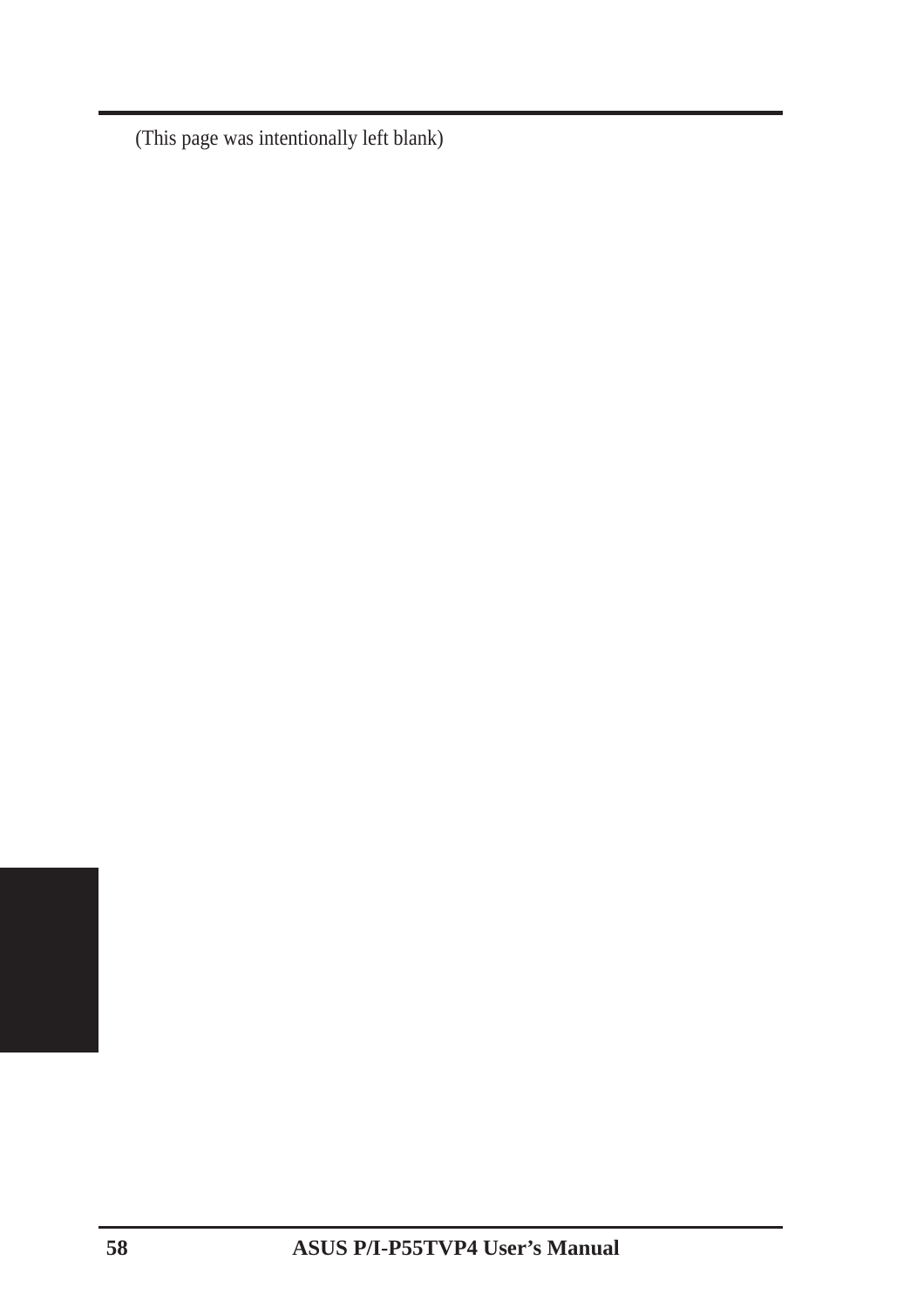## Symbios SCSI BIOS and Drivers

Aside from the system BIOS, the Flash memory chip on the motherboard also contains the Symbios SCSI BIOS. This Symbios SCSI BIOS works in conjunction with the optional ASUS PCI-SC200 controller card to provide Fast SCSI-2 interface when using compatible SCSI devices or the ASUS PCI-SC860 SCSI controller cards to provide Ultra-Fast SCSI-2 interface when using Ultra-Fast SCSI-2 devices.

All SCSI devices you install on your system require driver software to function. The Symbios SCSI BIOS directly supports SCSI hard disks under the DOS, Windows and OS/2 environments. It also uses device drivers from the DOS floppy disk included in the ASUS PCI-SC200 and ASUS PCI-SC860 controller card packages to support hard disks and other SCSI devices working under DOS, Microsoft Windows, Microsoft Windows NT, Novell NetWare and IBM OS/2. These drivers provide higher performance than the direct BIOS support. To use these drivers, you must install them into your system and add them to your system configuration files. Driver support for SCSI devices used with SCO UNIX is also provided. These drivers are included in the second SCO UNIX floppy disk. Windows 95 support is also available using the device drivers included within the Windows software. The ASUS PCI-SC200 and ASUS PCI-SC860 are Plug and Play adapters that are auto detected by BIOS and current operating systems that support Plug and Play features.

For information about these drivers and their usage, view the Readme files included in the driver packages.

# ASUS PCI-SC200 & PCI-SC860 SCSI Cards

The ASUS PCI-SC200 or the ASUS PCI-SC860 may be bundled with your motherboard or purchased separately. Both cards provide the option of connecting internal or external SCSI devices for a total of 7 devices on each SCSI card.

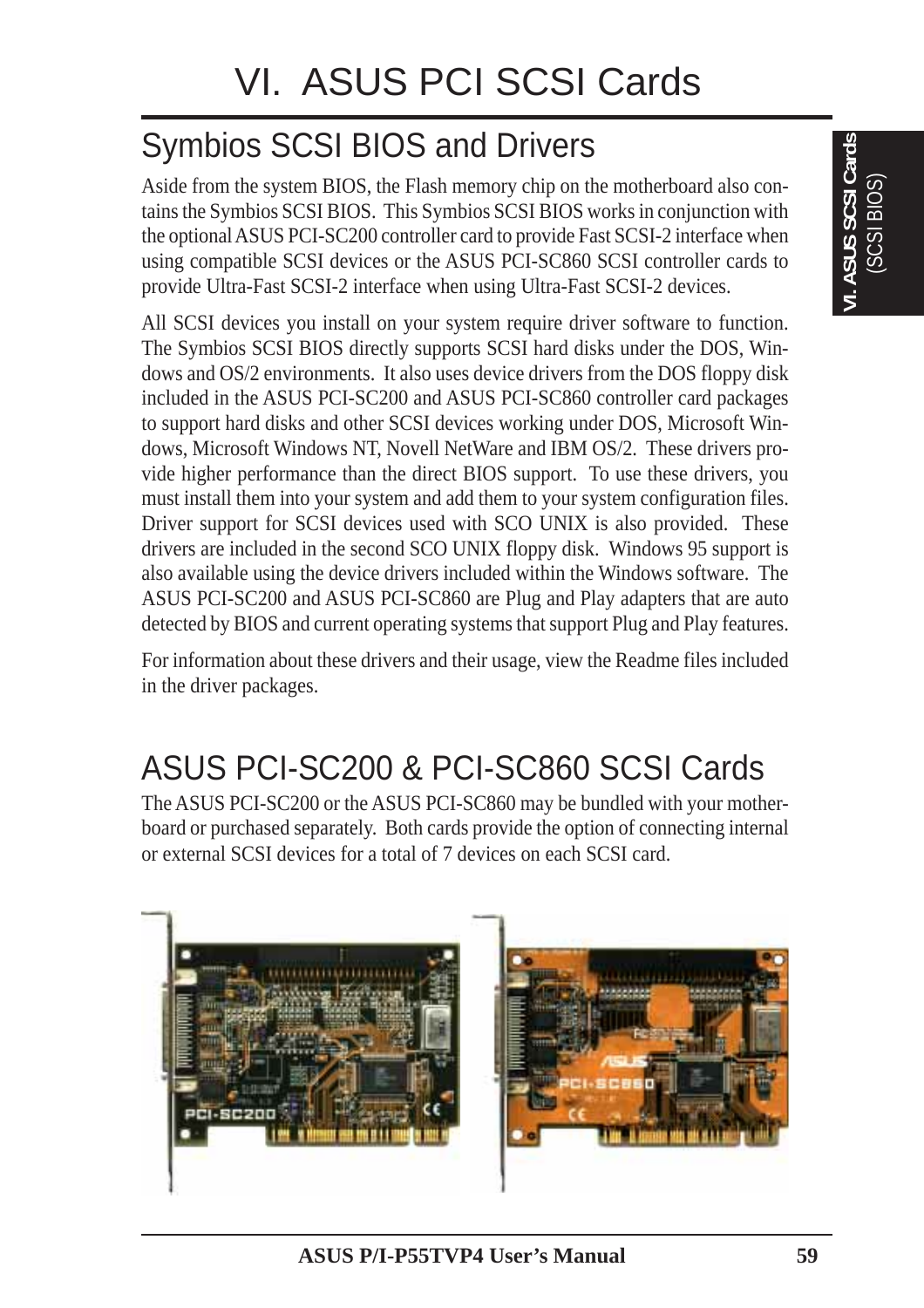## Setting Up the ASUS PCI-SC200 & PCI-SC860

There are two jumper settings you may need to make on the ASUS PCI-SC200 to set it up. One setting assigns the PCI INT interrupt, the other sets the card's termination. The ASUS PCI-SC860 has no jumper settings but you should read the "Terminator Requirements."

## Setting the INT Assignment for the ASUS PCI-SC200

You must use PCI INT A setting in order to properly assign the ASUS PCI-SC200's interrupt. On the ASUS PCI-SC200, you assign the INT by setting jumper JP1 or JP2. The default setting for the card already is INT A, so you do not need to change the setting to use the ASUS PCI-SC200 with this motherboard.



## Terminator Requirements for SCSI Devices

SCSI devices are connected together in a "chain" by cables. Internal devices connect to the ASUS PCI-SC200 or ASUS PCI-SC860 with a fifty-pin flat ribbon cable. External devices connect to the external port with a SCSI-2 cable. If there are more than one internal or external devices, additional devices are connected with cables to form a "daisy chain." Terminating the devices on the ends of the SCSI Bus "chain" is necessary for SCSI devices to work properly. Termination of the devices between the ends must be *Disabled*.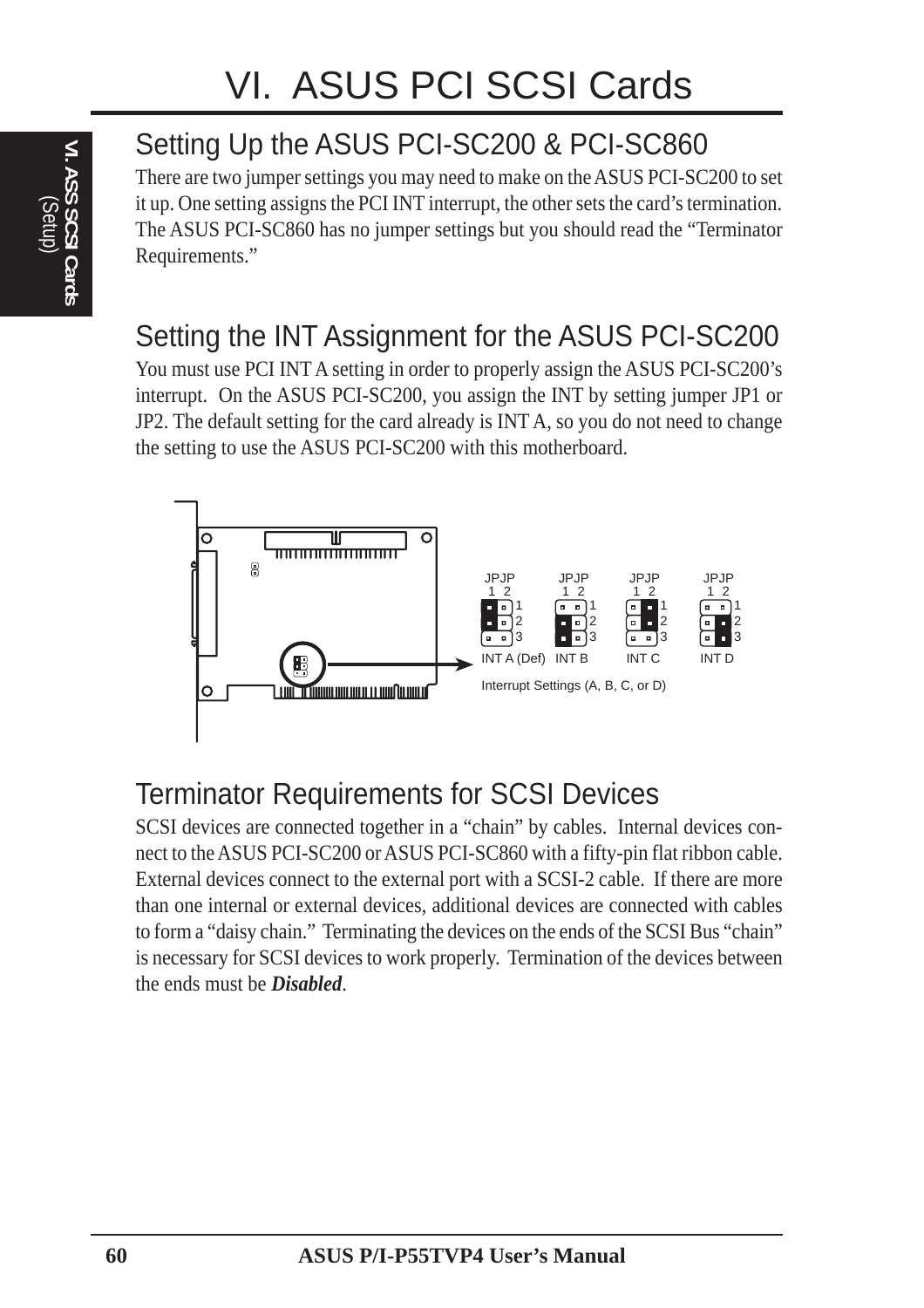## Terminator Settings for the ASUS PCI-SC860

Many SCSI devices including the ASUS PCI-SC860 use a set of onboard active resistors to terminate the devices at the ends automatically. Automatic termination requires that the SCSI devices be connected in a straight linear connection or "chain." Connect SCSI devices to one or two of the SCSI connectors in a linear "chain" for auto termination of the ASUS PCI-SC860 to be effective. Other formations will cause your SCSI devices to not mount properly. You must use the **end** of the ribbon cable when using the internal connector(s) to keep a linear path.

**Additional Note: The Symbios Logic SCSI Configuration Utility is a powerful tool. If, while using it, you somehow disable all your controllers or cannot enter the configuration utility, pressing "Ctrl-A" after memory count during reboot allows you to recover and reconfigure.**

## Terminator Settings for the ASUS PCI-SC200

The ASUS PCI-SC200, on the other hand, has "active" termination that you must set using jumper JP5. There are two settings, "terminated" and "not terminated," as shown below.



Decide whether or not you need to terminate the ASUS PCI-SC200 based on its position in the SCSI chain. Only the devices at each end of the chain need to be terminated. If you have **only** internal or **only** external devices connected to the ASUS PCI-SC200, then you **must** terminate the ASUS PCI-SC200. If you have **both** internal and external devices connected, you **must not** terminate the card. See the following example which illustrates this concept.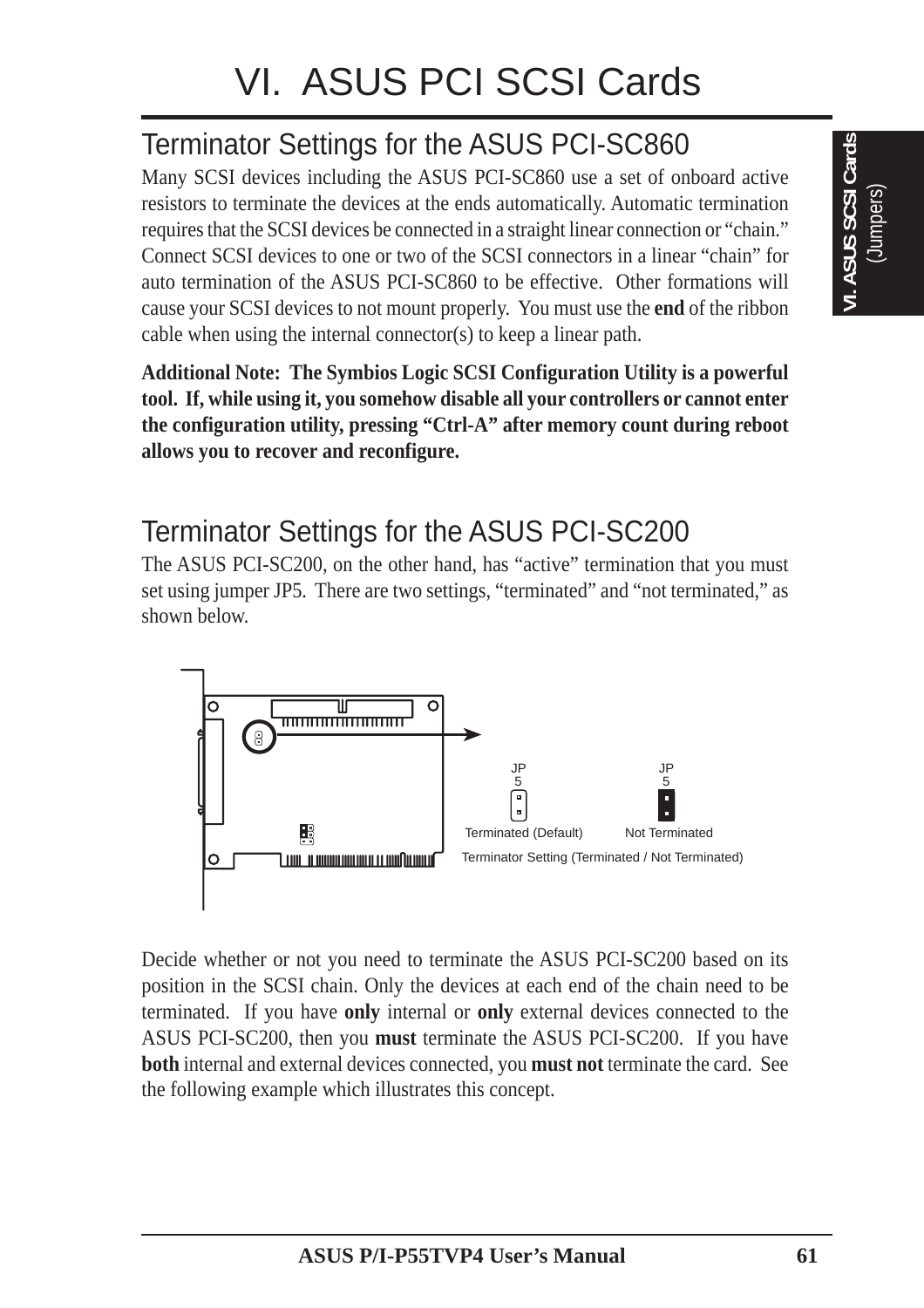# VI. ASUS PCI SCSI Cards



## SCSI ID Numbers for SCSI Devices

All SCSI devices, including the ASUS PCI-SC200 and ASUS PCI-SC860 interface card must have a SCSI identification number that is not in use by any other SCSI device. There are eight possible ID numbers, 0 through 7. The ASUS PCI-SC200 and ASUS PCI-SC860 cards have fixed SCSI IDs of 7. The SCSI ID serves two purposes:

- It uniquely defines each SCSI device on the bus.
- It determines which device controls the bus when two or more devices try to use it at the same time.

SCSI IDs on one channel do not interfere with the IDs on another channel. This applies to two SCSI host adapters that implement different buses as well as dual channels on a single host adapter. You can connect up to seven SCSI devices to the interface card. You must set a SCSI ID number (ID 0 to ID 6) for each device. SCSI devices vary in how they set the ID number. Some use jumpers, others have some kind of selector switch. Refer to the manual for any device you install for details on how to set its ID number.

### SCSI ID Priority

The ASUS PCI-SC200 and ASUS PCI-SC860 are 8bit single-channel SCSI cards. SCSI ID 7 has the highest priority, and SCSI ID 0 has the lowest priority.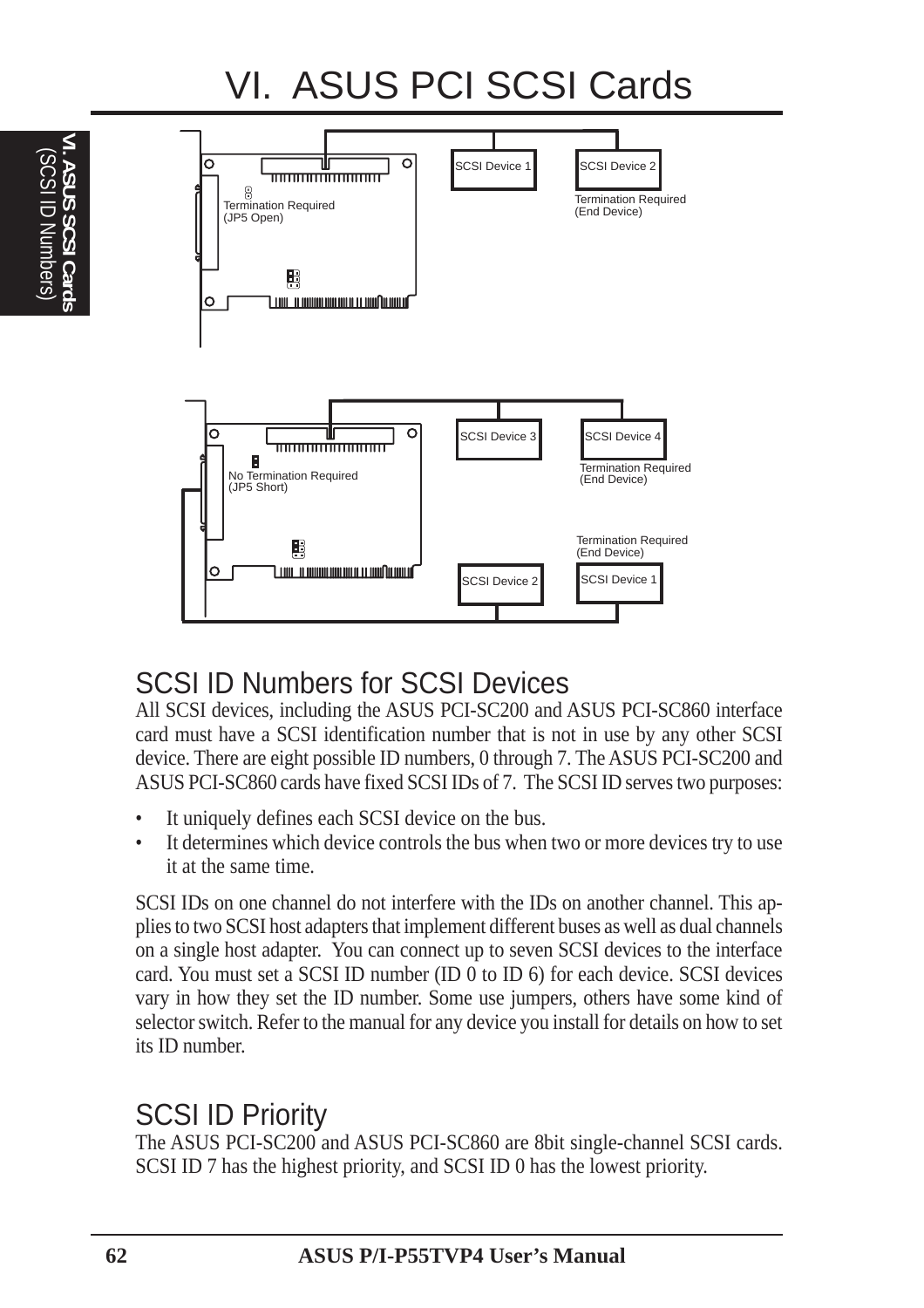(This page was intentionally left blank.)